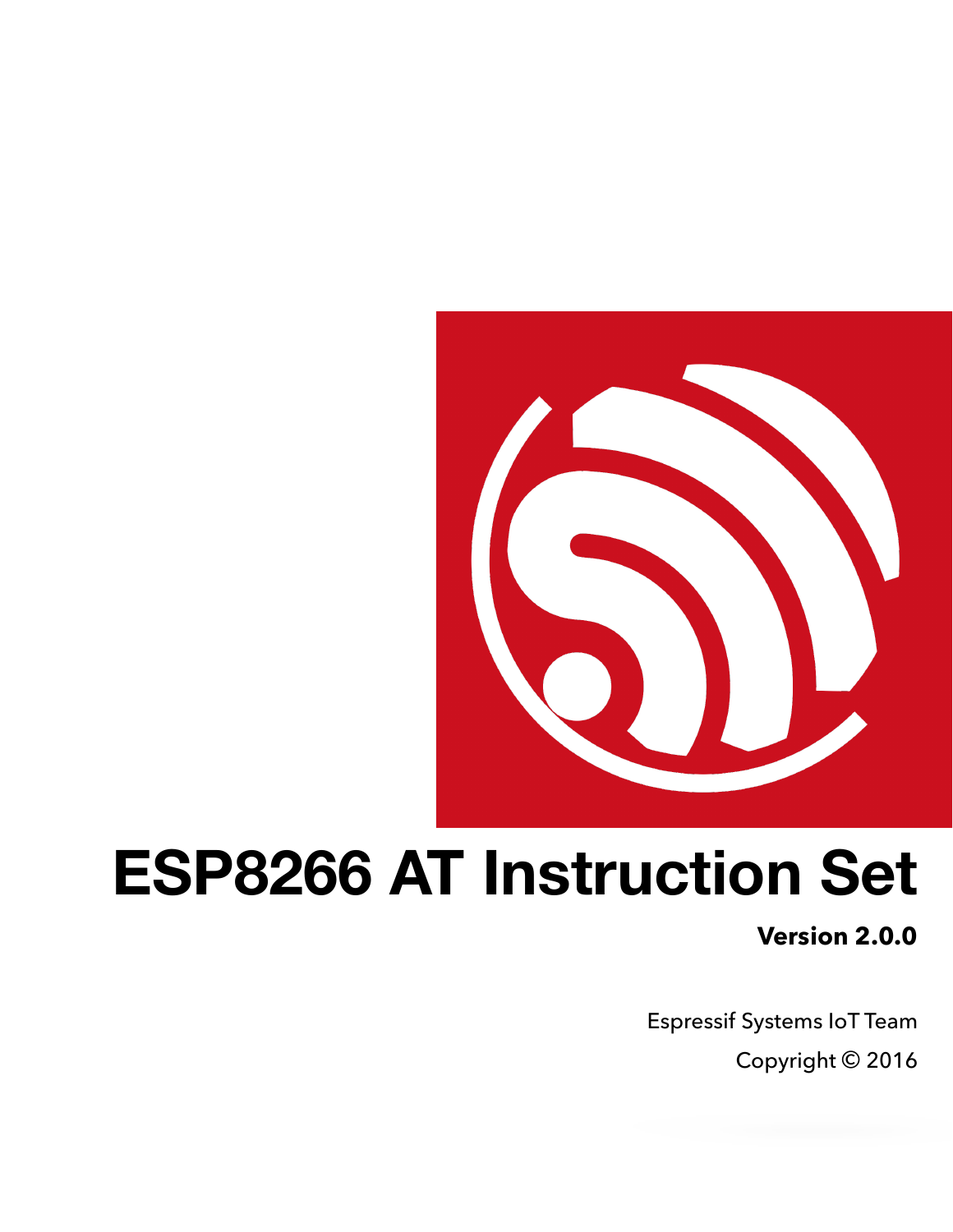#### **Disclaimer and Copyright Notice**

Information in this document, including URL references, is subject to change without notice.

THIS DOCUMENT IS PROVIDED AS IS WITH NO WARRANTIES WHATSOEVER, INCLUDING ANY WARRANTY OF MERCHANTABILITY, NON-INFRINGEMENT, FITNESS FOR ANY PARTICULAR PURPOSE, OR ANY WARRANTY OTHERWISE ARISING OUT OF ANY PROPOSAL, SPECIFICATION OR SAMPLE. All liability, including liability for infringement of any proprietary rights, relating to use of information in this document is disclaimed. No licenses express or implied, by estoppel or otherwise, to any intellectual property rights are granted herein.

The WiFi Alliance Member Logo is a trademark of the WiFi Alliance.

All trade names, trademarks and registered trademarks mentioned in this document are property of their respective owners, and are hereby acknowledged.

Copyright © 2016 Espressif Systems. All rights reserved.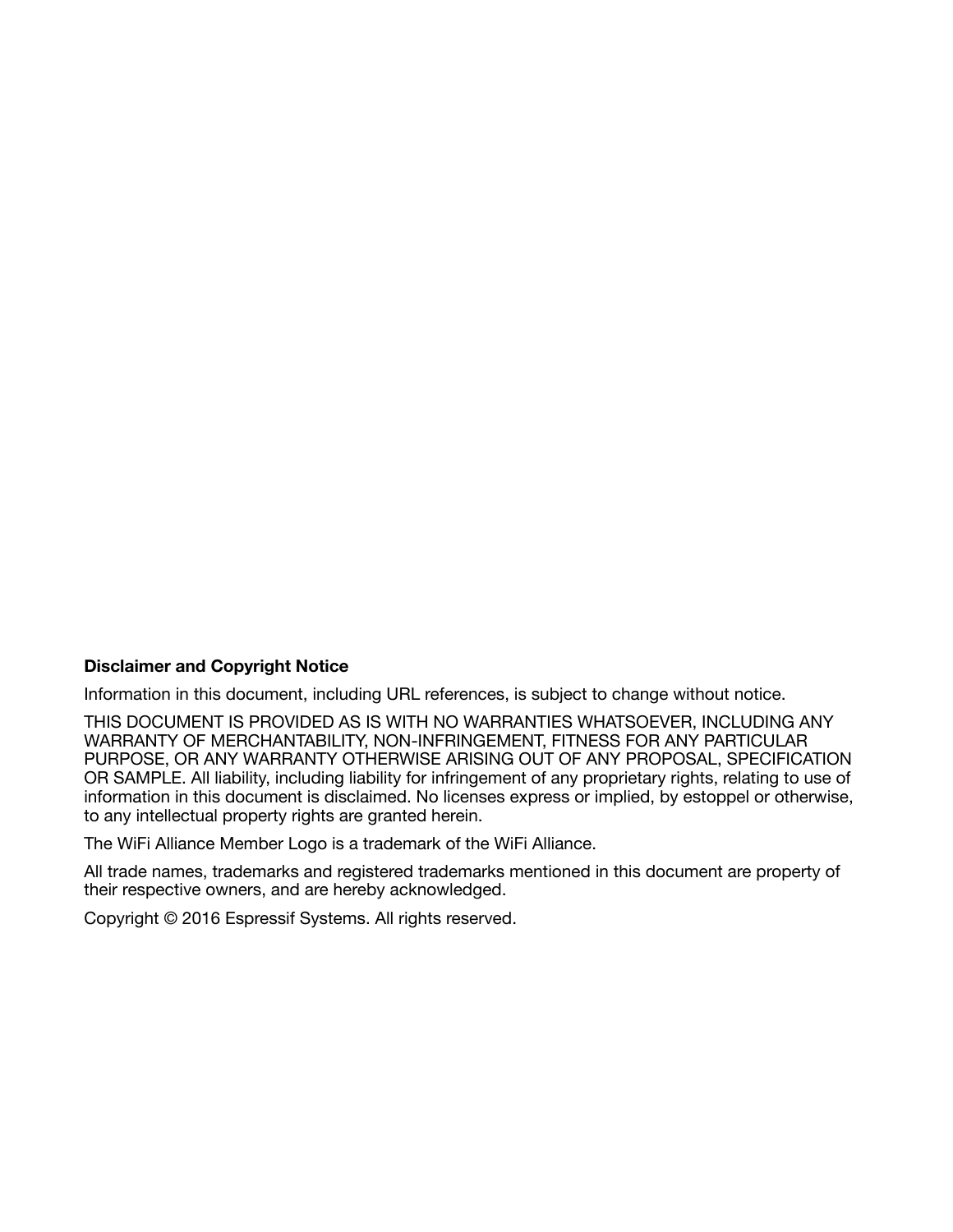# **About This Guide**

This document provides AT commands list based on ESP8266\_NONOS\_SDK. The document is structured as follows.

| <b>Chapter</b> | <b>Title</b>              | <b>Subject</b>                                                 |
|----------------|---------------------------|----------------------------------------------------------------|
| Chapter 1      | Preambles                 | Instructions on user-define AT command and downloading.        |
| Chapter 2      | Command Description       | Basic description of AT commands.                              |
| Chapter 3      | Basic AT Commands         | List basic function AT commands                                |
| Chapter 4      |                           | Wi-Fi Related AT Commands Lists Wi-Fi related AT commands.     |
| Chapter 5      | <b>TCP/IP AT Commands</b> | Lists TCP/IP related AT commands.                              |
| Chapter 6      | Appendix                  | List the AT commands which will save configuration into flash. |
| Chapter 7      | 0 & A                     | Provides information about AT technical support.               |

#### **Release Notes**

| <b>Date</b> | <b>Version</b> | Release notes                             |
|-------------|----------------|-------------------------------------------|
| 2016.04     | V153           | First Release                             |
| 2016.05     | V154           | Updated Chapter 5.2.16 and Chapter 5.2.19 |
| 2016.07     | V2.0.0         | Added Chapter 3.2.11, updated Chapter 1.2 |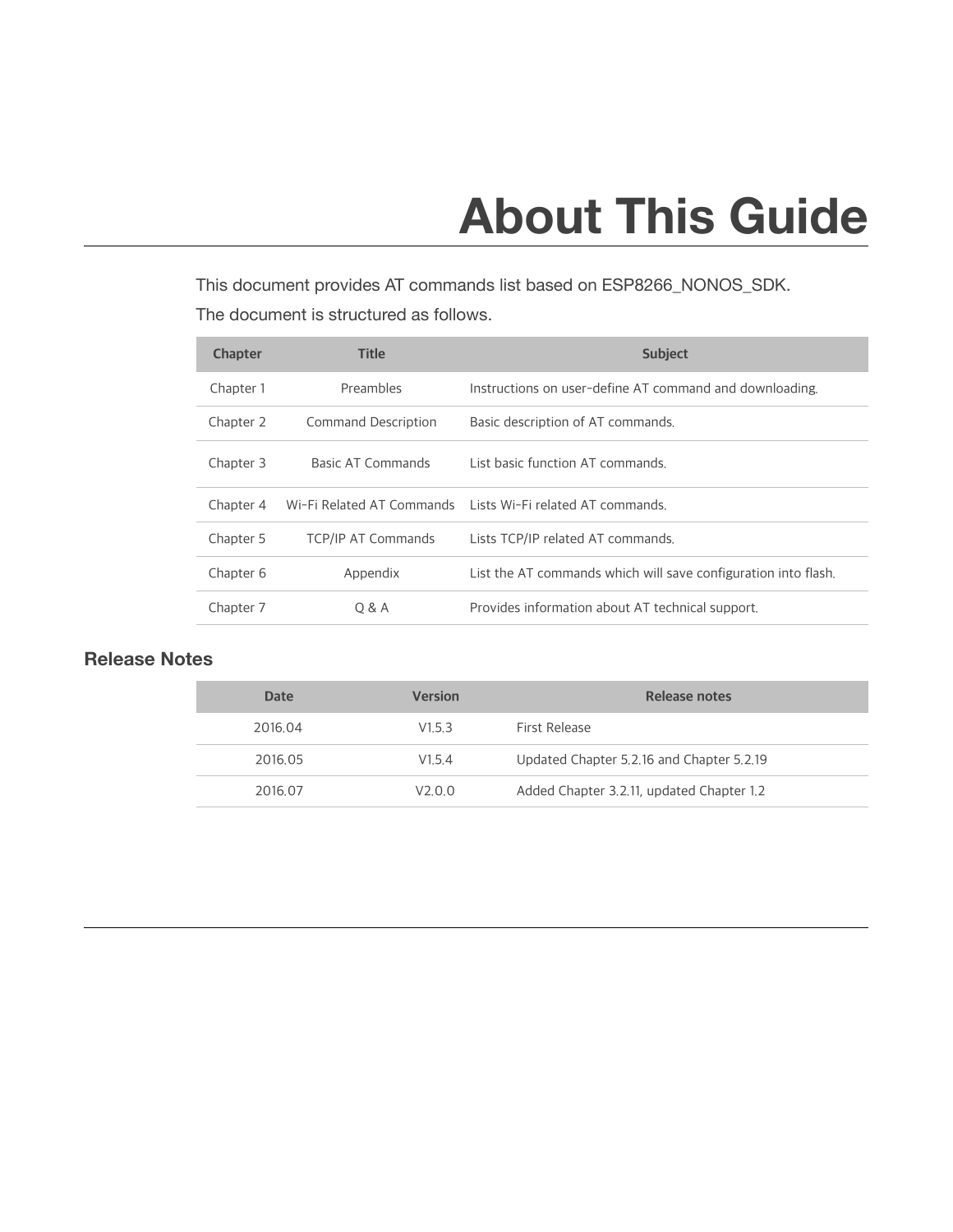



# **Table of Contents**

| 1. |                  |                                                                            |
|----|------------------|----------------------------------------------------------------------------|
|    | 1.1.             |                                                                            |
|    | 1.2.             |                                                                            |
|    | 1.               |                                                                            |
|    | 2.               |                                                                            |
|    | 3.               |                                                                            |
|    | $\overline{4}$ . |                                                                            |
|    | 5.               |                                                                            |
|    | 6.               |                                                                            |
| 2. |                  |                                                                            |
| 3. |                  |                                                                            |
|    | 3.1.             |                                                                            |
|    | 3.2.             |                                                                            |
|    | 1.               |                                                                            |
|    | 2.               |                                                                            |
|    | 3.               |                                                                            |
|    | $\overline{4}$ . |                                                                            |
|    | 5.               |                                                                            |
|    | 6.               |                                                                            |
|    | 7.               |                                                                            |
|    | 8.               |                                                                            |
|    | 9.               |                                                                            |
|    |                  |                                                                            |
|    |                  | 11. AT+WAKEUPGPIO – set a GPIO to wake ESP8266 up from light-sleep mode 18 |
|    |                  | 12. AT+RFPOWER – set maximum value of RF TX Power19                        |
|    |                  | 13. AT+RFVDD – set RF TX Power according to VDD3319                        |
| 4. |                  |                                                                            |
|    | 4.1.             |                                                                            |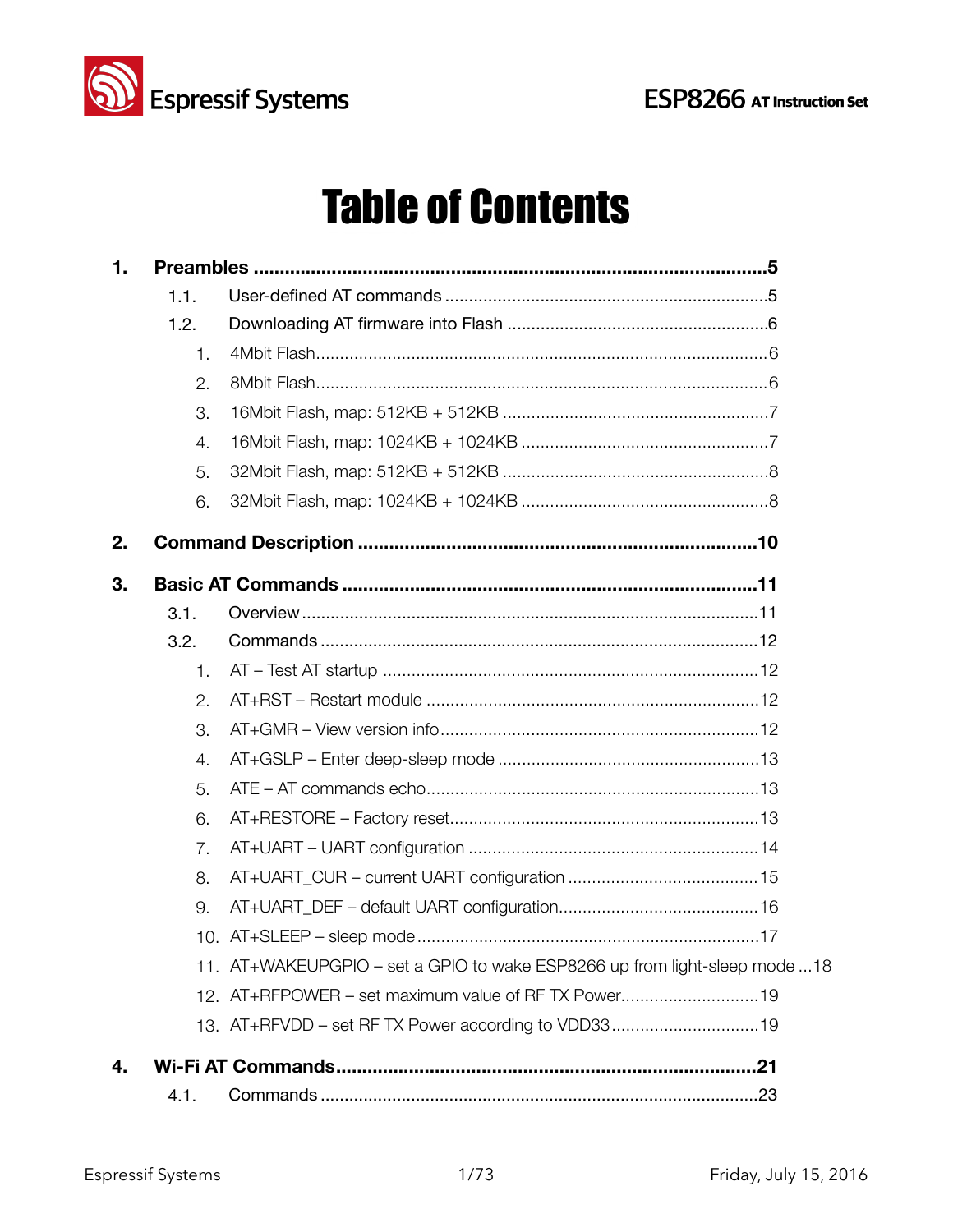# **Solution Systems ESP8266** AT Instruction Set

| 1. |                                                                                 |
|----|---------------------------------------------------------------------------------|
| 2. |                                                                                 |
| З. |                                                                                 |
| 4. |                                                                                 |
| 5. |                                                                                 |
| 6. |                                                                                 |
| 7. | AT+CWLAPOPT – Set configuration for command AT+CWLAP 29                         |
| 8. |                                                                                 |
| 9. |                                                                                 |
|    |                                                                                 |
|    | 11. AT+CWSAP_CUR - Current config of softAP mode32                              |
|    | 12. AT+CWSAP_DEF - Default config of softAP mode33                              |
|    |                                                                                 |
|    |                                                                                 |
|    |                                                                                 |
|    | 16. AT+CWDHCP_DEF - Enable/Disable DHCP and save to flash 37                    |
|    | 17. AT+CWDHCPS_CUR - Set the IP address allocated by ESP8266 soft-AP DHCP, does |
|    | 18. AT+CWDHCPS_DEF - Set the IP address allocated by ESP8266 soft-AP DHCP, save |
|    | 19. AT+CWAUTOCONN – Auto connect to AP or not 39                                |
|    |                                                                                 |
|    | 21. AT+CIPSTAMAC_CUR - Set MAC address of station 41                            |
|    | 22. AT+CIPSTAMAC_DEF - Set MAC address of station, save as default 41           |
|    |                                                                                 |
|    | 24. AT+CIPAPMAC CUR - Set MAC address of softAP 42                              |
|    | 25. AT+CIPAPMAC_DEF – Set MAC address of softAP and save as default .43         |
|    |                                                                                 |
|    |                                                                                 |
|    | 28. AT+CIPSTA DEF - Set IP address of station and save as default 46            |
|    |                                                                                 |
|    |                                                                                 |
|    | 31. AT+CIPAP_DEF – Set IP address of softAP, save as default 49                 |
|    |                                                                                 |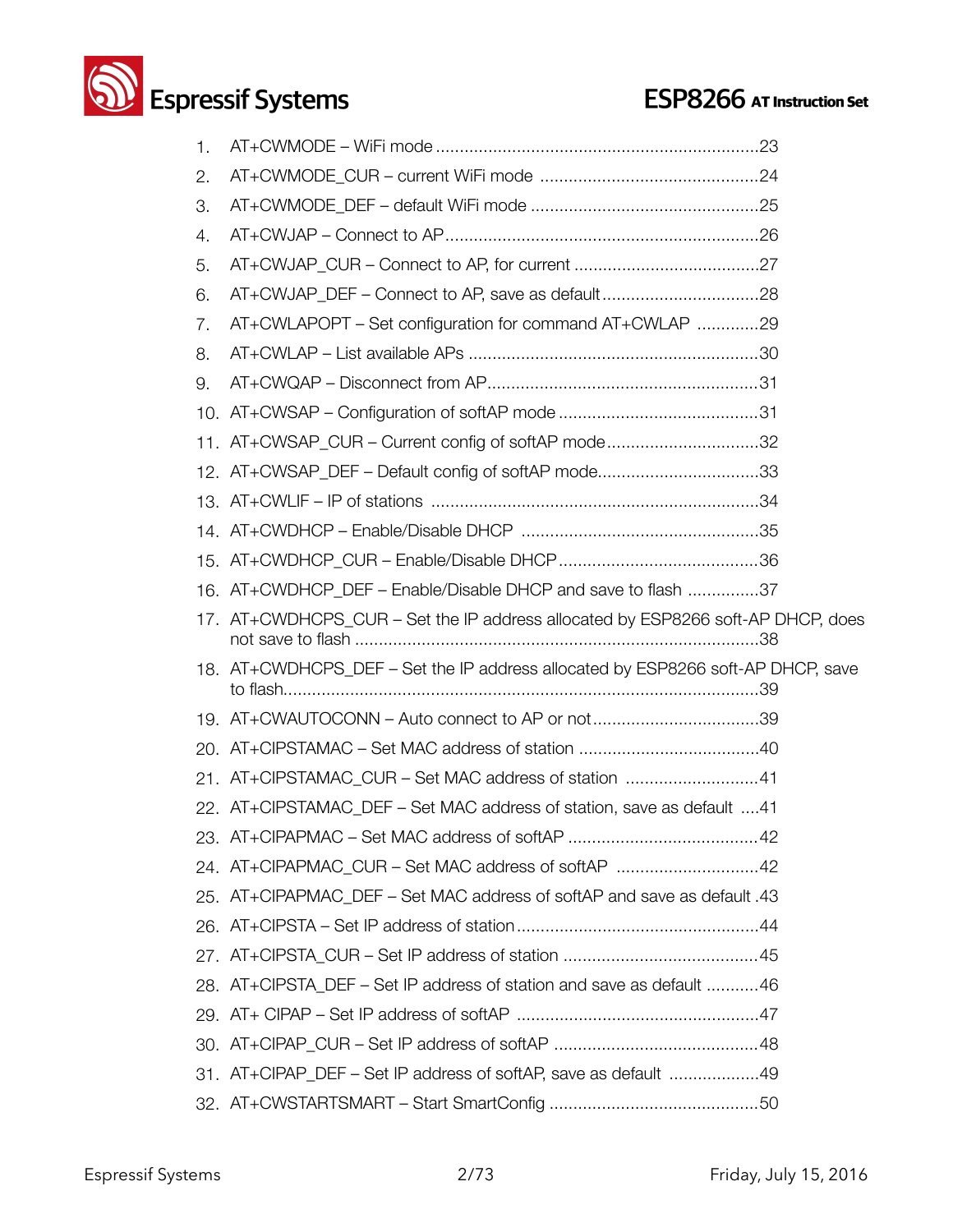

|    |      | 34. AT+CWSTARTDISCOVER – Start the mode that ESP8266 can be found by WeChat<br>51 |
|----|------|-----------------------------------------------------------------------------------|
|    |      | 35. AT+CWSTOPDISCOVER – Stop the mode that ESP8266 can be found by WeChat<br>51   |
|    |      |                                                                                   |
|    |      |                                                                                   |
| 5. |      |                                                                                   |
|    | 5.1. |                                                                                   |
|    | 5.2. |                                                                                   |
|    | 1.   | AT+CIPSTATUS - Check network connection status 54                                 |
|    | 2.   |                                                                                   |
|    | 3.   | AT+CIPSTART – Establish TCP connection, UDP transmission or SSL connection<br>55  |
|    | 4.   |                                                                                   |
|    | 5.   |                                                                                   |
|    | 6.   |                                                                                   |
|    | 7.   | AT+CIPSENDBUF – Write data into TCP-send-buffer61                                 |
|    | 8.   | AT+CIPBUFSTATUS - Check status of TCP-send-buffer 62                              |
|    | 9.   | AT+CIPCHECKSEQ – Check if a specific segment was sent successfully63              |
|    |      |                                                                                   |
|    |      | 11. AT+CIPCLOSE - Close TCP, UDP or SSL connection64                              |
|    |      |                                                                                   |
|    |      |                                                                                   |
|    |      |                                                                                   |
|    |      |                                                                                   |
|    |      | 16. AT+SAVETRANSLINK - Save transparent transmission link to flash 68             |
|    |      |                                                                                   |
|    |      |                                                                                   |
|    |      |                                                                                   |
|    |      | 20. AT+CIPDINFO - Show remote IP and port with "+IPD" 70                          |
|    |      |                                                                                   |
| 6. |      |                                                                                   |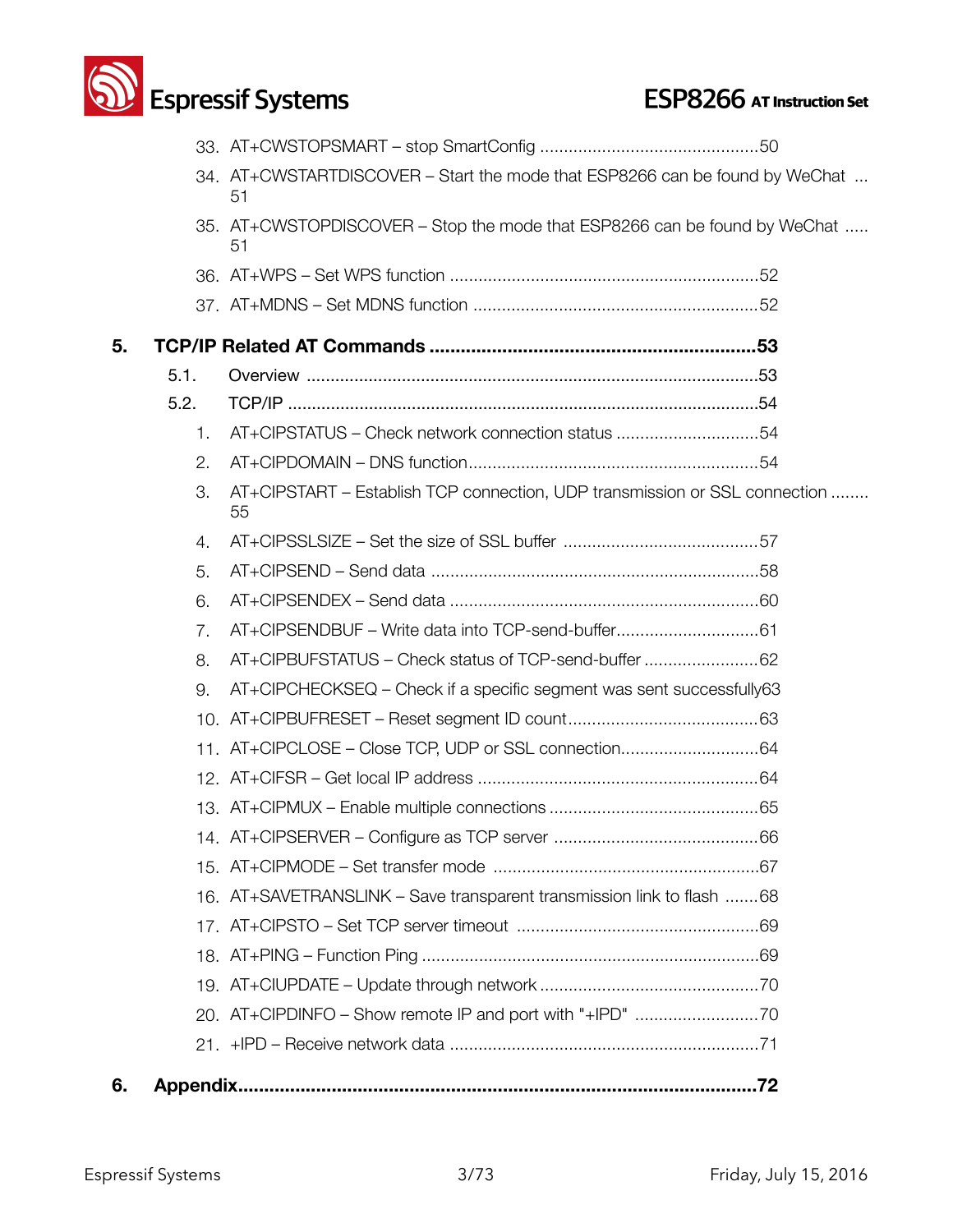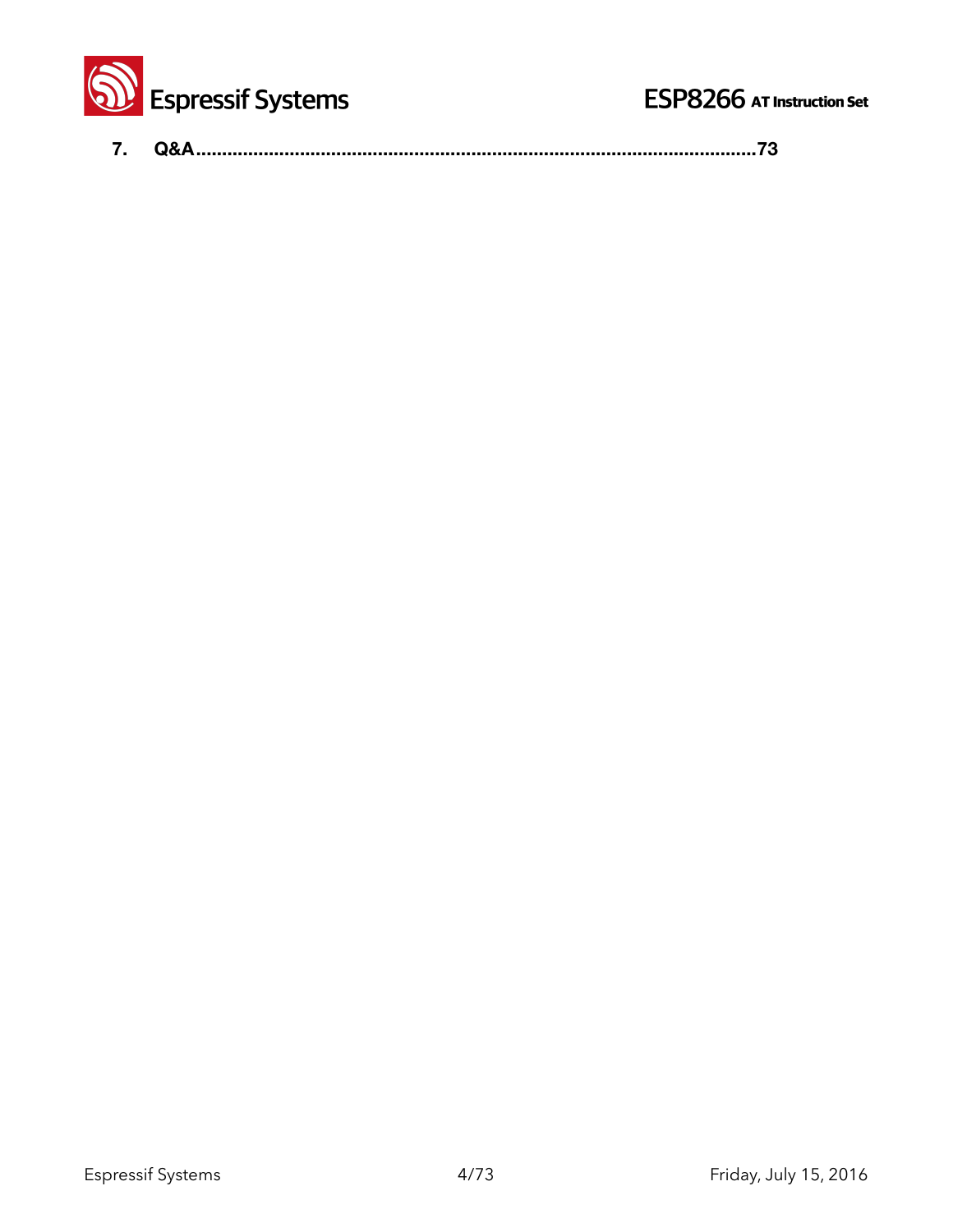

## **1. Preambles**

AT command set is divided into: Basic AT commands, Wi-Fi AT commands, TCP/IP AT commands.

### **1.1. User-defined AT commands**

Please use only letters when naming user-defined AT commands. The AT command name must NOT contain characters or numbers.

AT firmware is based on the ESP8266\_NONOS\_SDK. Espressif Systems AT commands are provided in libat.a. In the example of \ESP8266\_NONOS\_SDK\examples\at\user\user\_main.c, ways are delivered on how to implement a custom, user-defined AT Command, " AT+TEST".

The structure, **at\_funcationType**, is used to define four types of a command, e.g. "AT+TEST".

| <b>Definition</b> | <b>Type</b> | <b>Description</b>                                                         |                                      |  |  |
|-------------------|-------------|----------------------------------------------------------------------------|--------------------------------------|--|--|
|                   | Test        | AT Command                                                                 | $AT+TEST=?$                          |  |  |
|                   |             | Registered Callback In Example                                             | at_testCmdTest                       |  |  |
| at testCmd        |             | <b>Function Design</b>                                                     | Return the value range of parameters |  |  |
|                   |             | If at_testCmd is registered as NULL, there will be no testing command.     |                                      |  |  |
|                   |             | AT Command                                                                 | AT+TEST?                             |  |  |
| at_queryCmd       | Query       | Registered Callback In Example                                             | at_queryCmdTest                      |  |  |
|                   |             | <b>Function Design</b>                                                     | Return the current value             |  |  |
|                   |             | If at_queryCmd is registered as NULL, there will be no query command.      |                                      |  |  |
|                   | Set         | AT Command                                                                 | AT+TEST=parameter1, parameter2,      |  |  |
| at_setupCmd       |             | Registered Callback In Example                                             | at_setupCmdTest                      |  |  |
|                   |             | <b>Function Design</b>                                                     | Set configuration                    |  |  |
|                   |             | If at_setupCmd is registered as NULL, there will be no setup command.      |                                      |  |  |
|                   | Execute     | AT Command                                                                 | AT+TEST                              |  |  |
|                   |             | Registered Callback In Example                                             | at_exeCmdTest                        |  |  |
| at_exeCmd         |             | <b>Function Design</b>                                                     | Execute an action                    |  |  |
|                   |             | If at_exeCmd is registered as NULL, there will be no execution<br>command. |                                      |  |  |

All the files in folder "at" should be copied to theto folder "app" in ESP8266\_NONOS\_SDK if users need to compile the AT firmware.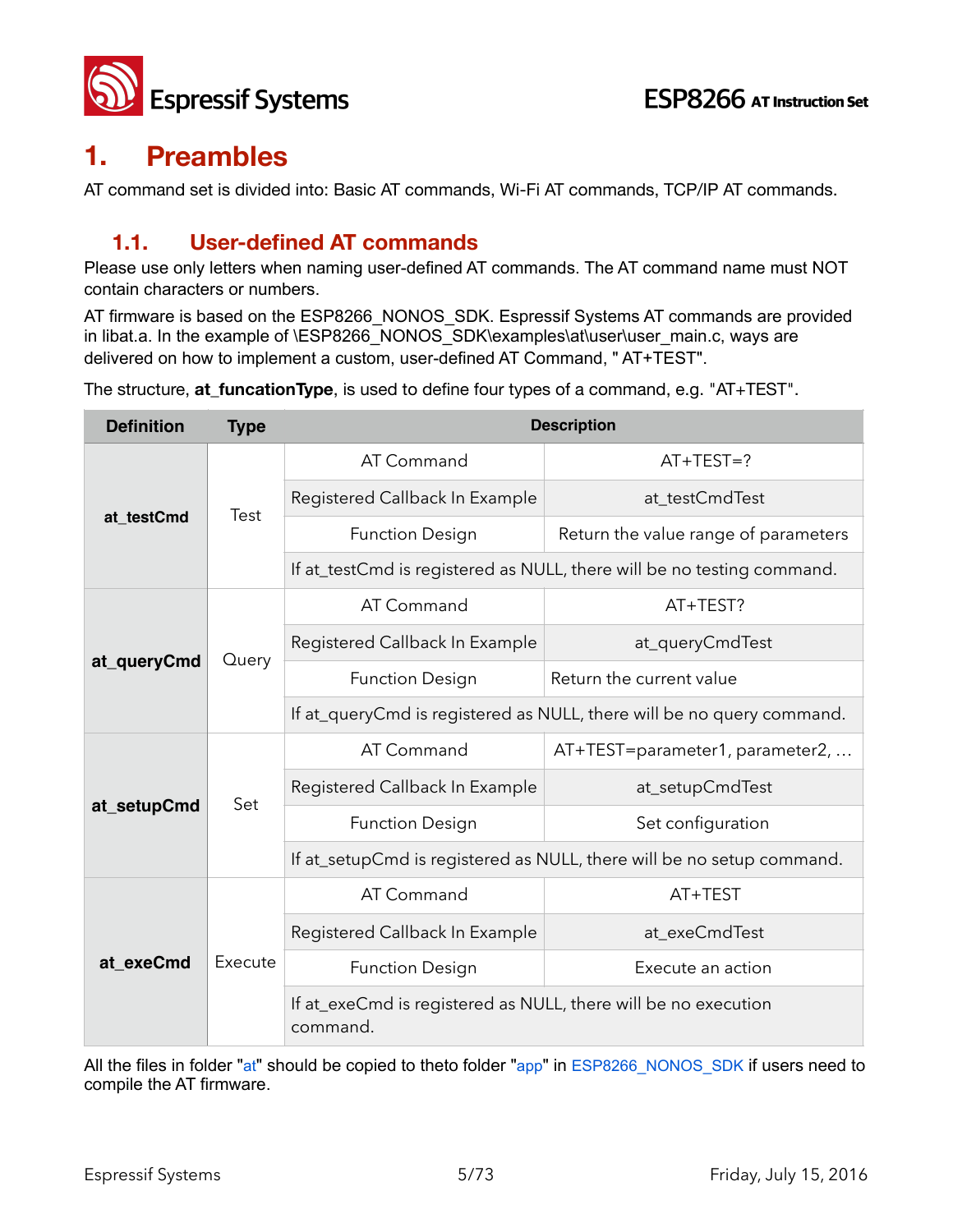

|              | 件 (D:) ▶ VM ▶ share I esp_iot_sdk ▶ app ▶ |
|--------------|-------------------------------------------|
| Makefile     | 3/20/2015 11:09                           |
| gen_misc.sh  | 1/22/2015 11:18                           |
| gen_misc.bat | 1/22/2015 11:18                           |
| user         | 5/19/2015 4:19                            |
| include      | 5/19/2015 4:19                            |

Please refer to **ESP8266 Getting Started Guide** for instructions on compiling applications.

#### **1.2. Downloading AT firmware into Flash**

Refer to **ESP8266\_NONOS\_SDK\bin\at\readme.txt** for instructions on how to download AT firmware into Flash. Please use Espressif official Flash download tool and select corresponding Flash size to download the firmware.

Espressif official Flash download tool:<http://bbs.espressif.com/viewtopic.php?f=5&t=433>

#### **1. 4Mbit Flash**

With the release of ESP8266 NONOS SDK V2.0.0, AT V1.3, AT firmware can use 4Mbit Flash without FOTA (upgrade AT firmware through Wi-Fi) function.

| bin                       | Address | Description                                                                                                                                                                 |
|---------------------------|---------|-----------------------------------------------------------------------------------------------------------------------------------------------------------------------------|
| blank.bin                 | 0x78000 | Initialize RF_CAL parameter area                                                                                                                                            |
| esp_init_data_default.bin | 0x7C000 | Stores default RF parameter values, has to be downloaded into<br>flash at least once.<br>If the RF_CAL parameter area is initialized, this bin has to be<br>downloaded too. |
| blank.bin                 | 0x7A000 | Initialize Flash user parameter area, more details in Appendix.                                                                                                             |
| blank.bin                 | 0x7E000 | Initialize Flash system parameter area, more details in<br>Appendix.                                                                                                        |
| eagle.flash.bin           | 0x00000 | In \bin\at\noboot                                                                                                                                                           |
| eagle.irom0text.bin       | 0x10000 | In \bin\at\noboot                                                                                                                                                           |

#### **2. 8Mbit Flash**

If the Flash size is 8Mbit or larger, users can use boot mode which supports AT firmware upgrade feature through Wi-Fi by command "AT+CIUPDATE". Use Espressif Flash download tool and select Flash size: 8Mbit.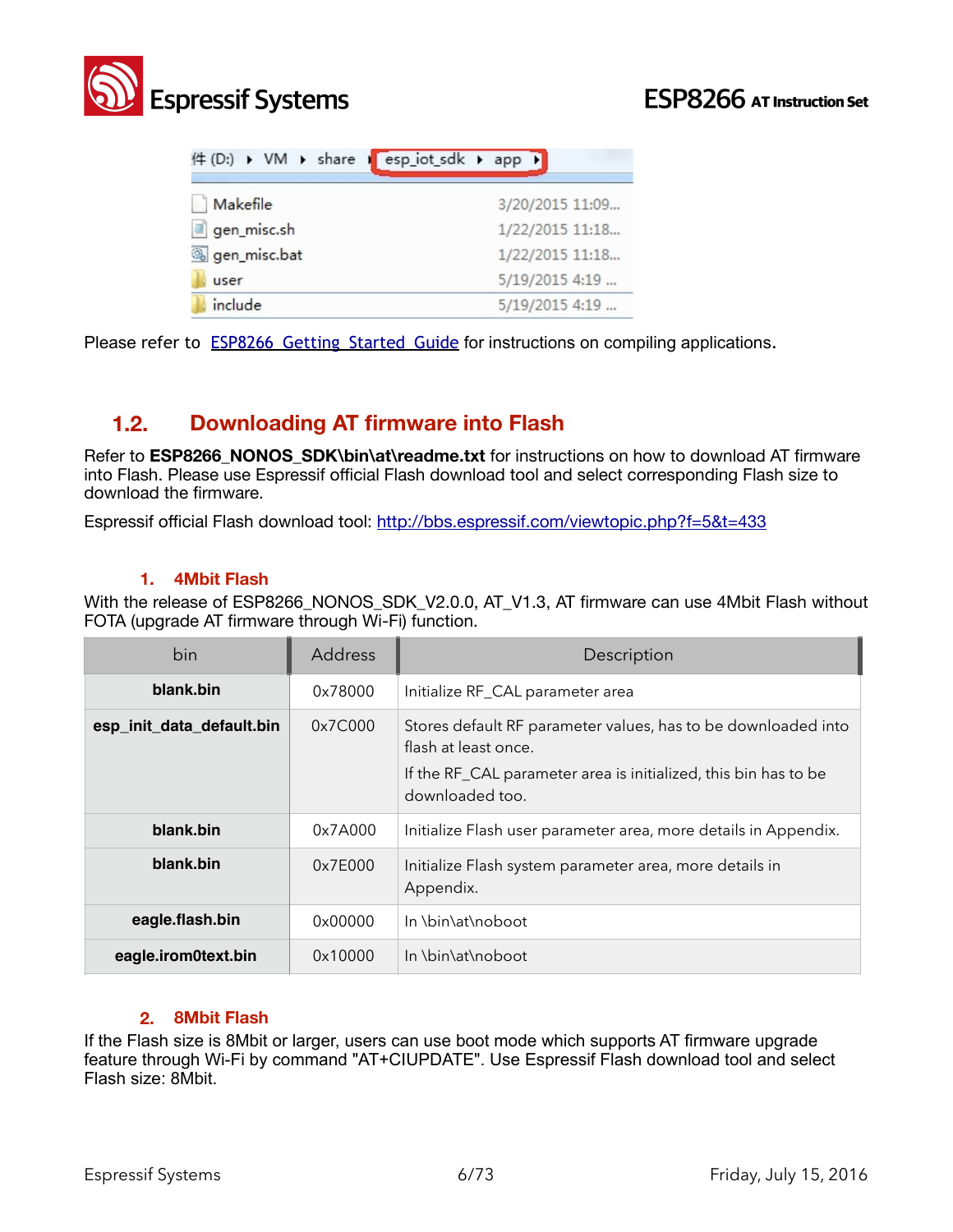

| bin                       | Address | Description                                                                                                                                                                 |
|---------------------------|---------|-----------------------------------------------------------------------------------------------------------------------------------------------------------------------------|
| blank.bin                 | 0xFBOOO | Initialize RF_CAL parameter area                                                                                                                                            |
| esp_init_data_default.bin | 0xFCOOO | Stores default RF parameter values, has to be downloaded into<br>flash at least once.<br>If the RF_CAL parameter area is initialized, this bin has to be<br>downloaded too. |
| blank.bin                 | 0x7E000 | Initialize Flash user parameter area, more details in Appendix.                                                                                                             |
| blank.bin                 | 0xFE000 | Initialize Flash system parameter area, more details in<br>Appendix.                                                                                                        |
| boot.bin                  | 0x00000 | In \bin\at                                                                                                                                                                  |
| user1.1024.new.2.bin      | 0x01000 | In \bin\at\512+512                                                                                                                                                          |

#### **3. 16Mbit Flash, map: 512KB + 512KB**

Use Espressif Flash download tool and select Flash size : 16Mbit.

| bin                          | Address  | Description                                                                                                                                                                 |
|------------------------------|----------|-----------------------------------------------------------------------------------------------------------------------------------------------------------------------------|
| blank.bin                    | 0x1FBOOO | Initialize RF_CAL parameter area                                                                                                                                            |
| esp_init_data_default.bin    | 0x1FCO00 | Stores default RF parameter values, has to be downloaded into<br>flash at least once.<br>If the RF_CAL parameter area is initialized, this bin has to be<br>downloaded too. |
| blank.bin                    | 0x7E000  | Initialize Flash user parameter area, more details in Appendix.                                                                                                             |
| blank.bin                    | 0x1FE000 | Initialize Flash system parameter area, more details in<br>Appendix.                                                                                                        |
| boot.bin                     | 0x00000  | In \bin\at                                                                                                                                                                  |
| user $1.1024$ .new. $2.$ bin | 0x01000  | In \bin\at\512+512                                                                                                                                                          |

#### **4. 16Mbit Flash, map: 1024KB + 1024KB**

Use Espressif Flash download tool and select Flash size : 16Mbit-C1.

| bin       | <b>Address</b> | Description                      |
|-----------|----------------|----------------------------------|
| blank.bin | 0x1FB000       | Initialize RF_CAL parameter area |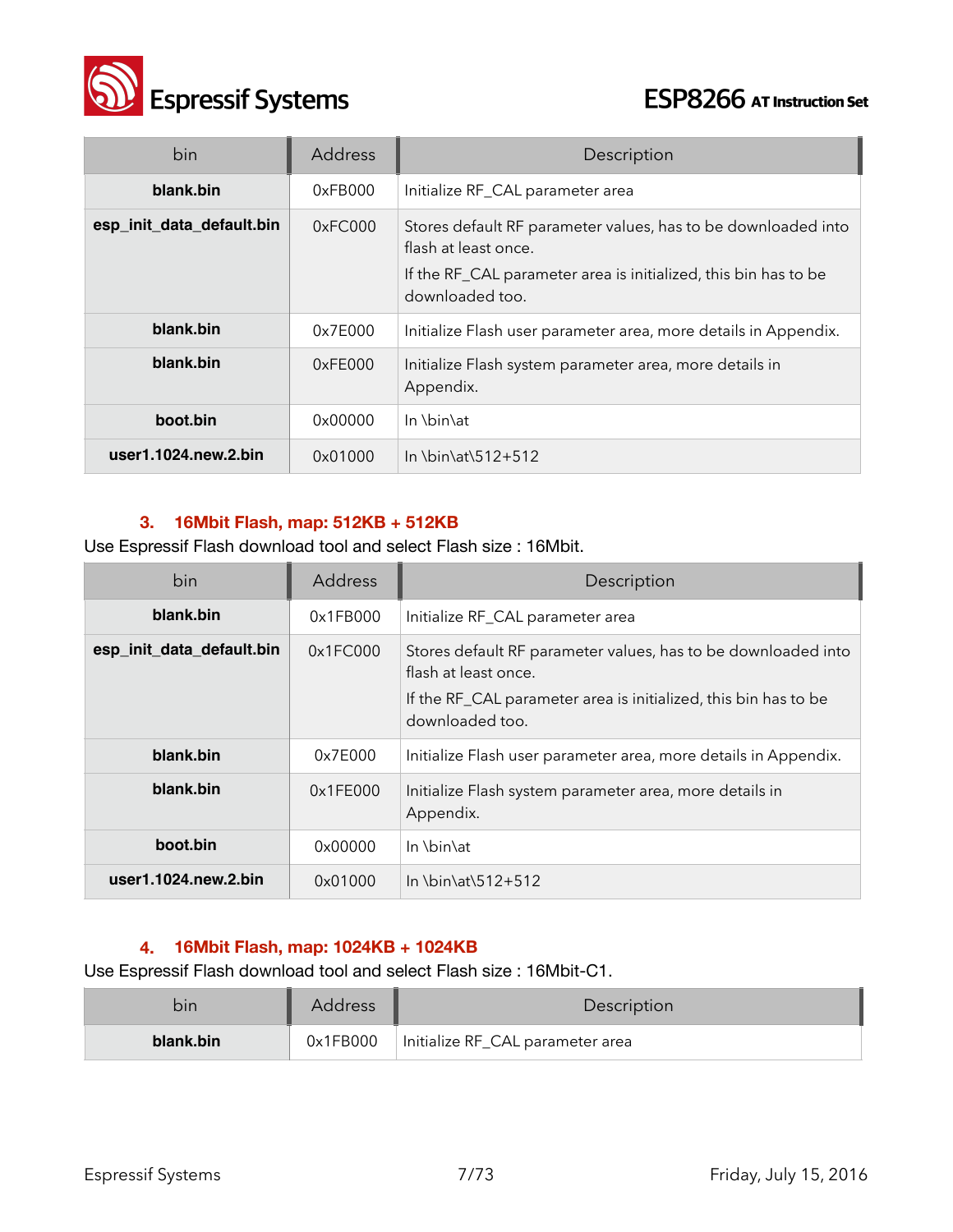

| bin                       | Address  | Description                                                                           |
|---------------------------|----------|---------------------------------------------------------------------------------------|
| esp_init_data_default.bin | 0x1FC000 | Stores default RF parameter values, has to be downloaded into<br>flash at least once. |
|                           |          | If the RF_CAL parameter area is initialized, this bin has to be<br>downloaded too.    |
| blank.bin                 | 0xFE000  | Initialize Flash user parameter area, more details in Appendix.                       |
| blank.bin                 | 0x1FE000 | Initialize Flash system parameter area, more details in<br>Appendix.                  |
| boot.bin                  | 0x00000  | In \bin\at                                                                            |
| user1.2048.new.5.bin      | 0x01000  | In \bin\at\1024+1024                                                                  |

#### **5. 32Mbit Flash, map: 512KB + 512KB**

Use Espressif Flash download tool and select Flash size : 32Mbit.

| bin                       | <b>Address</b> | Description                                                                                                                                                                 |
|---------------------------|----------------|-----------------------------------------------------------------------------------------------------------------------------------------------------------------------------|
| blank.bin                 | 0x3FBO00       | Initialize RF_CAL parameter area                                                                                                                                            |
| esp_init_data_default.bin | 0x3FC000       | Stores default RF parameter values, has to be downloaded into<br>flash at least once.<br>If the RF_CAL parameter area is initialized, this bin has to be<br>downloaded too. |
| blank.bin                 | 0x7E000        | Initialize Flash user parameter area, more details in Appendix.                                                                                                             |
| blank.bin                 | 0x3FE000       | Initialize Flash system parameter area, more details in<br>Appendix.                                                                                                        |
| boot.bin                  | 0x00000        | In \bin\at                                                                                                                                                                  |
| user1.1024.new.2.bin      | 0x01000        | In \bin\at\512+512                                                                                                                                                          |

#### **6. 32Mbit Flash, map: 1024KB + 1024KB**

Use Espressif Flash download tool and select Flash size : 32Mbit-C1.

| bın       | <b>Address</b> | <b>Description</b>               |
|-----------|----------------|----------------------------------|
| blank.bin | 0x3FB000       | Initialize RF_CAL parameter area |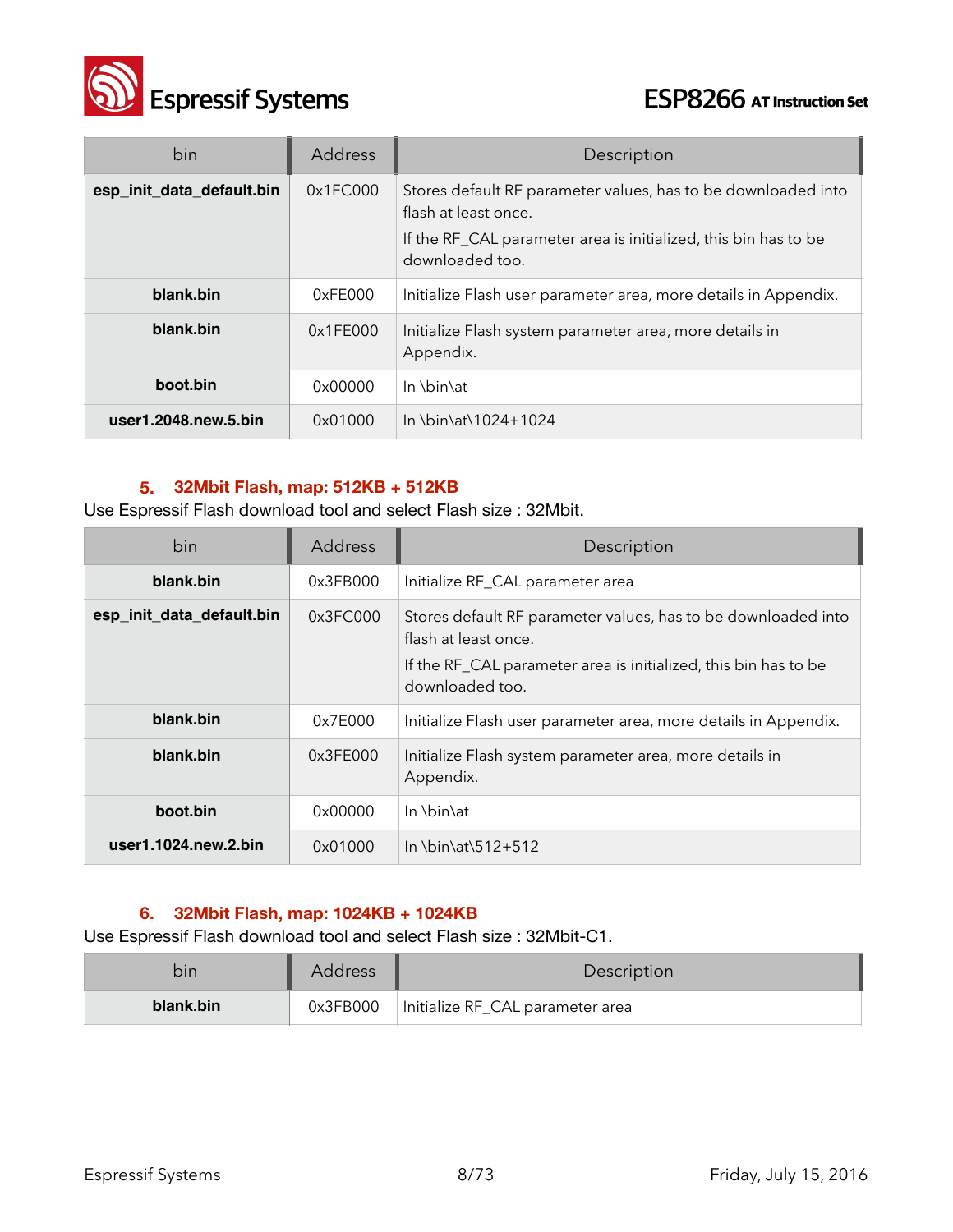

| bin                       | Address  | Description                                                                                                                                                                 |
|---------------------------|----------|-----------------------------------------------------------------------------------------------------------------------------------------------------------------------------|
| esp_init_data_default.bin | 0x3FC000 | Stores default RF parameter values, has to be downloaded into<br>flash at least once.<br>If the RF_CAL parameter area is initialized, this bin has to be<br>downloaded too. |
| blank.bin                 | 0xFE000  | Initialize Flash user parameter area, more details in Appendix.                                                                                                             |
| blank.bin                 | 0x3FE000 | Initialize Flash system parameter area, more details in<br>Appendix.                                                                                                        |
| boot.bin                  | 0x00000  | In \bin\at                                                                                                                                                                  |
| user1.2048.new.5.bin      | 0x01000  | In \bin\at\1024+1024                                                                                                                                                        |

#### **Notes**:

- Please make sure that correct BIN (/ESP8266\_NONOS\_SDK/bin/at) is already in the chip (ESP8266) before the AT commands listed in this documentation can be used.
- AT firmware uses priority levels 0 and 1 of system\_os\_task, so only one task of priority 2 is allowed to be set up by the user.
- AT returns messages below to show status of Wi-Fi connection of ESP8266 station
	- ‣ WiFi CONNECTED Wi-Fi connected
	- ‣ WiFi GOT IP ESP8266 station got IP from AP
	- ‣ WiFi DISCONNECT Wi-Fi disconnected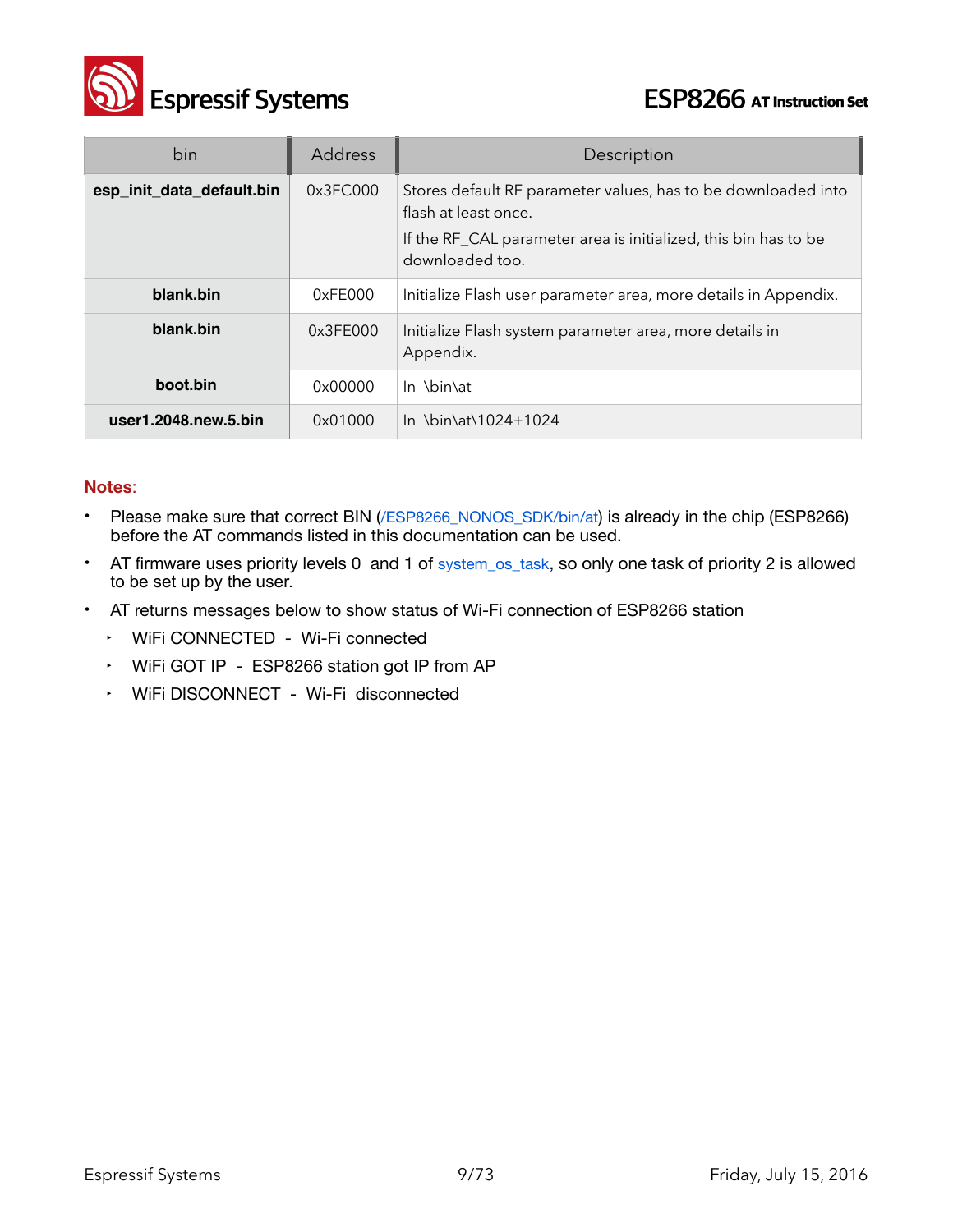

# **2. Command Description**

Each Command set contains four types of AT commands.

| <b>Type</b> | <b>Command Format</b> | <b>DescriPtion</b>                                                    |
|-------------|-----------------------|-----------------------------------------------------------------------|
| Test        | $AT+=?$               | Query the Set command or internal parameters and its<br>range values. |
| Query       | $AT+$ ?               | Returns the current value of the parameter.                           |
| Set         | $AT+=<>$              | Set the value of user-defined parameters in commands and<br>run.      |
| Execute     | $AT+$                 | Runs commands with no user-defined parameters.                        |

Notes:

- 1. Not all AT commands support all the above mentioned four variations.
- 2.  $\Box$  = default value, not required or may not appear
- 3. String values require double quotation marks, for example:

AT+CWSAP="ESP756290", "21030826", 1, 4

#### 4. Default Baudrate = 115200

5. AT commands have to be capitalized, and must terminate with " $/r/n$ ". Terminal programs must be set up accordingly (refer to screenshot below).

| □ Connection                                                                                                             | <b>Emulation Modes</b>                                           |                                                                    |  |
|--------------------------------------------------------------------------------------------------------------------------|------------------------------------------------------------------|--------------------------------------------------------------------|--|
| Logon Actions<br><b>Serial</b><br>E-Terminal<br>- Emulation<br>Modes<br>- Emacs<br>Mapped Keys<br>Advanced<br>Appearance | Initial modes<br>Cursor key mode<br>V Line wrap<br>New line mode | Current modes<br>Cursor key mode<br>V Line wrap<br>V New line mode |  |
|                                                                                                                          | O Numeric keypad<br>Application keypad                           | O Numeric keypad<br>Application keypad                             |  |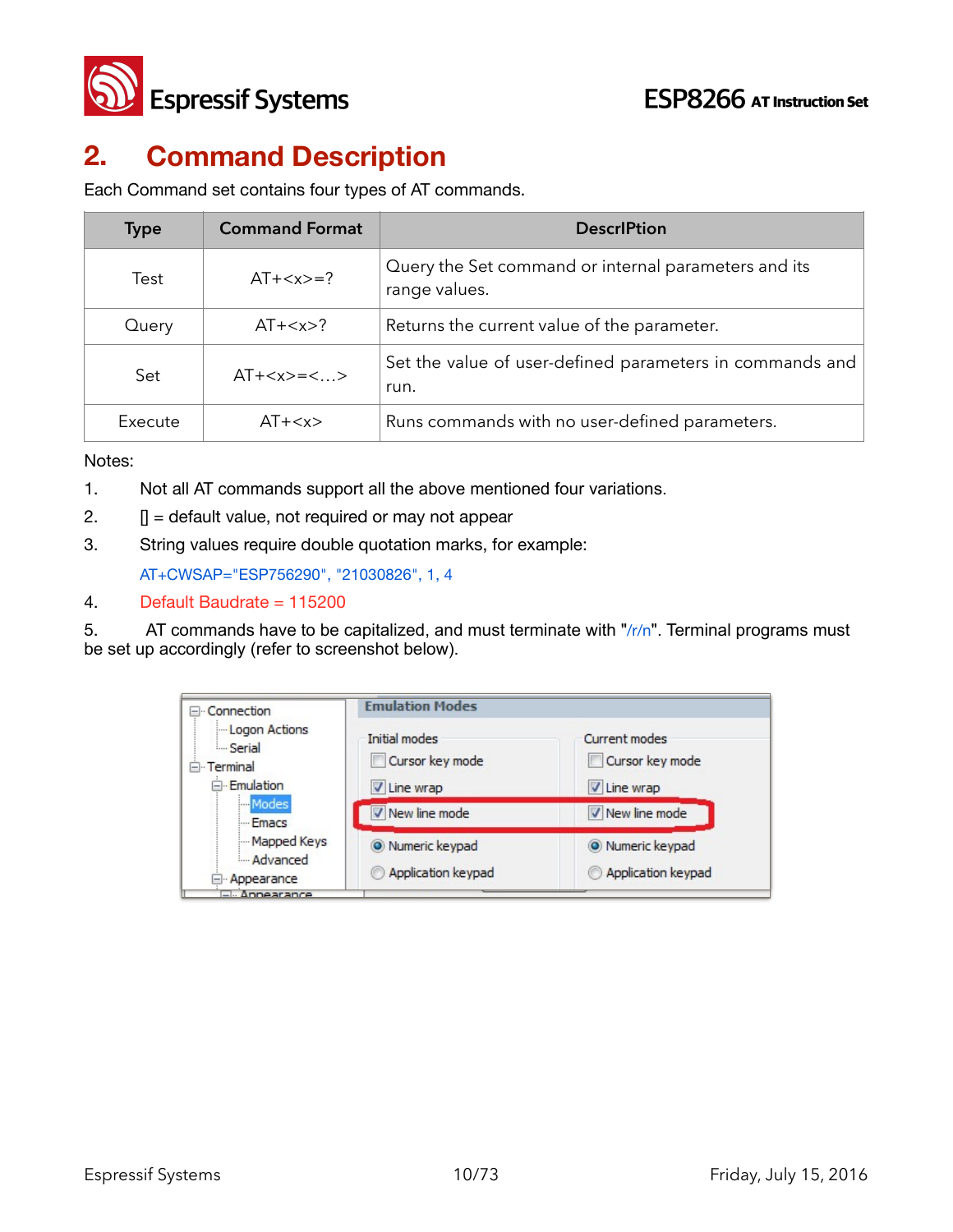

## **3. Basic AT Commands**

### **3.1. Overview**

The ESP8266 wireless Wi-Fi modules can be driven via the serial interface using the standard AT commands. Here is a list of some basic AT commands that can be used.

| <b>Basic</b>  |                                                     |
|---------------|-----------------------------------------------------|
| Command       | <b>Description</b>                                  |
| AT            | Test AT startup                                     |
| $AT+RST$      | Restart module                                      |
| $AT+GMR$      | View version info                                   |
| AT+GSLP       | Enter deep-sleep mode                               |
| <b>ATE</b>    | AT commands echo or not                             |
| AT+RESTORE    | Factory reset                                       |
| AT+UART       | UART configuration, [@deprecated]                   |
| AT+UART_CUR   | UART current configuration                          |
| AT+UART_DEF   | UART default configuration, save to flash           |
| AT+SLEEP      | Sleep mode                                          |
| AT+WAKEUPGPIO | Set a GPIO to wake ESP8266 up from light-sleep mode |
| AT+RFPOWER    | Set maximum value of RF TX Power                    |
| AT+RFVDD      | Set RF TX Power according to VDD33                  |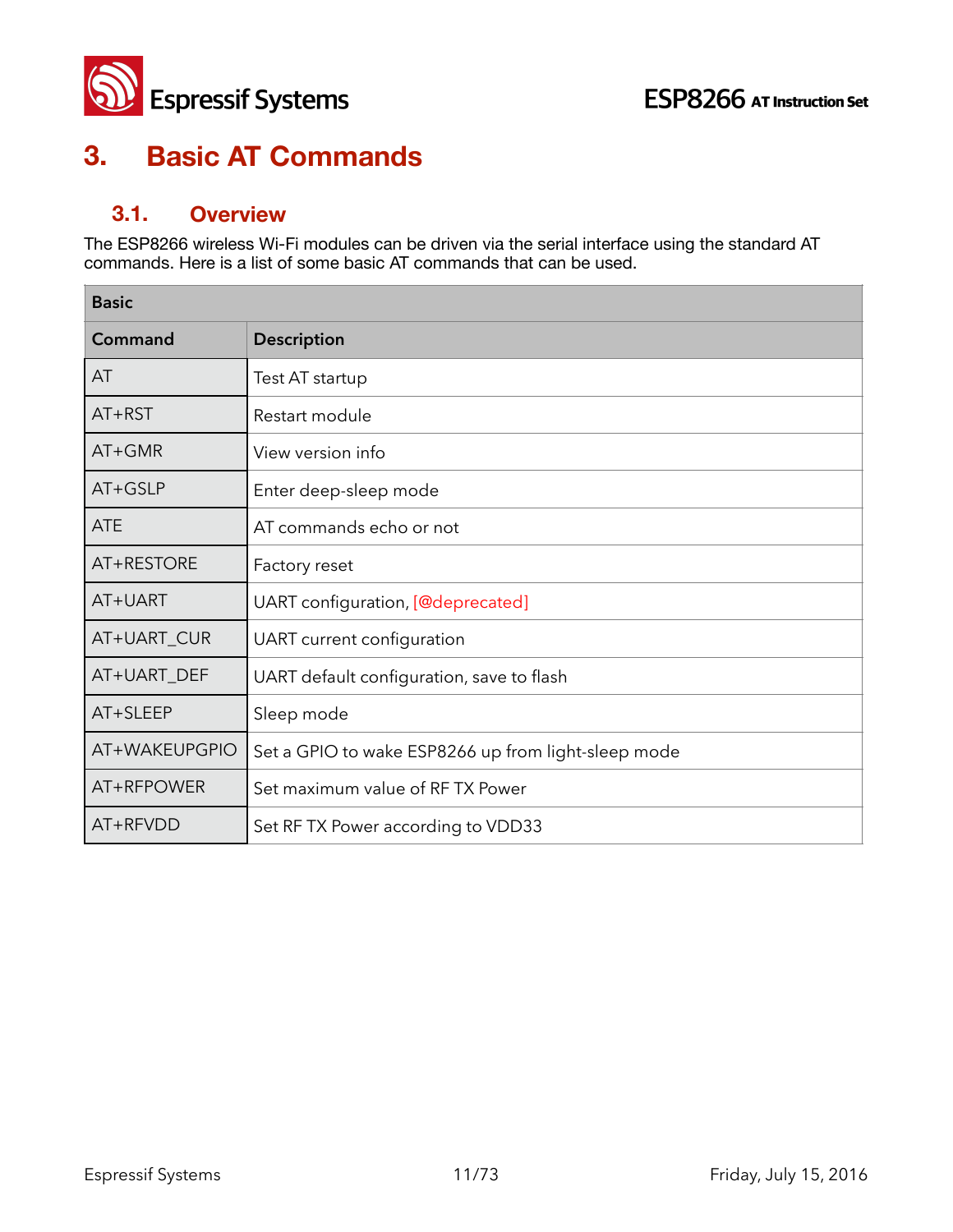

#### **3.2. Commands**

#### **1. AT – Test AT startup**

The type of this command is "executed". It is used to test the setup function of your wireless Wi-Fi module.

| AT - Test AT startup |      |  |
|----------------------|------|--|
| Response             | OK   |  |
| <b>Parameters</b>    | null |  |

#### **2. AT+RST – Restart module**

The type of this command is "executed". It's used to restart the module.

| AT+RST - Restart module |      |  |
|-------------------------|------|--|
| Response                | OK   |  |
| <b>Parameters</b>       | null |  |

#### **3. AT+GMR – View version info**

This AT command is used to check the version of AT commands firmware installed and the SDK that it uses, the type of which is "executed".

| AT+GMR - View version info |                                                                                                                                                                                         |  |  |
|----------------------------|-----------------------------------------------------------------------------------------------------------------------------------------------------------------------------------------|--|--|
| Response                   | <at info="" version=""><br/><sdk info="" version=""><br/><compile time=""><br/>OK</compile></sdk></at>                                                                                  |  |  |
| <b>Parameters</b>          | <at info="" version=""> information about AT version<br/><sdk info="" version=""> information about SDK version<br/><compile time=""> time of the bin was compiled</compile></sdk></at> |  |  |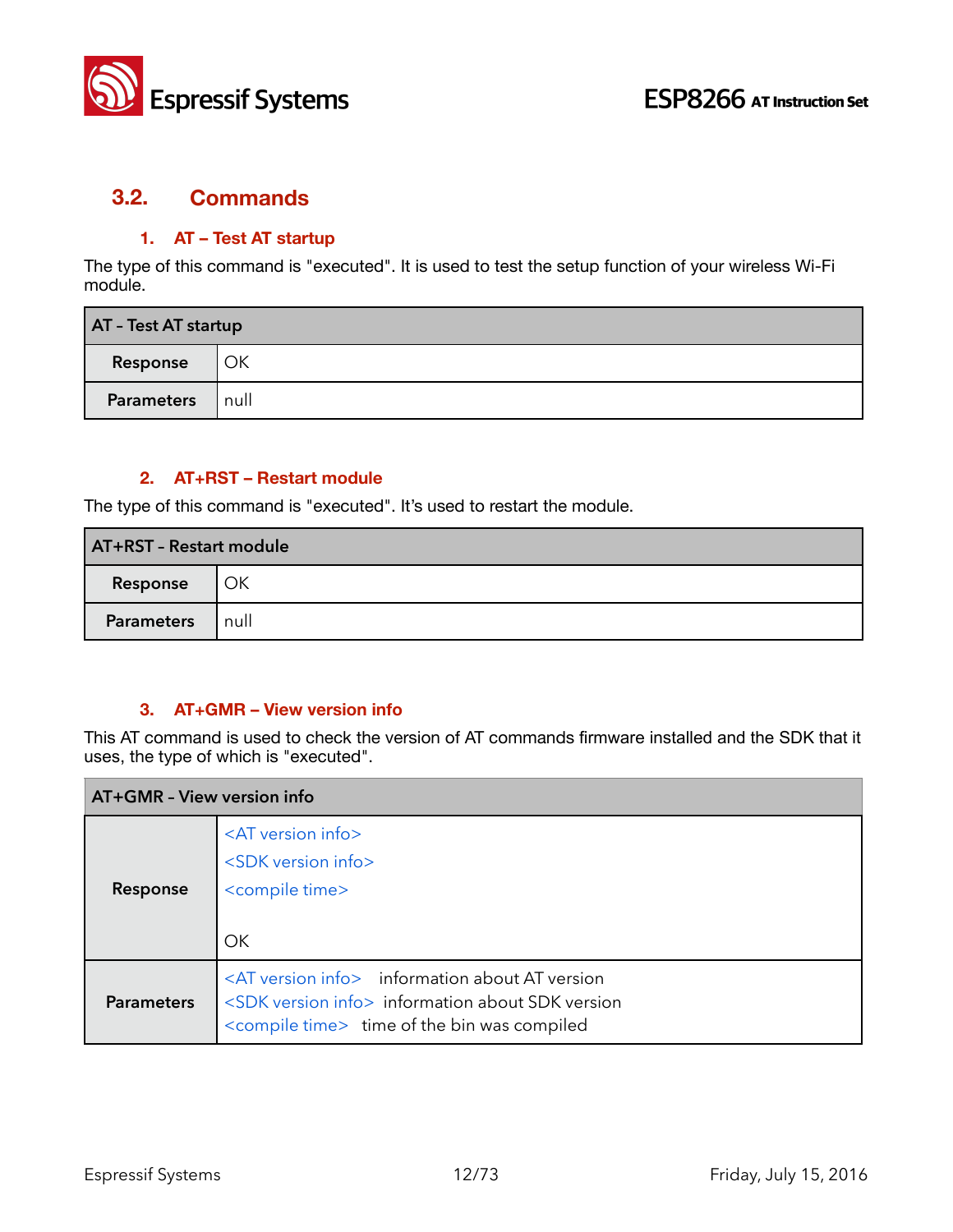

#### **4. AT+GSLP – Enter deep-sleep mode**

This command is used to invoke the deep-sleep mode of the module, the type of which is "set". A minor adjustment has to be made before the module enter this deep sleep mode, i.e., connect XPD\_DCDC with EXT\_RSTB via **0 ohm resistor**.

| AT+GSLP= <time></time> |                                                                                                      |  |
|------------------------|------------------------------------------------------------------------------------------------------|--|
| Response               | $<$ time $>$<br>OK                                                                                   |  |
| <b>Parameters</b>      | The time unit of $\times$ time $>$ is ms.<br>ESP8266 will wake up after deep sleep <time> ms.</time> |  |

#### **5. ATE – AT commands echo**

This command ATE is an AT trigger command echo. It means that entered commands can be echoed back to the sender when ATE command is used. Two parameters are possible. The command returns "OK" in normal cases and "ERROR" when a parameter other than 0 or 1 was specified.

| <b>ATE - AT commands echo</b> |                                               |  |
|-------------------------------|-----------------------------------------------|--|
| Response                      | OK                                            |  |
| <b>Parameters</b>             | ATE0: Switch echo off<br>ATE1: Switch echo on |  |

#### **6. AT+RESTORE – Factory reset**

This command is used to reset all parameters saved in flash (according to appendix), restore the factory default settings of the module. The chip will be restarted when this command is executed.

| <b>AT+RESTORE - Factory reset</b> |                                                             |
|-----------------------------------|-------------------------------------------------------------|
| Response                          | ОК                                                          |
| <b>Notes</b>                      | Restore factory default settings.<br>The chip will restart. |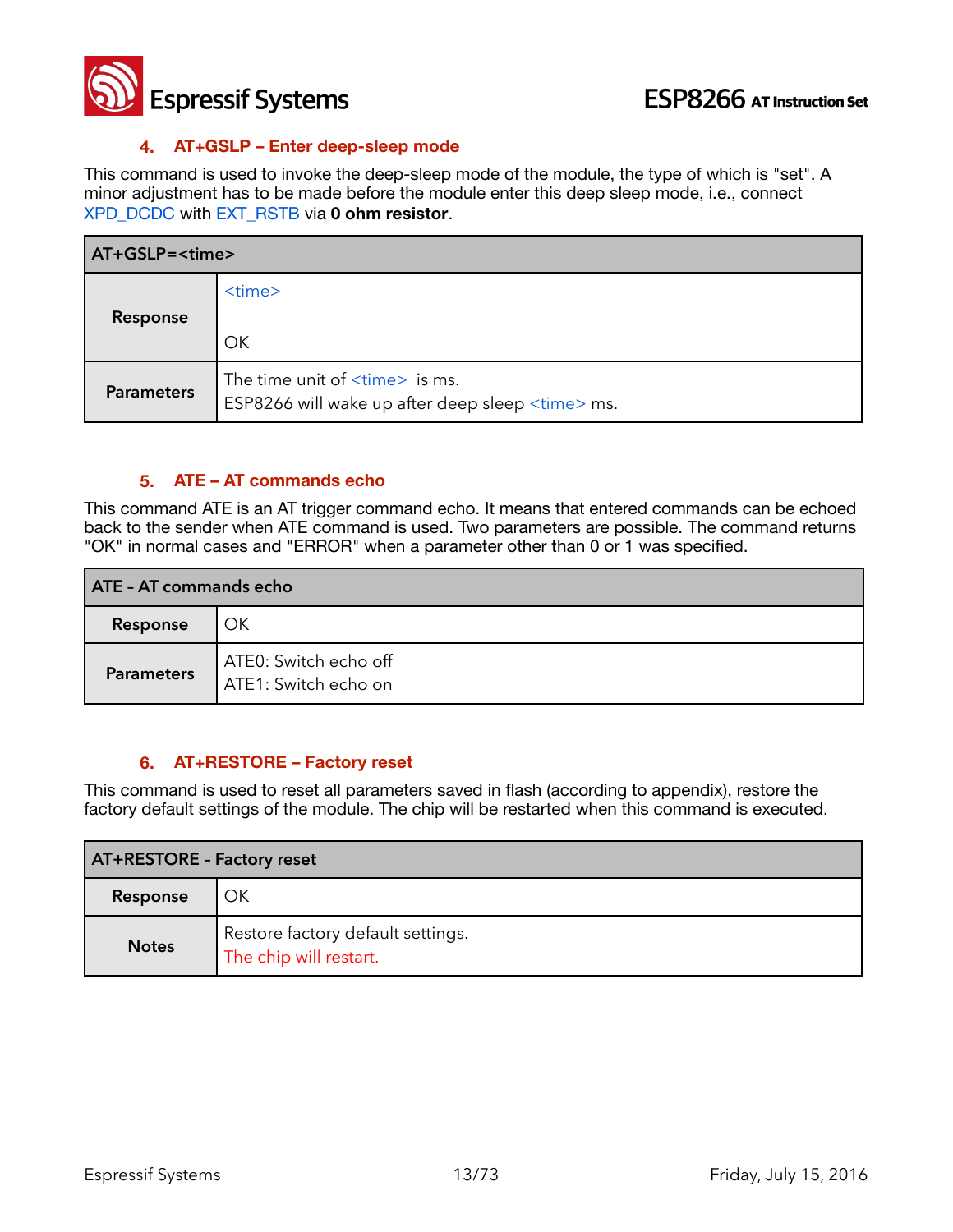

#### **7. AT+UART – UART configuration**

This command sets the UART configuration and writes the new configuration to the flash. It is stored as the default parameter and will also be used as the default baudrate henceforth. [THIS API IS DEPRECATED.]

| AT+UART=<br>AT+UART=<br>AT+UART=<br>AT+UART=<br>AT+UART=<br>AT+UART=<br>AT+UART=<br>AT+UART=<br>AT+UART=<br>AT+UART=<br>AT+UART=<br>AT+UART=<br>AT+UART=<br>AT+UART=<br>AT+UART= <br<br>This command is deprecated, please use AT+UART_CUR or AT+UART_DEF instead.</br<br> |                                |                                                                                                                             |  |
|----------------------------------------------------------------------------------------------------------------------------------------------------------------------------------------------------------------------------------------------------------------------------|--------------------------------|-----------------------------------------------------------------------------------------------------------------------------|--|
| <b>Example</b>                                                                                                                                                                                                                                                             |                                | AT+UART=115200, 8, 1, 0, 3                                                                                                  |  |
| Response                                                                                                                                                                                                                                                                   | <b>OK</b>                      |                                                                                                                             |  |
|                                                                                                                                                                                                                                                                            | <baudrate></baudrate>          | Baudrate range: 110 to 115200*40 (4.608 Mega)                                                                               |  |
| <b>Parameters</b>                                                                                                                                                                                                                                                          | <databits></databits>          | 5:5 bits data<br>6: 6 bits data<br>7: 7 bits data<br>8: 8 bits data                                                         |  |
|                                                                                                                                                                                                                                                                            | <stopbits></stopbits>          | 1: 1 bit stop bit<br>2: 1.5 bit stop bit<br>3: 2 bit stop bit                                                               |  |
|                                                                                                                                                                                                                                                                            | <parity></parity>              | 0: None<br>$1:$ Odd<br>2: EVEN                                                                                              |  |
|                                                                                                                                                                                                                                                                            | <flow control=""></flow>       | 0: disable flow control<br>1: enable RTS<br>2: enable CTS<br>3: enable both RTS and CTS                                     |  |
| <b>Notes</b>                                                                                                                                                                                                                                                               | $\bullet$                      | This configuration will also store the baudrate as the default rate in the user<br>parameter area in the flash for boot up. |  |
|                                                                                                                                                                                                                                                                            | $\bullet$<br><b>UARTO RTS.</b> | Flow control needs hardware support: MTCK is UARTO CTS and MTDO is                                                          |  |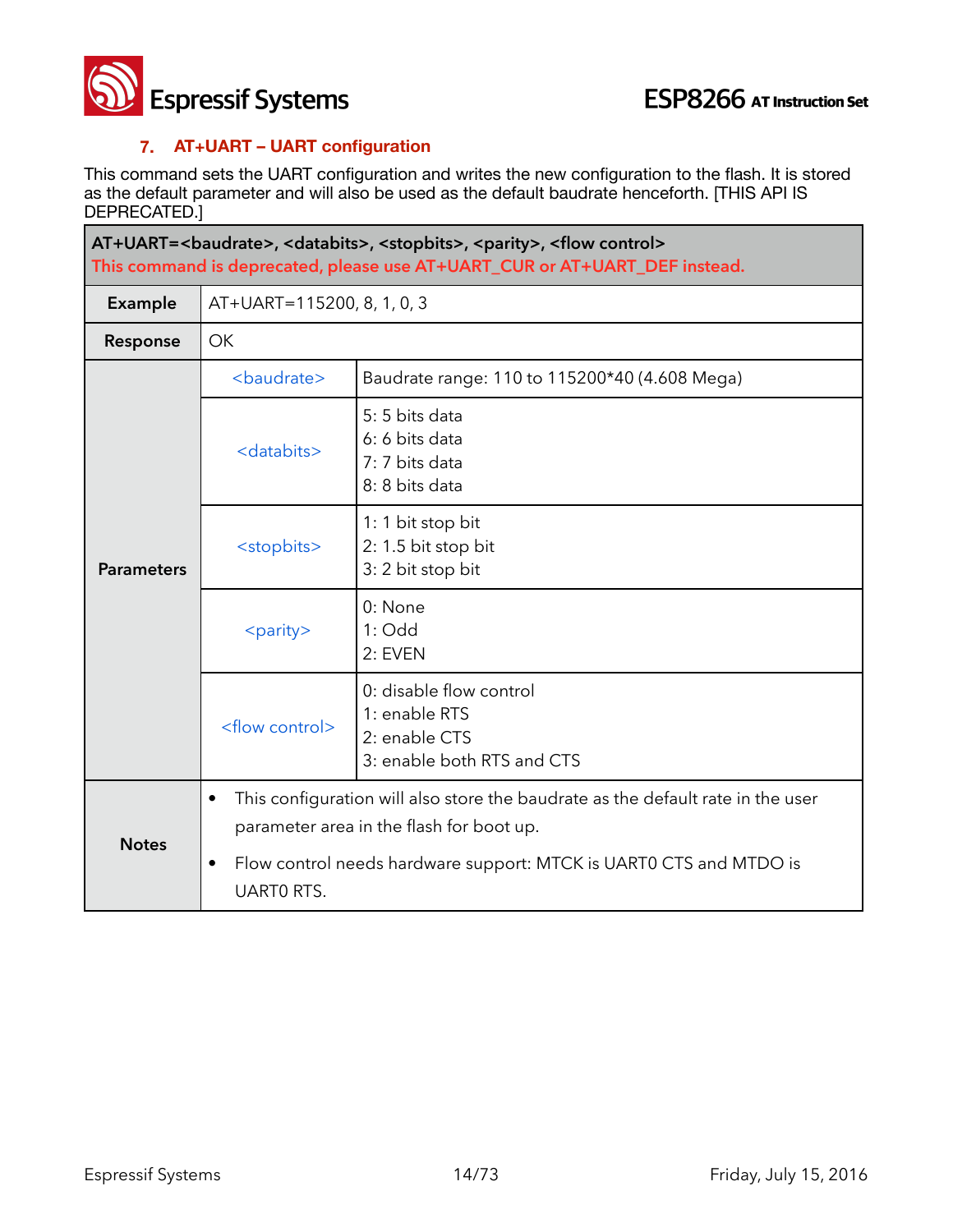

#### **8. AT+UART\_CUR – current UART configuration**

This command sets the current UART configuration, it does not write changes to the flash. Hence there is no change in the default baud rate.

| AT+UART_CUR=<br>baudrate>, <databits>, <stopbits>, <parity>, <flow control=""></flow></parity></stopbits></databits> |                                             |                                                                                                                       |
|----------------------------------------------------------------------------------------------------------------------|---------------------------------------------|-----------------------------------------------------------------------------------------------------------------------|
| Example                                                                                                              | AT+UART_CUR=115200, 8, 1, 0, 3              |                                                                                                                       |
| Response                                                                                                             | <b>OK</b>                                   |                                                                                                                       |
|                                                                                                                      | <baudrate></baudrate>                       | Baudrate range: 110 to 115200*40 (4.608 Mega)                                                                         |
| <b>Parameters</b>                                                                                                    | <databits></databits>                       | 5: 5 bits data<br>6: 6 bits data<br>7: 7 bits data<br>8: 8 bits data                                                  |
|                                                                                                                      | <stopbits></stopbits>                       | 1: 1 bit stop bit<br>2: 1.5 bit stop bit<br>3: 2 bit stop bit                                                         |
|                                                                                                                      | <parity></parity>                           | 0: None<br>$1:$ Odd<br>2: EVEN                                                                                        |
|                                                                                                                      | <flow control=""></flow>                    | 0: disable flow control<br>1: enable RTS<br>2: enable CTS<br>3: enable both RTS and CTS                               |
| <b>Notes</b>                                                                                                         | $\bullet$<br>$\bullet$<br><b>UARTO RTS.</b> | This configuration will NOT store in the flash.<br>Flow control needs hardware support: MTCK is UART0 CTS and MTDO is |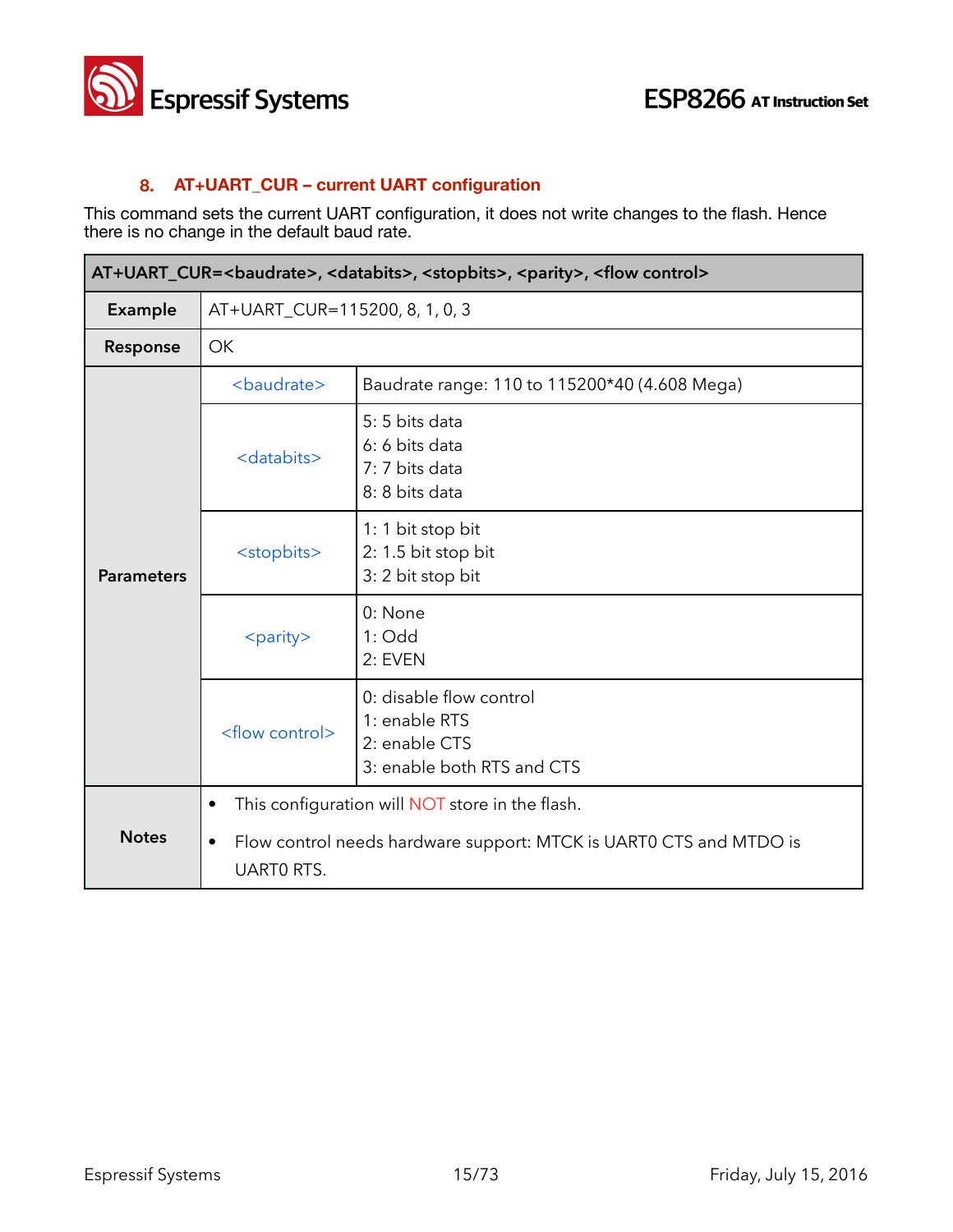

#### **9. AT+UART\_DEF – default UART configuration**

This command sets the UART configuration and saves it to flash. It is stored as the default parameter and will also be used as the default baud rate henceforth.

| AT+UART_DEF=<br>baudrate>, <databits>, <stopbits>, <parity>, <flow control=""></flow></parity></stopbits></databits> |                                             |                                                                                                                                                   |  |
|----------------------------------------------------------------------------------------------------------------------|---------------------------------------------|---------------------------------------------------------------------------------------------------------------------------------------------------|--|
| Example                                                                                                              |                                             | AT+UART_DEF=115200, 8, 1, 0, 3                                                                                                                    |  |
| Response                                                                                                             | <b>OK</b>                                   |                                                                                                                                                   |  |
|                                                                                                                      | <baudrate></baudrate>                       | Baudrate range: 110 to 115200*40 (4.608 Mega)                                                                                                     |  |
| <b>Parameters</b>                                                                                                    | <databits></databits>                       | 5:5 bits data<br>6: 6 bits data<br>7: 7 bits data<br>8: 8 bits data                                                                               |  |
|                                                                                                                      | <stopbits></stopbits>                       | 1: 1 bit stop bit<br>2: 1.5 bit stop bit<br>3: 2 bit stop bit                                                                                     |  |
|                                                                                                                      | <parity></parity>                           | 0: None<br>$1:$ Odd<br>2: EVEN                                                                                                                    |  |
|                                                                                                                      | <flow control=""></flow>                    | 0: disable flow control<br>1: enable RTS<br>2: enable CTS<br>3: enable both RTS and CTS                                                           |  |
| <b>Notes</b>                                                                                                         | $\bullet$<br>$\bullet$<br><b>UARTO RTS.</b> | This configuration will be stored in flash user parameter area for boot up.<br>Flow control needs hardware support: MTCK is UART0 CTS and MTDO is |  |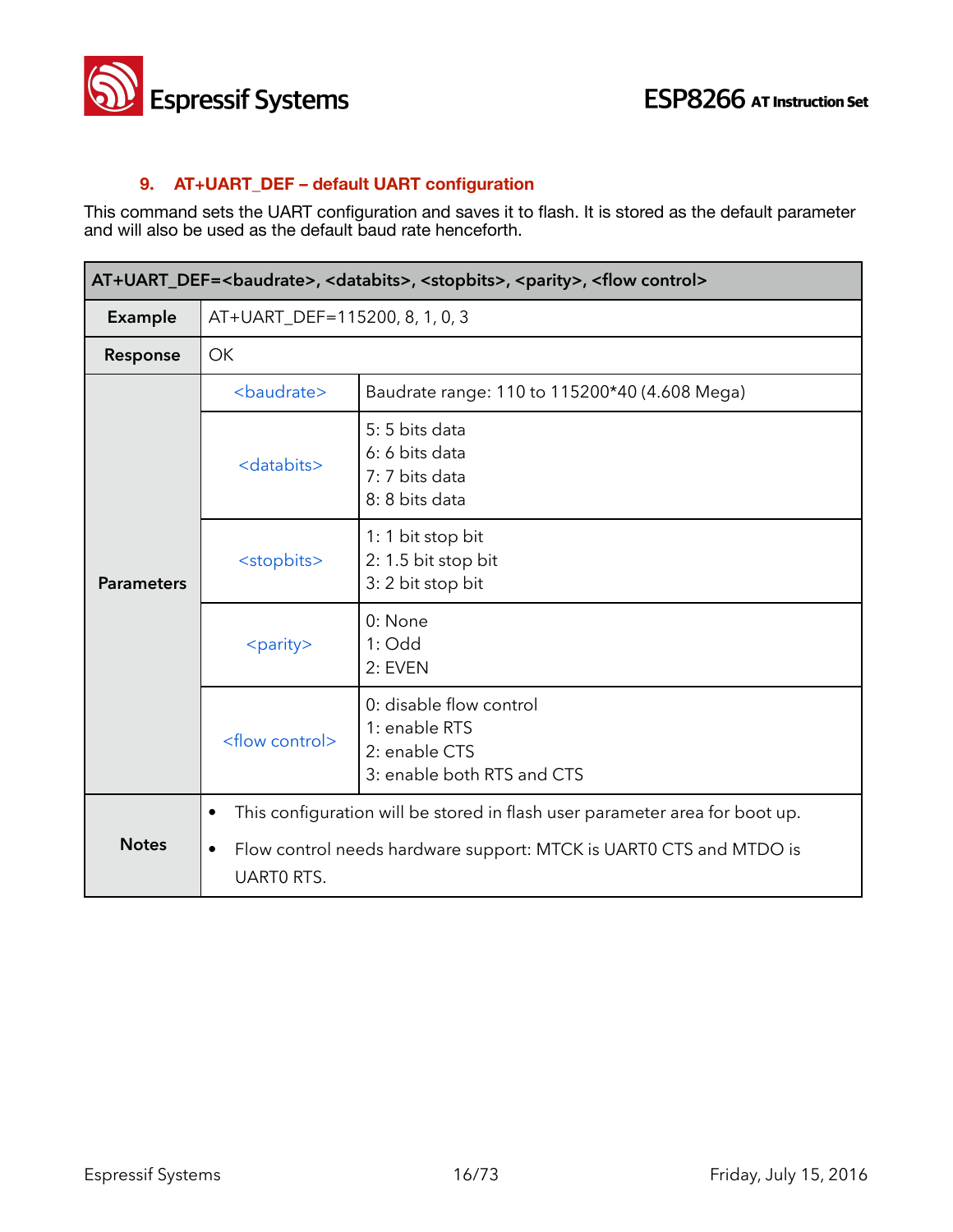

#### **10. AT+SLEEP – sleep mode**

This command sets ESP8266 sleep mode. It can only be used in station mode. Modem sleep is the default sleep mode.

| AT+SLEEP - sleep mode |                                   |
|-----------------------|-----------------------------------|
| Command               | AT+SLEEP?                         |
| Response              | +SLEEP: <sleep mode=""></sleep>   |
|                       | ОК                                |
|                       | <sleep mode=""></sleep>           |
| <b>Parameters</b>     | 0 : disable sleep mode            |
|                       | 1 : light-sleep mode              |
|                       | 2 : modem-sleep mode              |
| Command               | AT+SLEEP= <sleep mode=""></sleep> |
| Response              | OK                                |
| <b>Parameters</b>     | The same as above.                |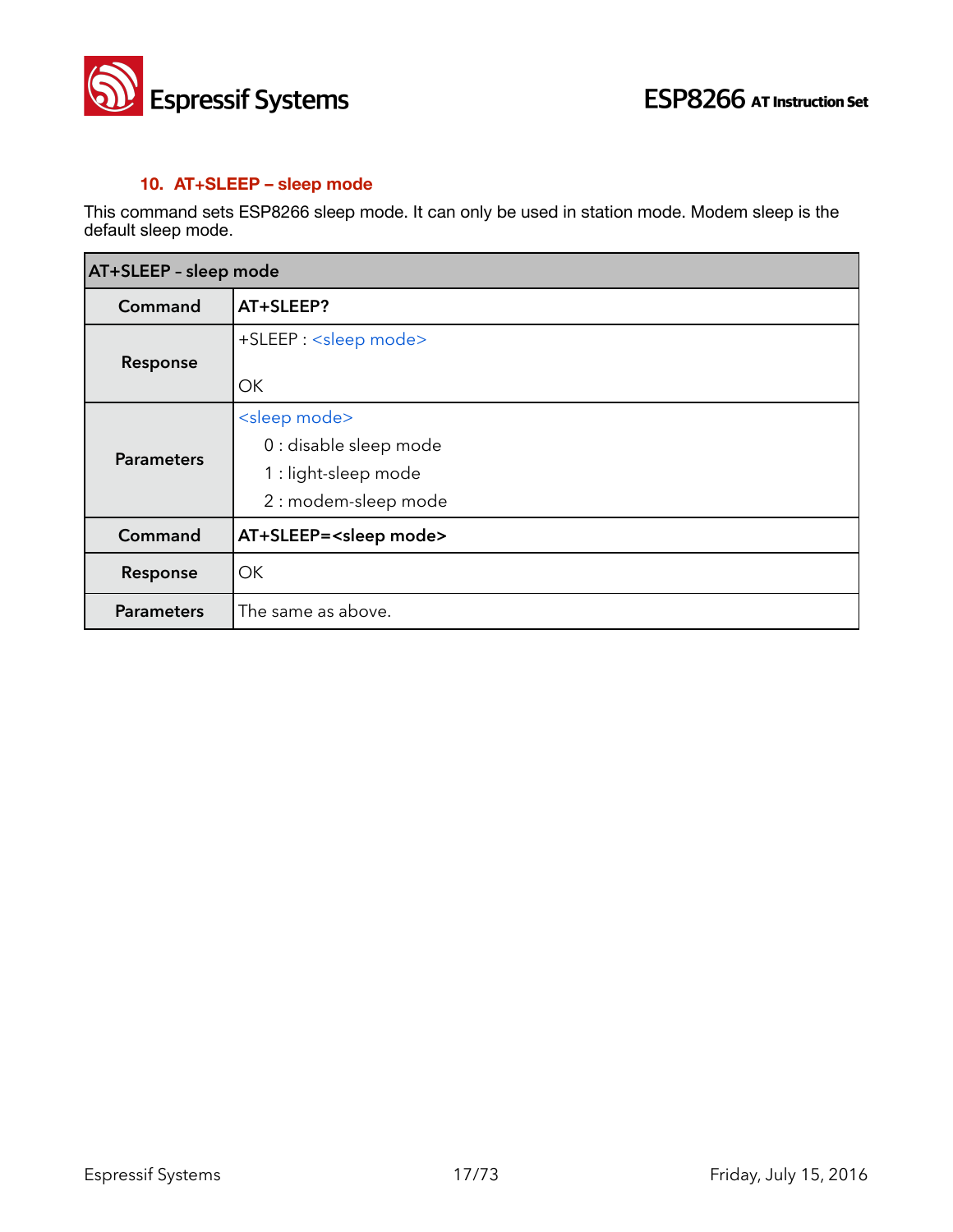

#### **11. AT+WAKEUPGPIO – set a GPIO to wake ESP8266 up from light-sleep mode**

This command sets a GPIO to wake the ESP8266 up from light-sleep mode. Please note that the <trigger\_GPIO> and the <awake\_GPIO> in the command cannot use the same GPIO.

After being waken up by <trigger\_GPIO>, when the ESP8266 attempts to sleep again, it will check the status of the <trigger\_GPIO>:

- if it is still in the wakeup status, the EP8266 will enter modem-sleep mode instead.
- if it is NOT in the wakeup status, the ESP8266 will enter light-sleep mode.

| AT+WAKEUPGPIO - set a GPIO to wake ESP8266 up from light-sleep mode |                                                                                                 |  |
|---------------------------------------------------------------------|-------------------------------------------------------------------------------------------------|--|
|                                                                     | ESP8266 will be wakened from light-sleep, when the GPIO0 is in low-level.                       |  |
|                                                                     | AT+WAKEUPGPIO=1,0,0                                                                             |  |
|                                                                     | ESP8266 will be wakened from light-sleep, when the GPIO0 is in high-level.                      |  |
| Example                                                             | And after waking up, the GPIO13 will be set to high-level.                                      |  |
|                                                                     | AT+WAKEUPGPIO=1,0,1,13,1                                                                        |  |
|                                                                     | Disable the function that ESP8266 can be woken up from light-sleep by GPIO.                     |  |
|                                                                     | AT+WAKEUPGPIO=0                                                                                 |  |
| Command                                                             | AT+WAKEUPGPIO= <enable>,<trigger_gpio>,<trigger_level>,</trigger_level></trigger_gpio></enable> |  |
|                                                                     | [ <awake_gpio>,<awake_level>]</awake_level></awake_gpio>                                        |  |
| Response                                                            | OK                                                                                              |  |
|                                                                     | <enable></enable>                                                                               |  |
|                                                                     | 0 : ESP8266 can NOT be woken up from light-sleep by GPIO                                        |  |
|                                                                     | 1 : ESP8266 can be woken up from light-sleep by GPIO                                            |  |
|                                                                     | <trigger_gpio></trigger_gpio>                                                                   |  |
|                                                                     | set a GPIO to wake ESP8266 up, range: [0, 15]                                                   |  |
|                                                                     | <trigger_level></trigger_level>                                                                 |  |
| <b>Parameters</b>                                                   | 0 : low-level to trigger the wakeup process                                                     |  |
|                                                                     | 1 : high-level to trigger the wakeup process                                                    |  |
|                                                                     | [ <awake_gpio>], optional</awake_gpio>                                                          |  |
|                                                                     | set a GPIO as a flag of awakening                                                               |  |
|                                                                     | [ <awake_level>], optional</awake_level>                                                        |  |
|                                                                     | 0 : to be low-level after wakeup                                                                |  |
|                                                                     | 1 : to be high-level after wakeup                                                               |  |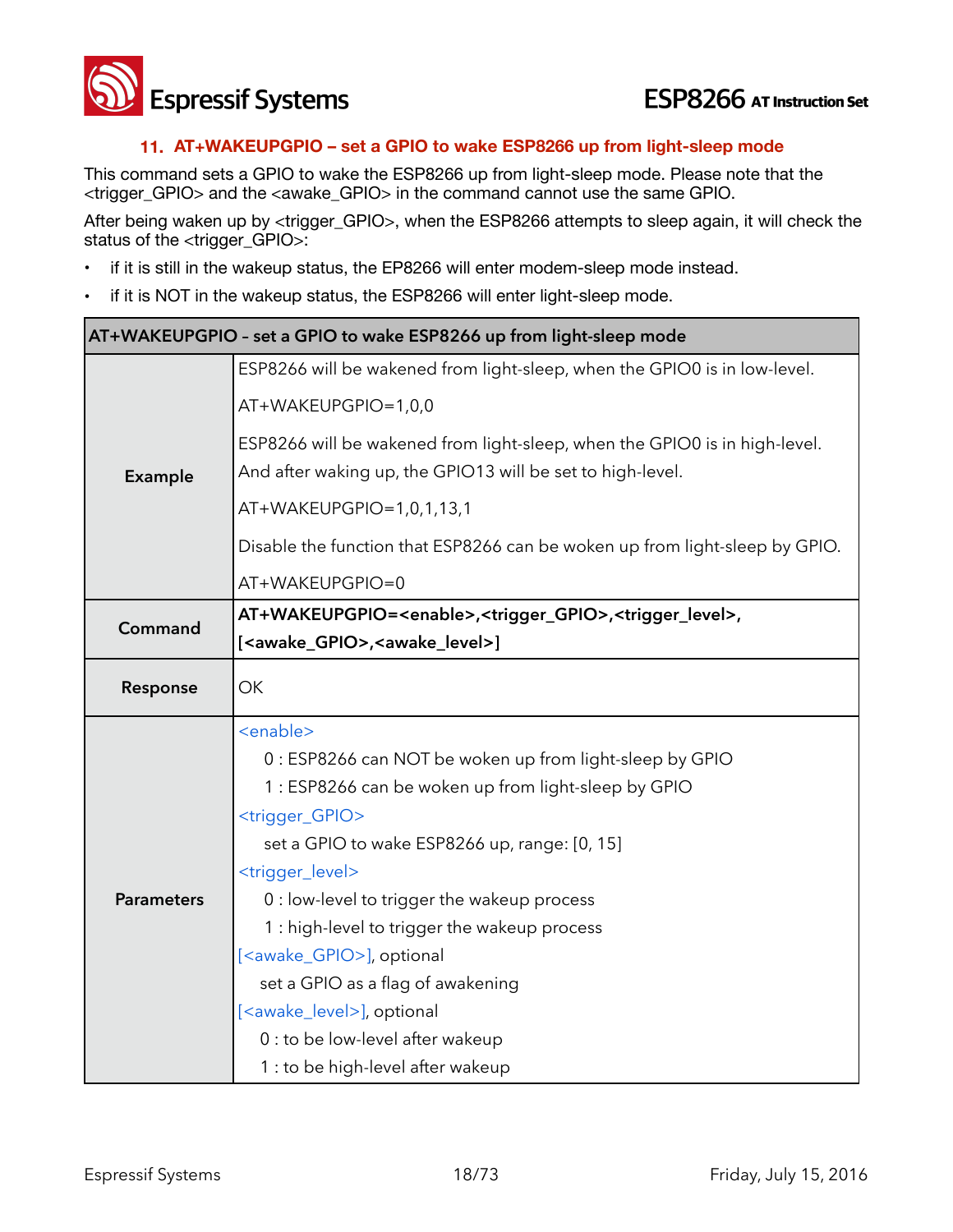

#### **12. AT+RFPOWER – set maximum value of RF TX Power**

This command sets the maximum value of ESP8266 RF TX power, it is not precise.

| <b>AT+RFPOWER - set RFTX Power</b> |                                                                                    |
|------------------------------------|------------------------------------------------------------------------------------|
| Example                            | AT+RFPOWER=50                                                                      |
| Command                            | <b>AT+RFPOWER=<tx power=""></tx></b>                                               |
| Response                           | OK                                                                                 |
| <b>Parameters</b>                  | <tx power=""><br/>maximum value of RF TX power, range: [0, 82], unit: 0.25dBm</tx> |

#### **13. AT+RFVDD – set RF TX Power according to VDD33**

This command sets ESP8266 RF TX power according to VDD33. To get the power voltage of ESP8266 VDD3P3, TOUT pin has to be suspended. TOUT pin has to be suspended in order to measure VDD33.

| AT+RFVDD - set RF TX power according to VDD33 |                                                                                                                   |
|-----------------------------------------------|-------------------------------------------------------------------------------------------------------------------|
| Command                                       | AT+RFVDD?                                                                                                         |
| Response                                      | +RFVDD: <vdd33><br/>ОK</vdd33>                                                                                    |
| <b>Parameters</b>                             | $<$ VDD $33>$<br>power voltage of ESP8266 VDD33, unit: 1/1024 V<br>TOUT pin has to be suspended to measure VDD33. |
| Command                                       | AT+RFVDD= <vdd33></vdd33>                                                                                         |
| Response                                      | OK                                                                                                                |
| <b>Parameters</b>                             | $<$ VDD $33>$<br>power voltage of ESP8266 VDD33, range [1900, 3300]                                               |
| Command                                       | AT+RFVDD                                                                                                          |
| Response                                      | OK                                                                                                                |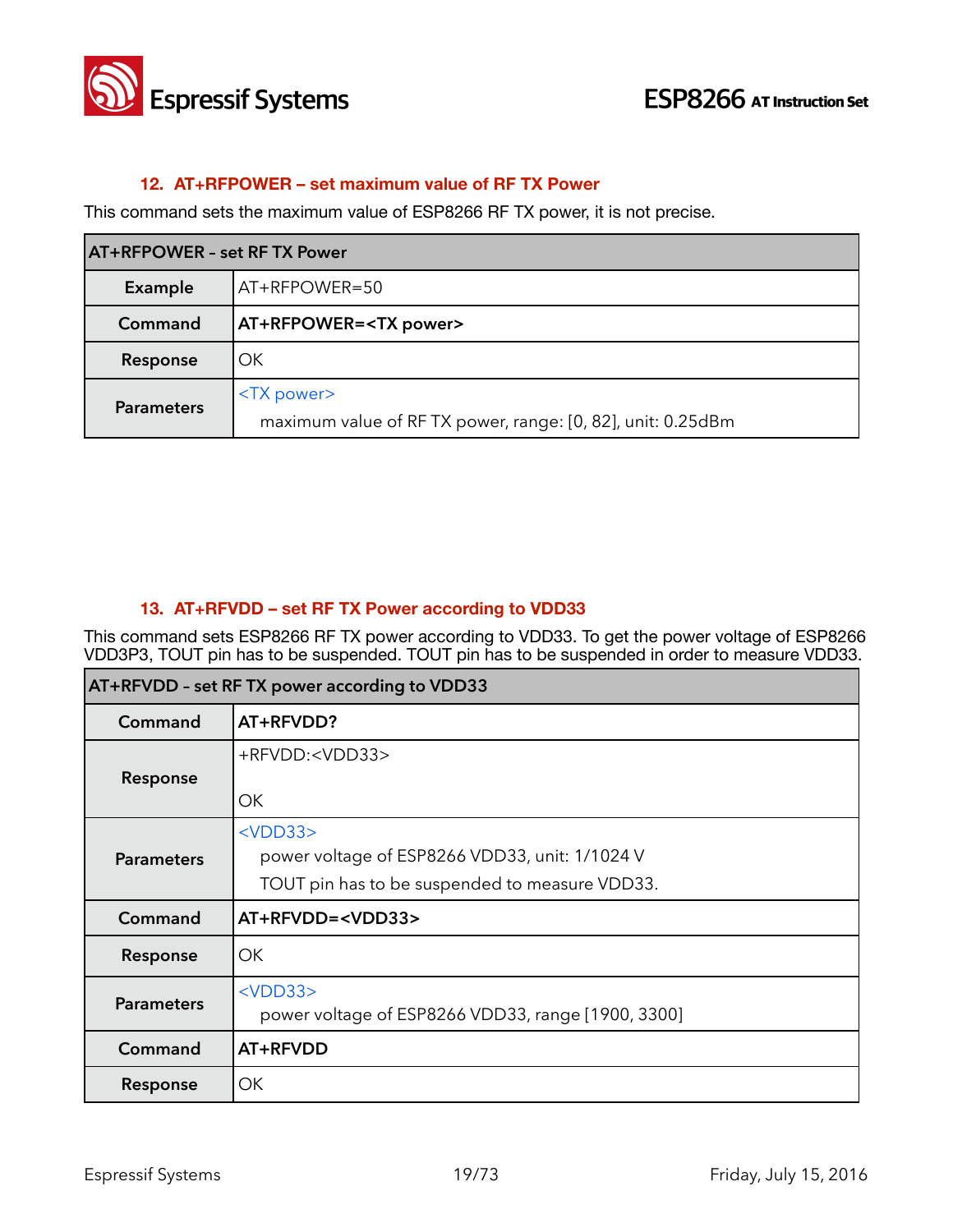

**Note** "AT+RFVDD" will automatically set RF TX power according to VDD33. TOUT pin has to be suspended.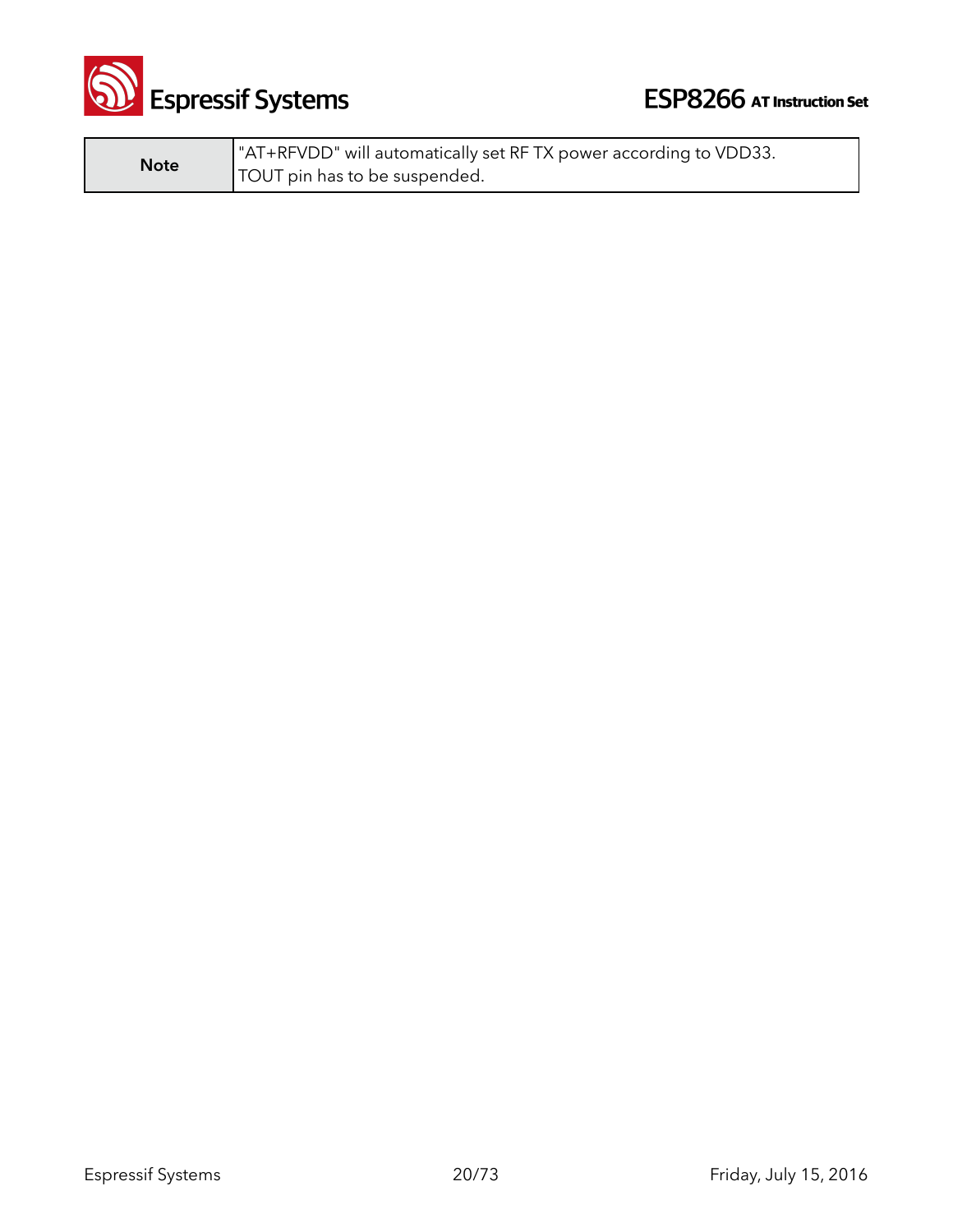

## **4. Wi-Fi AT Commands**

| Wi-Fi Functions Invoked by AT commands |                                                                                |  |
|----------------------------------------|--------------------------------------------------------------------------------|--|
| Command                                | <b>Description</b>                                                             |  |
| AT+CWMODE                              | Wi-Fi mode(sta/AP/sta+AP), [@deprecated]                                       |  |
| AT+CWMODE_CUR                          | Wi-Fi mode(sta/AP/sta+AP)<br>Settings not updated in flash.                    |  |
| AT+CWMODE_DEF                          | Wi-Fi default mode(sta/AP/sta+AP)<br>Save to flash.                            |  |
| AT+CWJAP                               | Connect to AP, [@deprecated]                                                   |  |
| AT+CWJAP_CUR                           | Connect to AP, won't save to flash                                             |  |
| AT+CWJAP_DEF                           | Connect to AP, save to flash                                                   |  |
| AT+CWLAPOPT                            | Set the configuration of command AT+CWLAP                                      |  |
| AT+CWLAP                               | Lists available APs                                                            |  |
| AT+CWQAP                               | Disconnect from AP                                                             |  |
| AT+CWSAP                               | Set configuration of ESP8266 soft-AP<br>[@deprecated]                          |  |
| AT+CWSAP_CUR                           | Set current configuration of ESP8266 soft-AP<br>Settings not updated in flash. |  |
| AT+CWSAP_DEF                           | Set configuration of ESP8266 soft-AP<br>Save changes to flash.                 |  |
| AT+CWLIF                               | Get station IP which is connected to ESP8266 soft-AP                           |  |
| AT+CWDHCP                              | Enable/Disable DHCP, [@deprecated]                                             |  |
| AT+CWDHCP_CUR                          | Enable/Disable DHCP, changes not save to flash                                 |  |
| AT+CWDHCP_DEF                          | Enable/Disable DHCP, save changes to flash                                     |  |
| AT+CWDHCPS_CUR                         | Set IP range of DHCP server, changes not save to flash                         |  |
| AT+CWDHCPS_DEF                         | Set IP range of DHCP server, save changes to flash                             |  |
| AT+CWAUTOCONN                          | Connect to AP automatically on power-up                                        |  |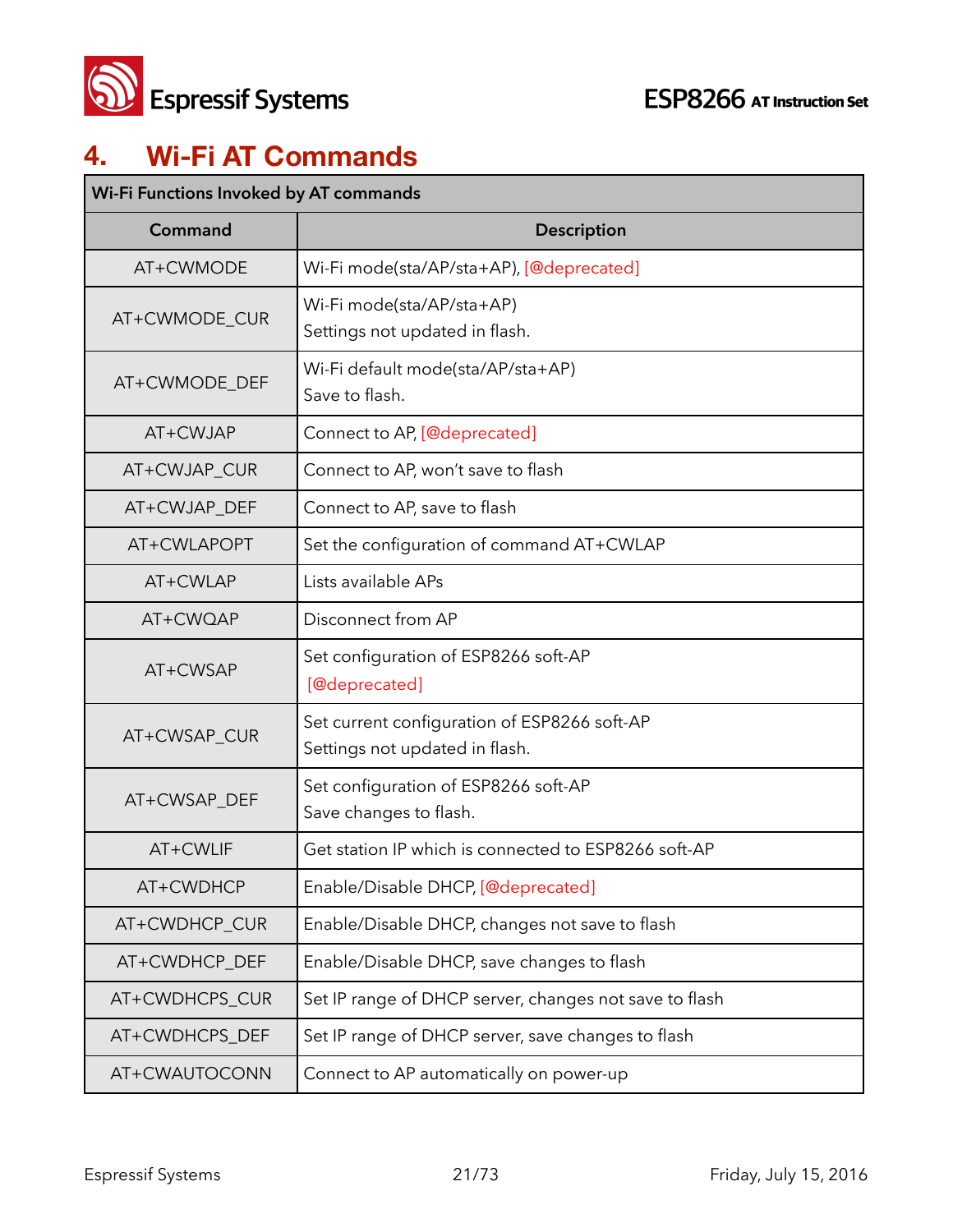

 **Espressif Systems ESP8266** AT Instruction Set

| AT+CIPSTAMAC       | Set MAC address of ESP8266 station<br>[@deprecated]               |
|--------------------|-------------------------------------------------------------------|
| AT+CIPSTAMAC_CUR   | Set MAC address of ESP8266 station.<br>Changes not save to flash. |
| AT+CIPSTAMAC_DEF   | Set MAC address of ESP8266 station.<br>Save changes to flash.     |
| AT+CIPAPMAC        | Set MAC address of ESP8266 soft-AP<br>[@deprecated]               |
| AT+CIPAPMAC_CUR    | Set MAC address of ESP8266 soft-AP.<br>Changes not save to flash. |
| AT+CIPAPMAC_DEF    | Set MAC address of ESP8266 soft-AP<br>Save changes to flash.      |
| AT+CIPSTA          | Set IP address of ESP8266 station, [@deprecated]                  |
| AT+CIPSTA_CUR      | Set IP address of ESP8266 station<br>Changes not save to flash.   |
| AT+CIPSTA_DEF      | Set IP address of ESP8266 station<br>Save changes to flash.       |
| AT+CIPAP           | Set IP address of ESP8266 soft-AP, [@deprecated]                  |
| AT+CIPAP_CUR       | Set IP address of ESP8266 soft-AP<br>Changes not save to flash.   |
| AT+CIPAP_DEF       | Set IP address of ESP8266 soft-AP<br>Save changes to flash.       |
| AT+CWSTARTSMART    | Start SmartConfig                                                 |
| AT+CWSTOPSMART     | Stop SmartConfig                                                  |
| AT+CWSTARTDISCOVER | Start the mode that ESP8266 can be found by WeChat                |
| AT+CWSTOPDISCOVER  | Stop the mode that ESP8266 can be found by WeChat                 |
| AT+WPS             | Set WPS function                                                  |
| AT+MDNS            | Set MDNS function                                                 |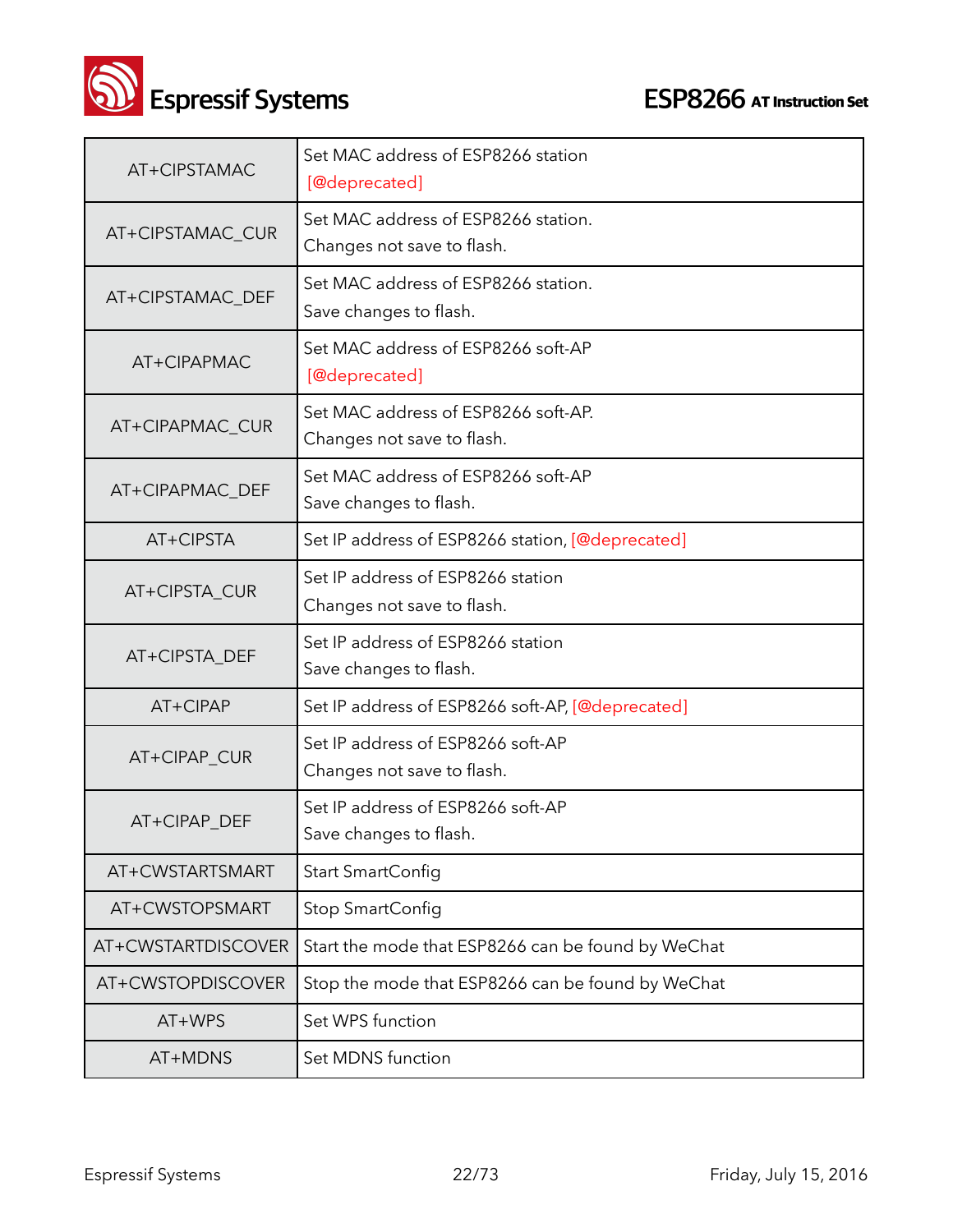

#### **4.1. Commands**

#### **1. AT+CWMODE – WiFi mode**

The function of this AT command is to get the value scope of Wi-Fi mode, including station mode, softAP mode, and station+softAP mode, enquiry about the information of Wi-Fi mode, or set the Wi-Fi mode.

| AT+CWMODE - WiFi mode                                                          |                                                                                    |
|--------------------------------------------------------------------------------|------------------------------------------------------------------------------------|
| This command is deprecated. Please use AT+CWMODE_CUR or AT+CWMODE_DEF instead. |                                                                                    |
| Command                                                                        | $AT+CWMODE=?$                                                                      |
|                                                                                | +CWMODE:(value scope of <mode>)</mode>                                             |
| Response                                                                       |                                                                                    |
|                                                                                | <b>OK</b>                                                                          |
| <b>Parameters</b>                                                              | Please refer to AT command settings.                                               |
| Command                                                                        | AT+CWMODE?                                                                         |
|                                                                                | +CWMODE: <mode></mode>                                                             |
| Response                                                                       |                                                                                    |
|                                                                                | OK                                                                                 |
| <b>Parameters</b>                                                              | Please refer to AT command settings.                                               |
| Command                                                                        | AT+CWMODE= <mode></mode>                                                           |
| Response                                                                       | <b>OK</b>                                                                          |
|                                                                                | <mode></mode>                                                                      |
| <b>Parameters</b>                                                              | 1 : station mode                                                                   |
|                                                                                | 2: softAP mode                                                                     |
|                                                                                | 3 : softAP + station mode                                                          |
|                                                                                | This setting will be stored in the flash system parameter area. It won't be erased |
| <b>Notes</b>                                                                   | even when the power is off and restarted.                                          |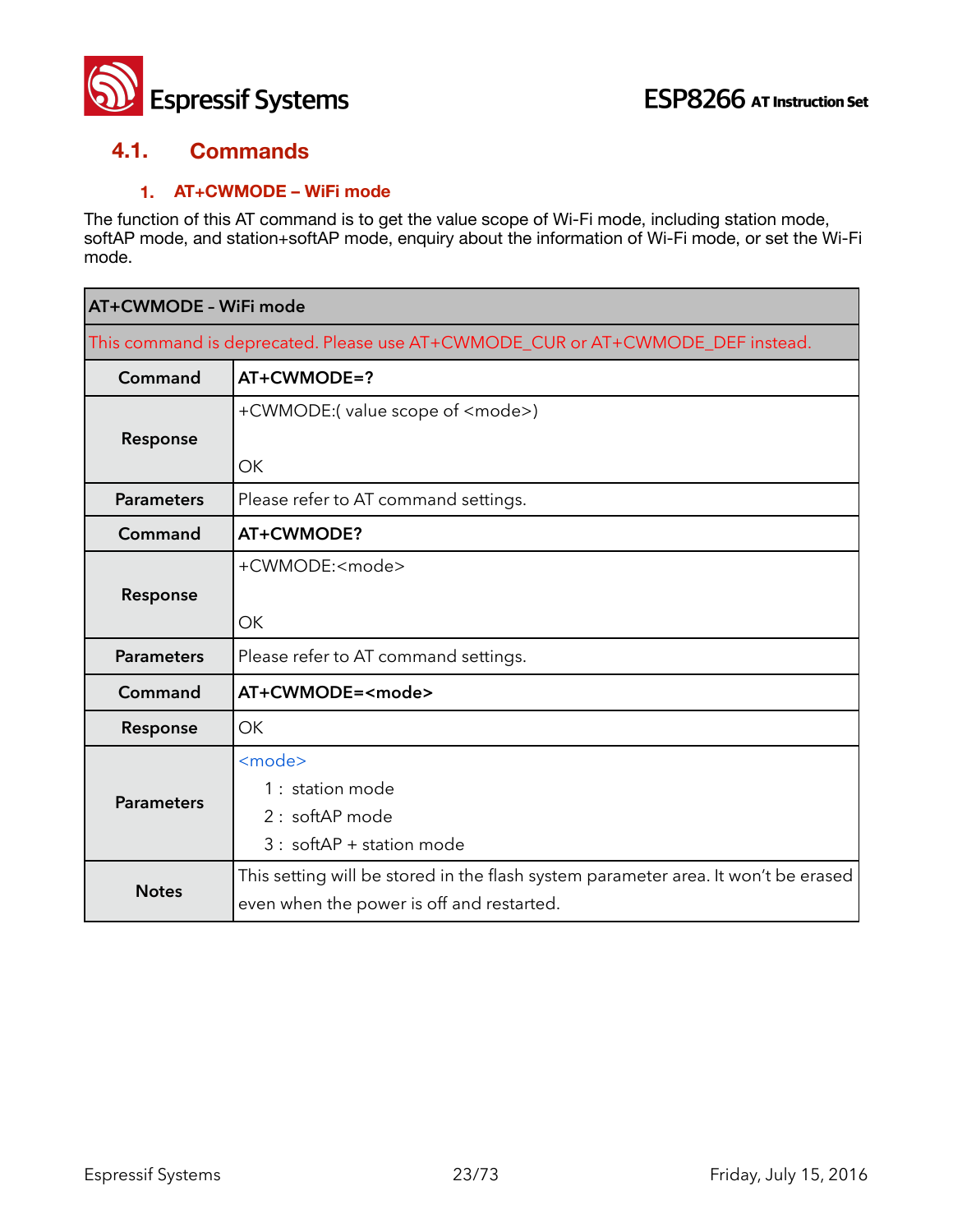

#### **2. AT+CWMODE\_CUR – current WiFi mode**

There are three Wi-Fi working modes: Station mode, softAP mode, and the co-existence of Station mode and softAP mode. This command is used to query the current Wi-Fi mode, or to set a desired Wi-Fi mode.

| AT+CWMODE_CUR - Set WiFi mode(sta/AP/sta+AP), won't save to flash |                                                                                                  |  |
|-------------------------------------------------------------------|--------------------------------------------------------------------------------------------------|--|
| Example                                                           | AT+CWMODE_CUR=3                                                                                  |  |
| Command                                                           | AT+CWMODE_CUR=?                                                                                  |  |
| Response                                                          | +CWMODE_CUR:(value scope of <mode>)<br/>OK</mode>                                                |  |
| <b>Parameters</b>                                                 | <mode><br/>1 : station mode<br/>2 : softAP mode<br/><math>3:</math> softAP + station mode</mode> |  |
| Command                                                           | AT+CWMODE_CUR?                                                                                   |  |
| Response                                                          | +CWMODE_CUR: <mode><br/>OK</mode>                                                                |  |
| <b>Parameters</b>                                                 | <mode><br/>1 : station mode<br/>2 : softAP mode<br/><math>3:</math> softAP + station mode</mode> |  |
| Command                                                           | AT+CWMODE_CUR= <mode></mode>                                                                     |  |
| Response                                                          | OK                                                                                               |  |
| <b>Parameters</b>                                                 | <mode><br/>1 : station mode<br/>2 : softAP mode<br/><math>3:</math> softAP + station mode</mode> |  |
| <b>Notes</b>                                                      | Configuration changes will NOT be stored in flash.                                               |  |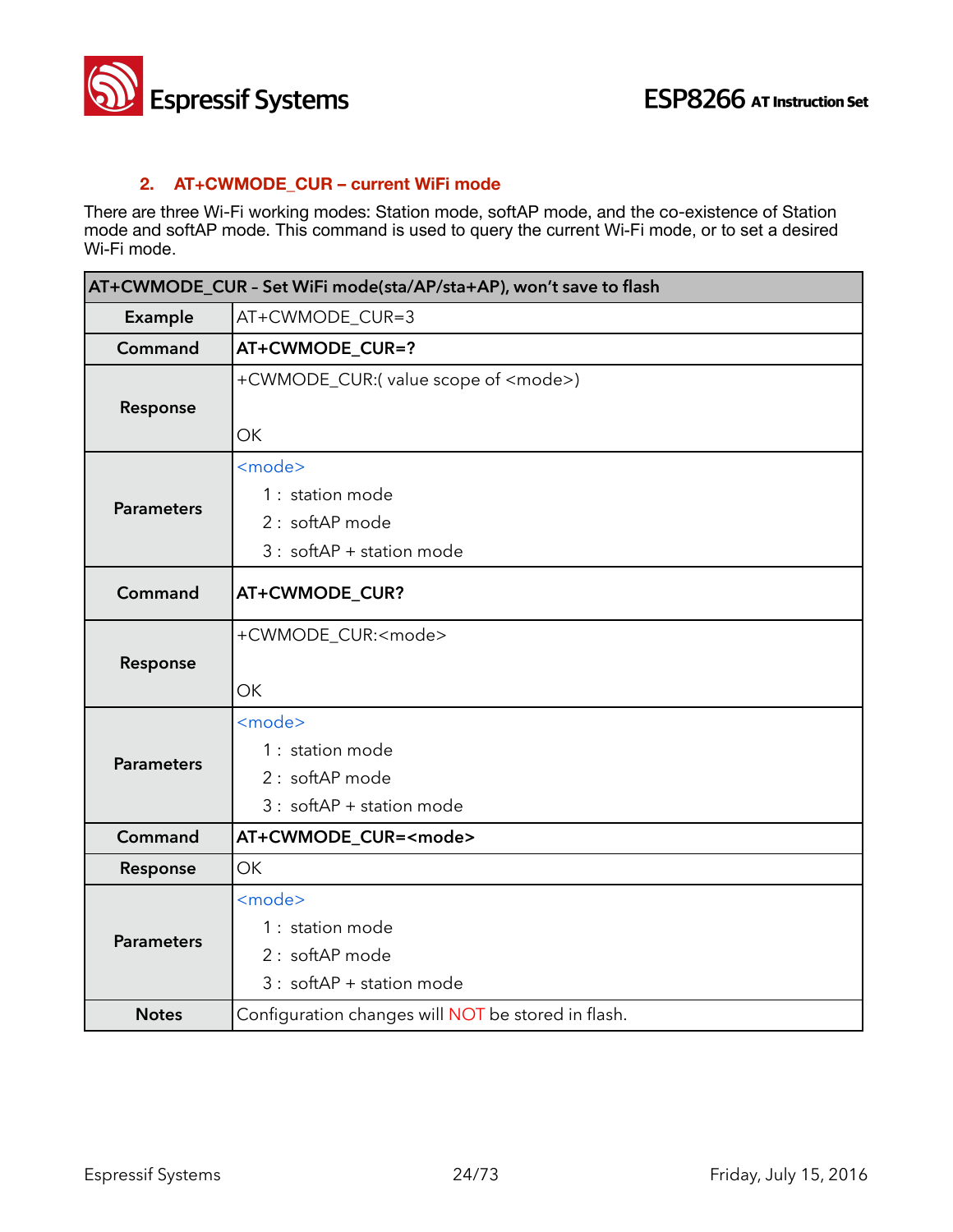

#### **3. AT+CWMODE\_DEF – default WiFi mode**

### **AT+CWMODE\_DEF - WiFi mode (sta/AP/sta+AP), save to flash Example** AT+CWMODE DEF=3 **Command AT+CWMODE\_DEF=? Response** +CWMODE\_DEF:( value scope of <mode>) **OK Parameters** <mode> 1 : station mode 2 : softAP mode 3 : softAP + station mode **Command AT+CWMODE\_DEF? Response** +CWMODE\_DEF:<mode> **OK Parameters** <mode> 1 : station mode 2 : softAP mode 3 : softAP + station mode **Command AT+CWMODE\_DEF=<mode> Response** OK **Parameters** <mode> 1 : station mode 2 : softAP mode 3 : softAP + station mode **Notes** Configuration changes will be stored in flash system parameter area.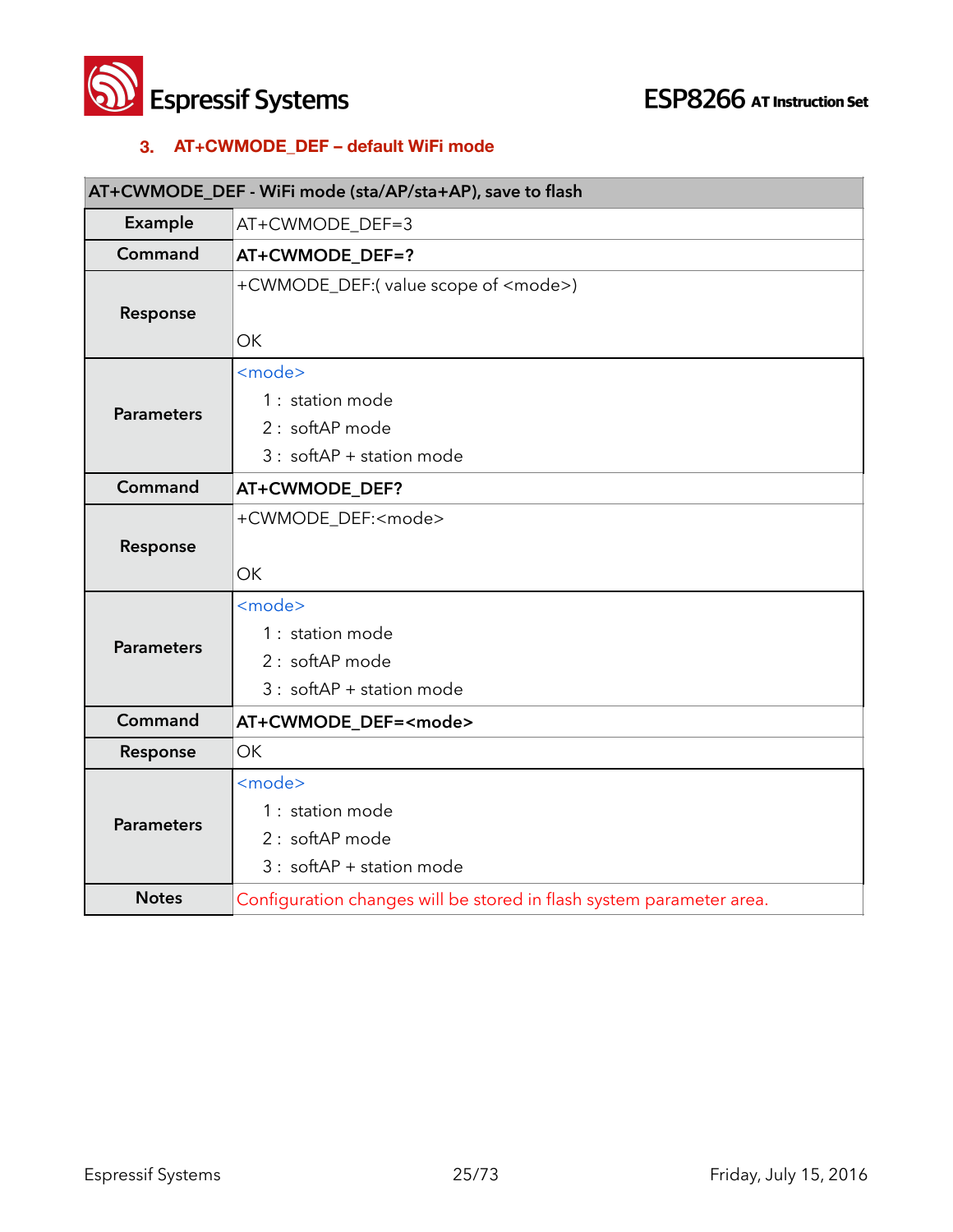

#### **4. AT+CWJAP – Connect to AP**

| <b>AT+CWJAP - Connect to AP</b> |                                                                                     |
|---------------------------------|-------------------------------------------------------------------------------------|
|                                 | [@deprecated]. Please use AT+CWJAP_CUR or AT+CWJAP_DEF instead.                     |
|                                 | AT+CWJAP ="abc", "0123456789"<br>$\bullet$                                          |
|                                 | If SSID is "ab\, c" and password is "0123456789"\"                                  |
| <b>Example</b>                  | $AT+CWJAP = "ab\1, c", "0123456789\$ "\\"                                           |
|                                 | If several APs have the same SSID as "abc", target AP can be found by bssid:        |
|                                 | AT+CWJAP ="abc", "0123456789", "ca:d7:19:d8:a6:44"                                  |
| Command                         | AT+CWJAP?                                                                           |
|                                 | +CWJAP: <ssid>, <bssid>, <channel>, <rssi></rssi></channel></bssid></ssid>          |
| Response                        |                                                                                     |
|                                 | ОK                                                                                  |
| <b>Parameters</b>               | <ssid> string, AP's SSID</ssid>                                                     |
| Command                         | AT+CWJAP= <ssid>, <pwd>[, <bssid>]</bssid></pwd></ssid>                             |
|                                 | OK                                                                                  |
|                                 | or                                                                                  |
| Response                        | +CWJAP: <error code=""></error>                                                     |
|                                 |                                                                                     |
|                                 | <b>FAIL</b>                                                                         |
|                                 | <ssid> string, AP's SSID</ssid>                                                     |
|                                 | <pwd> string, MAX: 64 bytes ASCII</pwd>                                             |
|                                 | [ <bssid>] string, AP's MAC address, for several APs may have the same SSID</bssid> |
|                                 | <error code=""> only for reference, it is not reliable</error>                      |
|                                 | 1 : connection timeout                                                              |
|                                 | 2 : wrong password                                                                  |
| <b>Parameters</b>               | 3 : cannot find target AP                                                           |
|                                 | 4 : connection failed                                                               |
|                                 |                                                                                     |
|                                 | This command requires station mode to be active.                                    |
|                                 | Escape character syntax is needed if "SSID" or "password" contains any special      |
|                                 | characters (','or'"'or'\')                                                          |
|                                 |                                                                                     |
| <b>Notes</b>                    | Configuration changes will be stored in flash system parameter area.                |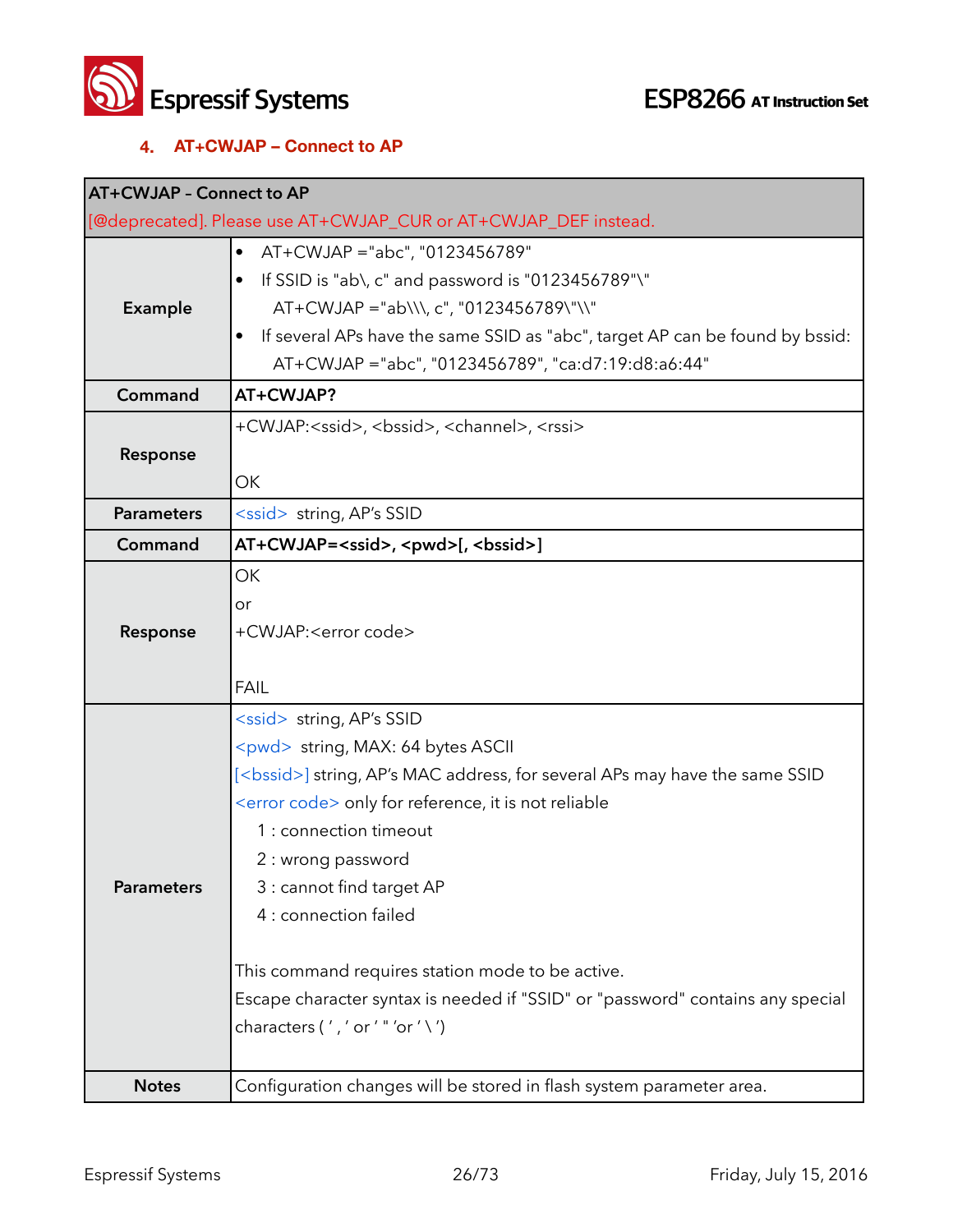**Solution Systems**<br> **ESP8266** AT Instruction Set

#### **5. AT+CWJAP\_CUR – Connect to AP, for current**

|                   | AT+CWJAP_CUR - Connect to AP, won't save to flash                                   |
|-------------------|-------------------------------------------------------------------------------------|
|                   | AT+CWJAP_CUR ="abc", "0123456789"                                                   |
|                   | If SSID is "ab\, c" and password is "0123456789"\"                                  |
| Example           | AT+CWJAP_CUR="ab\\\, c", "0123456789\"\\"                                           |
|                   | If several APs have the same SSID as "abc", target AP can be found by bssid:        |
|                   | AT+CWJAP_CUR="abc", "0123456789", "ca:d7:19:d8:a6:44"                               |
| Command           | AT+CWJAP CUR?                                                                       |
|                   | +CWJAP_CUR: <ssid>, <bssid>, <channel>, <rssi></rssi></channel></bssid></ssid>      |
| Response          |                                                                                     |
|                   | OK                                                                                  |
| <b>Parameters</b> | <ssid> string, AP's SSID</ssid>                                                     |
| Command           | AT+CWJAP_CUR= <ssid>, <pwd>[, <br/> <br/>ssid&gt;]</pwd></ssid>                     |
|                   | <b>OK</b>                                                                           |
|                   | or                                                                                  |
| Response          | +CWJAP: <error code=""></error>                                                     |
|                   |                                                                                     |
|                   | <b>FAIL</b>                                                                         |
|                   | <ssid> string, AP's SSID</ssid>                                                     |
|                   | <pwd> string, MAX: 64 bytes ASCII</pwd>                                             |
|                   | [ <bssid>] string, AP's MAC address, for several APs may have the same SSID</bssid> |
|                   | <error code=""> only for reference, it is not reliable</error>                      |
|                   | 1 : connection timeout                                                              |
|                   | 2 : wrong password                                                                  |
| <b>Parameters</b> | 3 : cannot find target AP                                                           |
|                   | 4 : connection failed                                                               |
|                   | This command requires station mode to be active.                                    |
|                   | Escape character syntax is needed if "SSID" or "password" contains any special      |
|                   | characters (','or'"'or'\')                                                          |
|                   |                                                                                     |
| <b>Notes</b>      | Configuration changes will NOT be stored in flash                                   |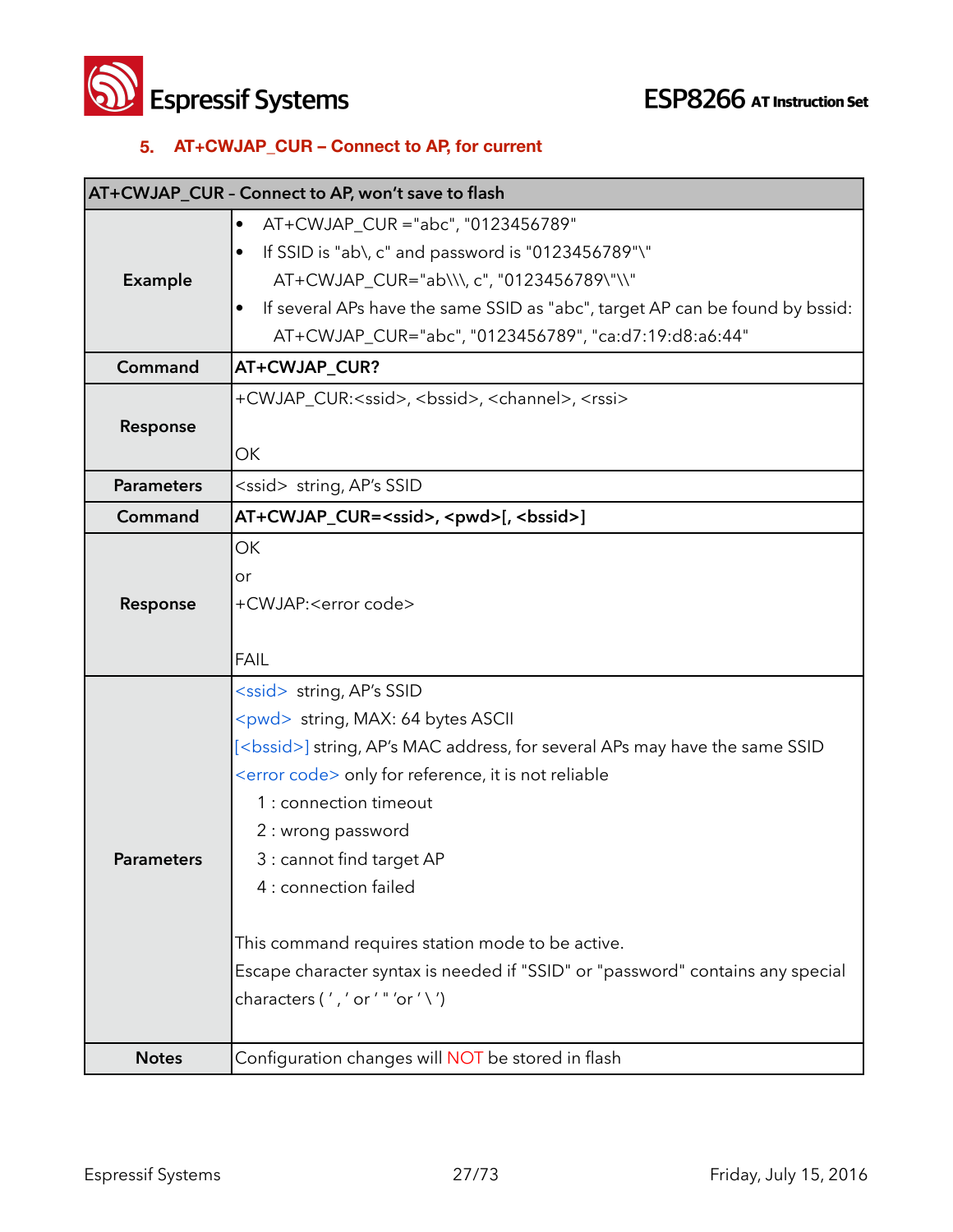**Solution Systems**<br> **ESP8266** AT Instruction Set

#### **6. AT+CWJAP\_DEF – Connect to AP, save as default**

| AT+CWJAP_DEF - Connect to AP and save AP info to flash |                                                                                                                                                                                                                                                                                                                                                                                                                                                                                                                                   |
|--------------------------------------------------------|-----------------------------------------------------------------------------------------------------------------------------------------------------------------------------------------------------------------------------------------------------------------------------------------------------------------------------------------------------------------------------------------------------------------------------------------------------------------------------------------------------------------------------------|
| Example                                                | AT+CWJAP_DEF="abc", "0123456789"<br>٠<br>If SSID is "ab\, c" and password is "0123456789"\"<br>AT+CWJAP_DEF="ab\\\, c", "0123456789\"\\"<br>If several APs have the same SSID as "abc", target AP can be found by bssid:<br>AT+CWJAP_DEF ="abc", "0123456789", "ca:d7:19:d8:a6:44"                                                                                                                                                                                                                                                |
| Command                                                | AT+CWJAP_DEF?                                                                                                                                                                                                                                                                                                                                                                                                                                                                                                                     |
| Response                                               | +CWJAP_DEF: <ssid>, <bssid>, <channel>, <rssi><br/>OK</rssi></channel></bssid></ssid>                                                                                                                                                                                                                                                                                                                                                                                                                                             |
| <b>Parameters</b>                                      | <ssid> string, AP's SSID</ssid>                                                                                                                                                                                                                                                                                                                                                                                                                                                                                                   |
| Command                                                | AT+CWJAP_DEF= <ssid>, <pwd>[, <bssid>]</bssid></pwd></ssid>                                                                                                                                                                                                                                                                                                                                                                                                                                                                       |
| Response                                               | <b>OK</b><br>or<br>+CWJAP: <error code=""><br/><b>FAIL</b></error>                                                                                                                                                                                                                                                                                                                                                                                                                                                                |
| <b>Parameters</b>                                      | <ssid> string, AP's SSID<br/><pwd> string, MAX: 64 bytes ASCII<br/>[<bssid>] string, AP's bssid(MAC address), for several APs may have the same<br/>SSID<br/><error code=""> only for reference, it is not reliable<br/>1 : connection timeout<br/>2 : wrong password<br/>3 : cannot find target AP<br/>4 : connection failed<br/>This command requires station mode to be active.<br/>Escape character syntax is needed if "SSID" or "password" contains any special<br/>characters (','or'"'or'\')</error></bssid></pwd></ssid> |
| <b>Notes</b>                                           | Configuration changes will be stored in flash system parameter area.                                                                                                                                                                                                                                                                                                                                                                                                                                                              |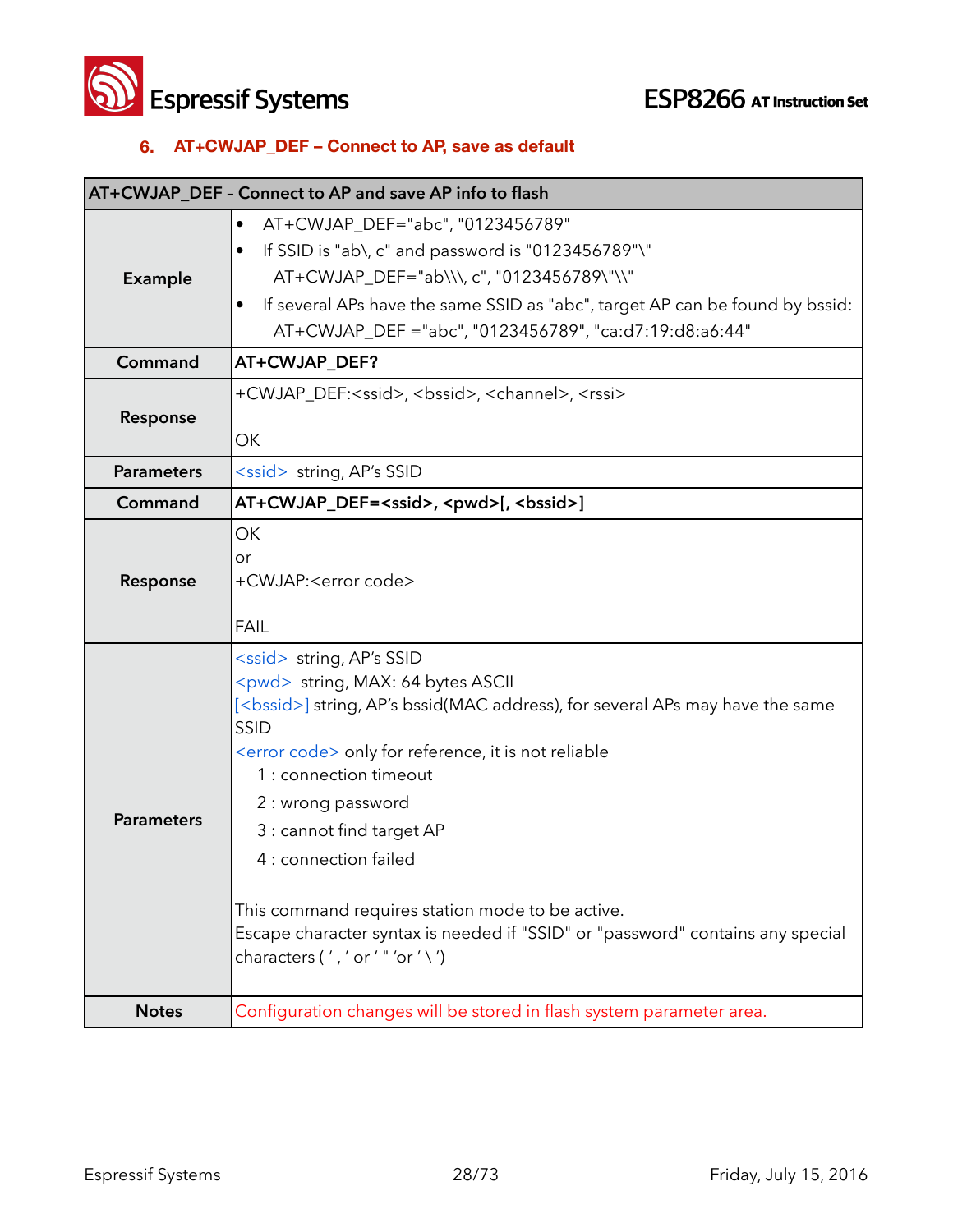

#### **7. AT+CWLAPOPT – Set configuration for command AT+CWLAP**

This command is to set the configuration for command AT+CWLAP, whether the result of AT+CWLAP will be ordered according to <rssi>, and which parameters will be shown in the result of AT+CWLAP.

| AT+CWLAPOPT - Set configuration for command AT+CWLAP |                                                                                                   |
|------------------------------------------------------|---------------------------------------------------------------------------------------------------|
|                                                      | AT+CWLAPOPT=1, 127                                                                                |
|                                                      | The first parameter is 1, means that the result of command AT+CWLAP will be                       |
| Example                                              | listed according to <rssi></rssi>                                                                 |
|                                                      | The second parameter 127 which is 0x7F, means that all bits in $\langle$ mask $\rangle$ are 1, so |
|                                                      | all parameters in the result of AT+CWLAP will be shown.                                           |
| Command                                              | AT+CWLAPOPT = <sort_enable>, <mask></mask></sort_enable>                                          |
| Response                                             | <b>OK</b>                                                                                         |
|                                                      | <sort_enable></sort_enable>                                                                       |
|                                                      | whether the result of AT+CWLAP will be ordered according to <rssi></rssi>                         |
|                                                      | 0 : do not order by <rssi></rssi>                                                                 |
|                                                      | 1 : order by <rssi></rssi>                                                                        |
|                                                      | $<$ mask $>$                                                                                      |
|                                                      | which parameters will be shown in the result of AT+CWLAP, 0 means that do                         |
|                                                      | not show the parameter corresponding to the bit, 1 means to show it.                              |
| <b>Parameters</b>                                    | bit 0 sets whether <ecn> will be shown in the result of AT+CWLAP,</ecn>                           |
|                                                      | bit 1 sets whether <ssid> will be shown in the result of AT+CWLAP,</ssid>                         |
|                                                      | bit 2 sets whether <rssi> will be shown in the result of AT+CWLAP,</rssi>                         |
|                                                      | bit 3 sets whether <mac> will be shown in the result of AT+CWLAP,</mac>                           |
|                                                      | bit 4 sets whether <ch> will be shown in the result of AT+CWLAP,</ch>                             |
|                                                      | bit 5 sets whether <freq offset=""> will be shown in the result of AT+CWLAP,</freq>               |
|                                                      | bit 6 sets whether <freq calibration=""> will be shown in the result of AT</freq>                 |
|                                                      | +CWLAP.                                                                                           |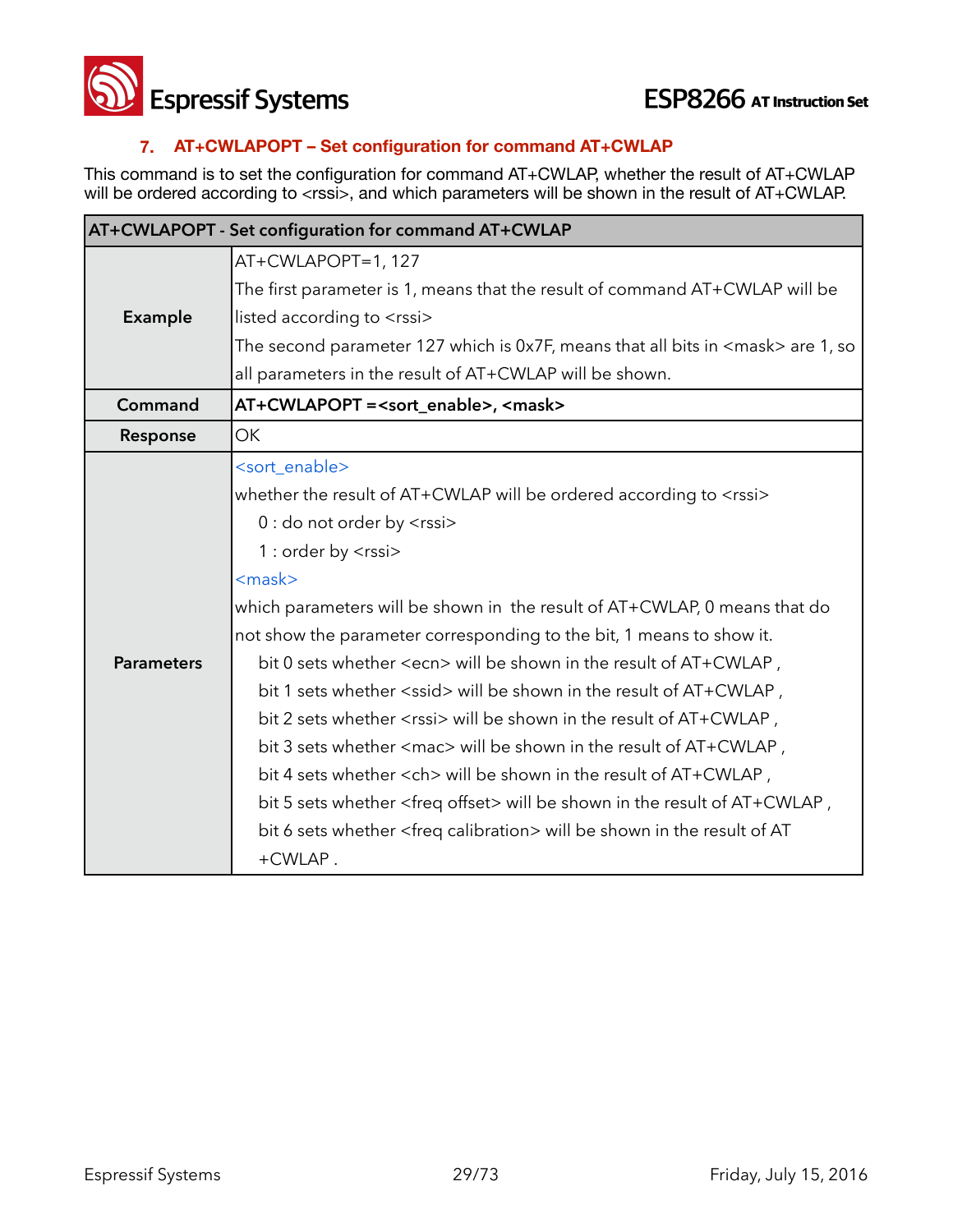

#### **8. AT+CWLAP – List available APs**

| <b>AT+CWLAP - Lists available APs</b> |                                                                                                                                                                                                                                                                                                                                                                                                                                                                      |
|---------------------------------------|----------------------------------------------------------------------------------------------------------------------------------------------------------------------------------------------------------------------------------------------------------------------------------------------------------------------------------------------------------------------------------------------------------------------------------------------------------------------|
| <b>Example</b>                        | AT+CWLAP<br>$\bullet$<br>List of all available AP's detected by ESP8266<br>AT+CWLAP="WiFi", "ca:d7:19:d8:a6:44", 6<br>Find AP with specific SSID and MAC at specific channel.<br>AT+CWLAP="WiFi"<br>Find AP with specific SSID                                                                                                                                                                                                                                       |
| Command                               | AT+CWLAP= <ssid>[, <mac>, <ch>]</ch></mac></ssid>                                                                                                                                                                                                                                                                                                                                                                                                                    |
| Response                              | +CWLAP: <ecn>, <ssid>, <rssi>, <mac>, <ch>, <freq offset="">, <freq calibration=""><br/>OK</freq></freq></ch></mac></rssi></ssid></ecn>                                                                                                                                                                                                                                                                                                                              |
| <b>Parameters</b>                     | $<$ ecn $>$<br>$0:$ OPEN<br>1:WEP<br>2: WPA_PSK<br>3: WPA2_PSK<br>4: WPA_WPA2_PSK<br>5: WPA2_Enterprise (AT can NOT connect to WPA2_Enterprise AP)<br><ssid> string, SSID of AP<br/><rssi> signal strength<br/><mac> string, MAC address<br/><freq offset=""> frequency offset of AP, unit: KHz. The value of <freq offset=""> / 2.4<br/>to get the value as ppm<br/><freq calibration=""> calibration for frequency offset</freq></freq></freq></mac></rssi></ssid> |
| Command                               | AT+CWLAP                                                                                                                                                                                                                                                                                                                                                                                                                                                             |
| Response                              | +CWLAP: <ecn>, <ssid>, <rssi>, <mac>, <ch>, <freq offset="">, <freq calibration=""><br/>ОК</freq></freq></ch></mac></rssi></ssid></ecn>                                                                                                                                                                                                                                                                                                                              |
| <b>Parameters</b>                     | The same as above                                                                                                                                                                                                                                                                                                                                                                                                                                                    |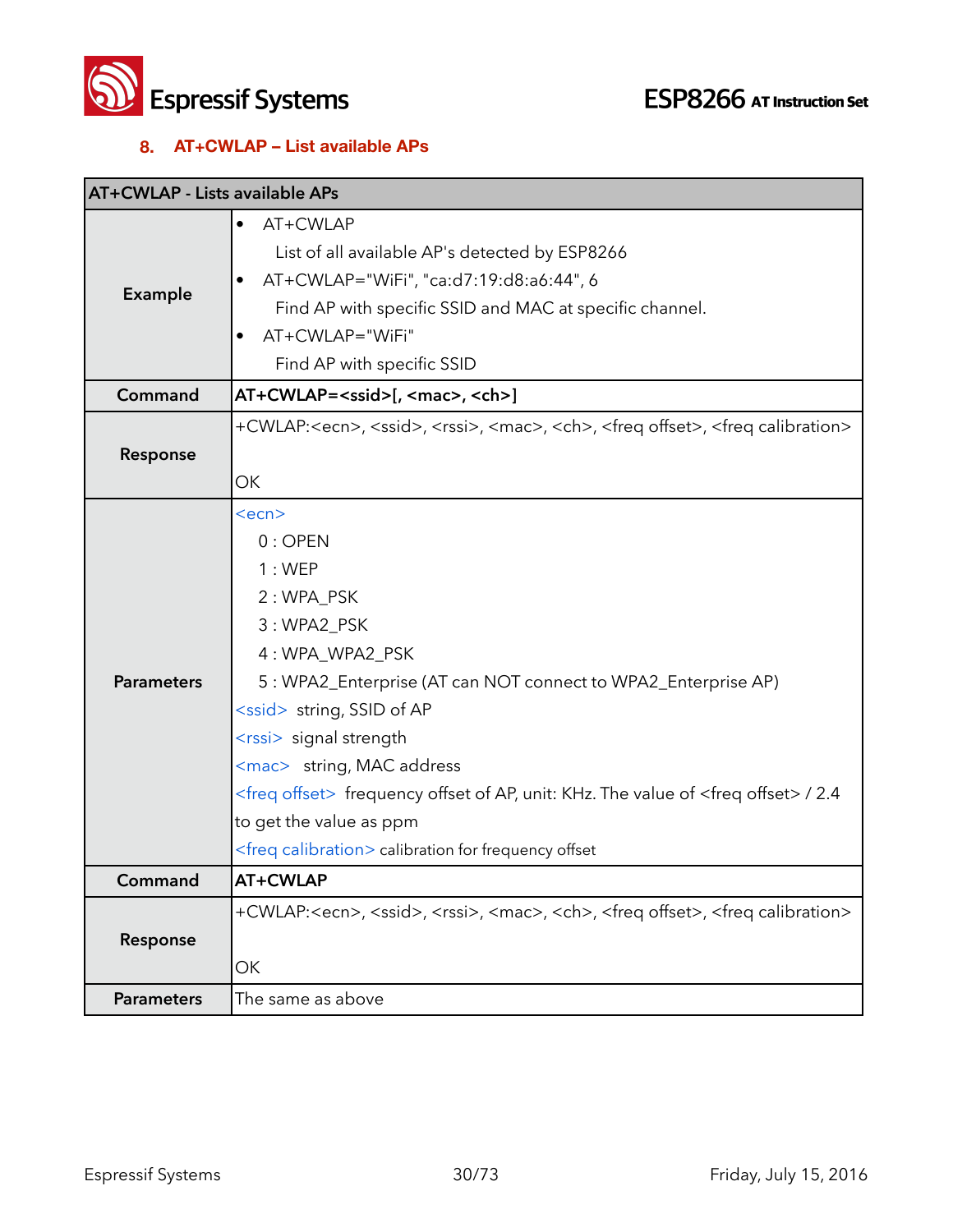

#### **9. AT+CWQAP – Disconnect from AP**

| AT+CWQAP - Disconnect from AP |                   |
|-------------------------------|-------------------|
| Command                       | <b>JAT+ CWQAP</b> |
| Response                      | ОК                |
| <b>Parameters</b>             | null              |

#### **10. AT+CWSAP – Configuration of softAP mode**

| AT+ CWSAP - Configuration of softAP mode                        |                                                                                                                  |
|-----------------------------------------------------------------|------------------------------------------------------------------------------------------------------------------|
| [@deprecated]. Please use AT+CWSAP_CUR or AT+CWSAP_DEF instead. |                                                                                                                  |
| Example                                                         | AT+CWSAP="ESP8266", "1234567890", 5, 3                                                                           |
| Command                                                         | AT+CWSAP?                                                                                                        |
| Response                                                        | +CWSAP: <ssid>, <pwd>, <chl>, <ecn>, <max conn="">, <ssid hidden=""></ssid></max></ecn></chl></pwd></ssid>       |
|                                                                 | <ssid> string, ESP8266 softAP's SSID</ssid>                                                                      |
|                                                                 | $\langle \text{pwd} \rangle$ string, range: $8 \sim 64$ bytes ASCII                                              |
|                                                                 | <chl> channel ID</chl>                                                                                           |
|                                                                 | <ecn></ecn>                                                                                                      |
|                                                                 | $0:$ OPEN                                                                                                        |
|                                                                 | 2: WPA_PSK                                                                                                       |
| <b>Parameters</b>                                               | 3: WPA2_PSK                                                                                                      |
|                                                                 | 4: WPA_WPA2_PSK                                                                                                  |
|                                                                 | <max conn=""></max>                                                                                              |
|                                                                 | maximum count of stations that are allowed to connect to ESP8266 soft-AP                                         |
|                                                                 | range: [1, 4]                                                                                                    |
|                                                                 | <ssid hidden=""> Broadcast SSID by default<br/>0 : broadcast SSID of ESP8266 soft-AP</ssid>                      |
|                                                                 | 1 : do not broadcast SSID of ESP8266 soft-AP                                                                     |
| Command                                                         | AT+CWSAP= <ssid>, <pwd>, <chl>, <ecn>[, <max conn="">][, <ssid hidden="">]</ssid></max></ecn></chl></pwd></ssid> |
| Response                                                        | OK                                                                                                               |
| <b>Parameters</b>                                               | The same as above.                                                                                               |
| <b>Notes</b>                                                    | This CMD is only available when softAP is active.                                                                |
|                                                                 | ESP8266 softAP does not support WEP.                                                                             |
|                                                                 | Configuration changes will be stored in flash system parameter area.                                             |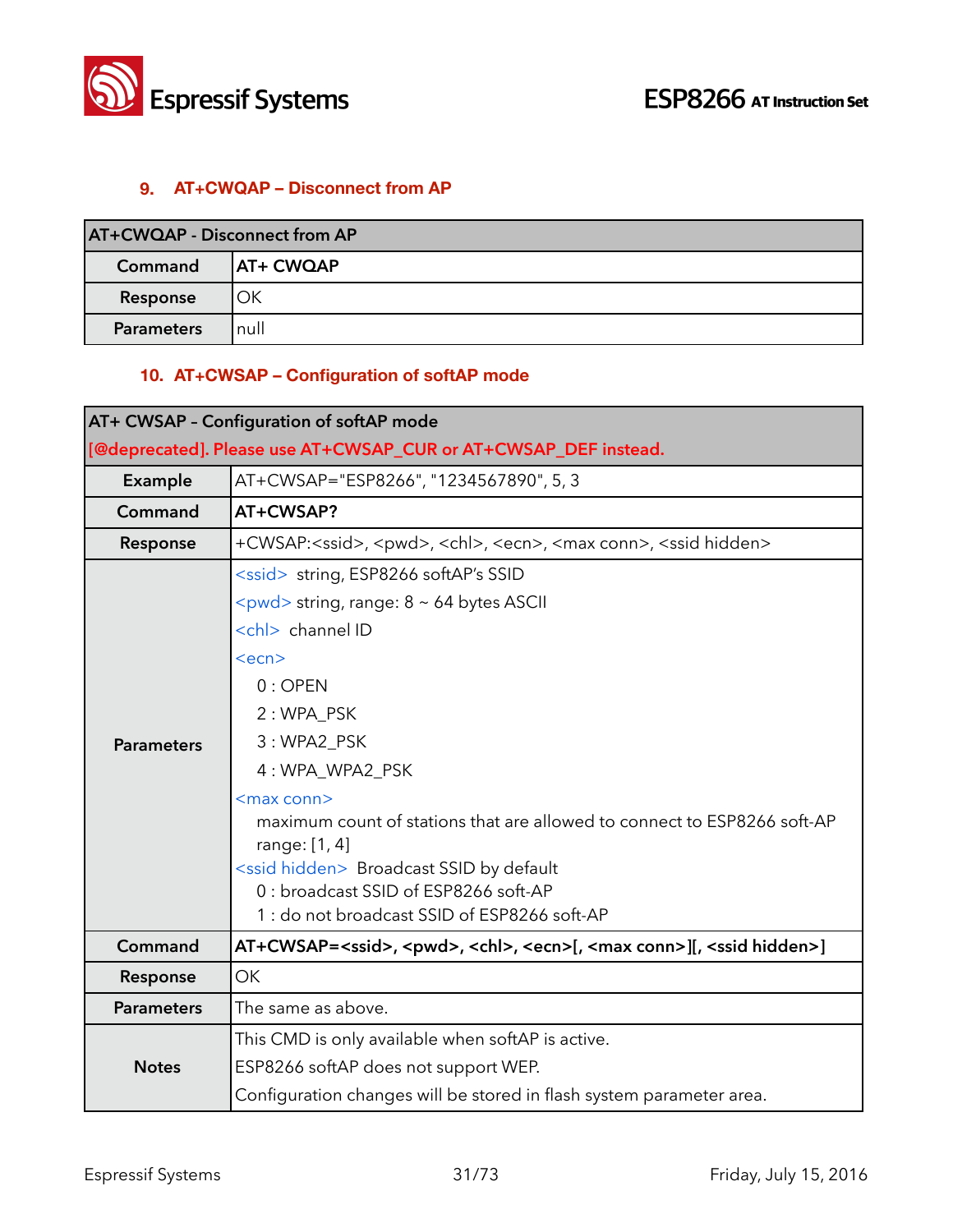

#### **11. AT+CWSAP\_CUR – Current config of softAP mode**

| AT+CWSAP_CUR - Set configuration of softAP mode, won't save to flash |                                                                                                                   |
|----------------------------------------------------------------------|-------------------------------------------------------------------------------------------------------------------|
| Example                                                              | AT+CWSAP_CUR="ESP8266", "1234567890", 5, 3                                                                        |
| Command                                                              | AT+CWSAP_CUR?                                                                                                     |
| Response                                                             | +CWSAP_CUR: <ssid>, <pwd>, <chl>, <ecn>, <max conn="">, <ssid hidden=""></ssid></max></ecn></chl></pwd></ssid>    |
| <b>Parameters</b>                                                    | The same as below.                                                                                                |
| Command                                                              | AT+CWSAP_CUR= <ssid>, <pwd>, <chl>, <ecn>[, <max conn="">][, <ssid< th=""></ssid<></max></ecn></chl></pwd></ssid> |
|                                                                      | hidden>]                                                                                                          |
|                                                                      | <b>OK</b>                                                                                                         |
| Response                                                             | or                                                                                                                |
|                                                                      | ERROR // wrong parameter                                                                                          |
|                                                                      | <ssid> string, ESP8266 softAP's SSID</ssid>                                                                       |
|                                                                      | $\langle \text{pwd} \rangle$ string, range: $8 \sim 64$ bytes ASCII                                               |
|                                                                      | <chl> channel ID</chl>                                                                                            |
|                                                                      | $<$ ecn $>$                                                                                                       |
|                                                                      | $0:$ OPEN                                                                                                         |
|                                                                      | 2: WPA PSK                                                                                                        |
| <b>Parameters</b>                                                    | 3: WPA2_PSK                                                                                                       |
|                                                                      | 4: WPA_WPA2_PSK                                                                                                   |
|                                                                      | [ <max conn="">], optional, default is 4</max>                                                                    |
|                                                                      | maximum count of stations that are allowed to connect to ESP8266 soft-AP                                          |
|                                                                      | range: [1, 4]                                                                                                     |
|                                                                      | [ <ssid hidden="">], optional, broadcast SSID by default<br/>0 : broadcast SSID of ESP8266 soft-AP</ssid>         |
|                                                                      | 1 : do not broadcast SSID of ESP8266 soft-AP                                                                      |
|                                                                      | This command is only available when softAP is active.                                                             |
| <b>Notes</b>                                                         | ESP8266 softAP does not support WEP.                                                                              |
|                                                                      | Configuration changes will NOT be stored in flash.                                                                |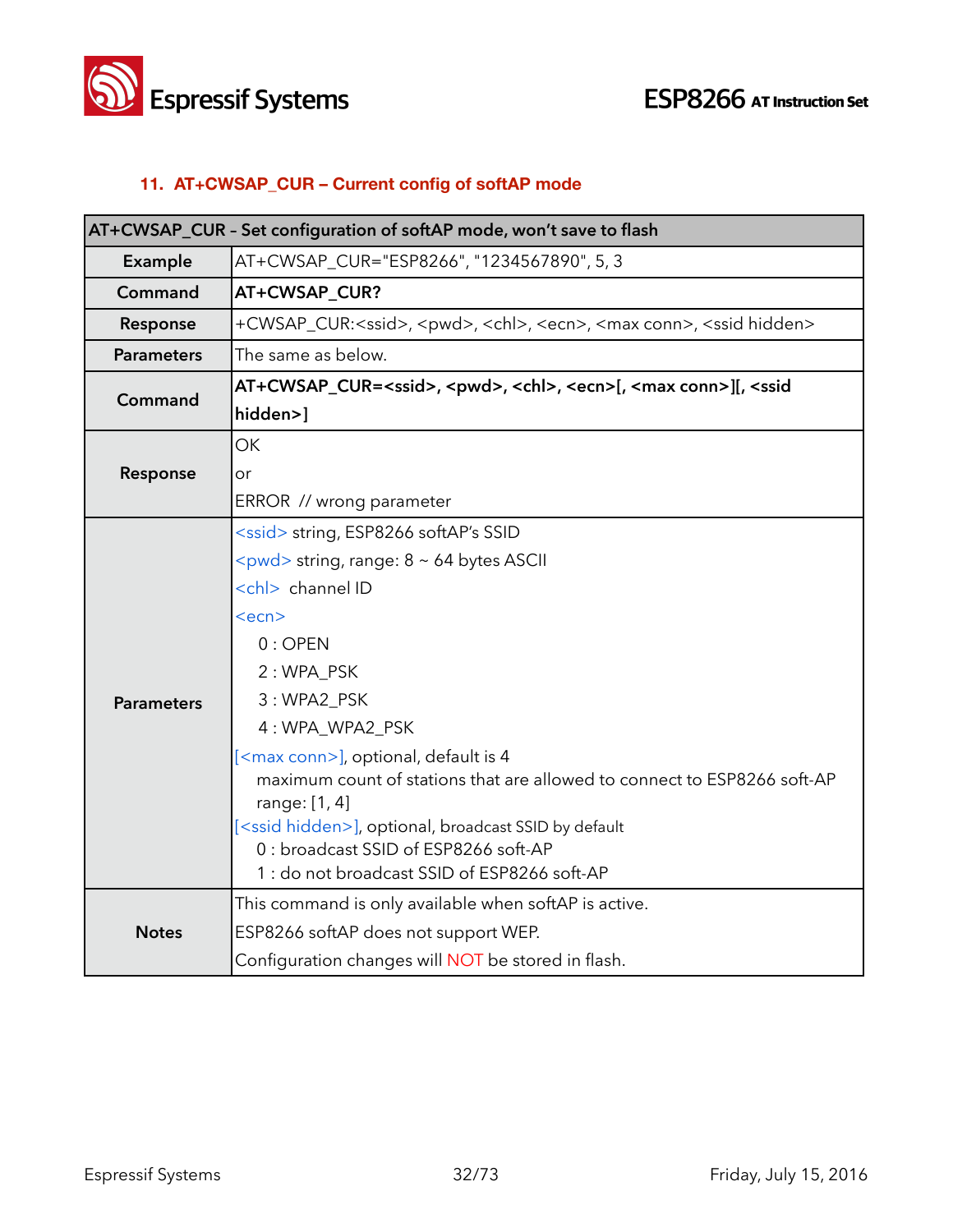

#### **12. AT+CWSAP\_DEF – Default config of softAP mode**

| AT+ CWSAP_DEF - Set configuration of softAP mode, save to flash |                                                                                                                   |
|-----------------------------------------------------------------|-------------------------------------------------------------------------------------------------------------------|
| Example                                                         | AT+CWSAP_DEF="ESP8266", "1234567890", 5, 3                                                                        |
| Command                                                         | AT+CWSAP_DEF?                                                                                                     |
| Response                                                        | +CWSAP_DEF: <ssid>, <pwd>, <chl>, <ecn>, <max conn="">, <ssid hidden=""></ssid></max></ecn></chl></pwd></ssid>    |
| <b>Parameters</b>                                               | The same as below.                                                                                                |
| Command                                                         | AT+CWSAP_DEF= <ssid>, <pwd>, <chl>, <ecn>[, <max conn="">][, <ssid< th=""></ssid<></max></ecn></chl></pwd></ssid> |
|                                                                 | hidden>]                                                                                                          |
|                                                                 | OK                                                                                                                |
| Response                                                        | or                                                                                                                |
|                                                                 | ERROR // wrong parameter                                                                                          |
|                                                                 | <ssid> string, ESP8266 softAP's SSID</ssid>                                                                       |
|                                                                 | <pwd> string, range: 8 ~ 64 bytes ASCII</pwd>                                                                     |
|                                                                 | <chl> channel ID</chl>                                                                                            |
|                                                                 | <ecn></ecn>                                                                                                       |
|                                                                 | $0:$ OPEN                                                                                                         |
|                                                                 | 2: WPA_PSK                                                                                                        |
| <b>Parameters</b>                                               | 3: WPA2_PSK                                                                                                       |
|                                                                 | 4: WPA_WPA2_PSK                                                                                                   |
|                                                                 | [ <max conn="">], optional, default is 4</max>                                                                    |
|                                                                 | maximum count of stations that are allowed to connect to ESP8266 soft-AP                                          |
|                                                                 | range: [1, 4]                                                                                                     |
|                                                                 | [ <ssid hidden="">], optional, broadcast SSID by default<br/>0 : broadcast SSID of ESP8266 soft-AP</ssid>         |
|                                                                 | 1: do not broadcast SSID of ESP8266 soft-AP                                                                       |
| <b>Notes</b>                                                    | This command is only available when softAP is active.                                                             |
|                                                                 | ESP8266 softAP does not support WEP.                                                                              |
|                                                                 | Configuration changes will be stored in flash system parameter area.                                              |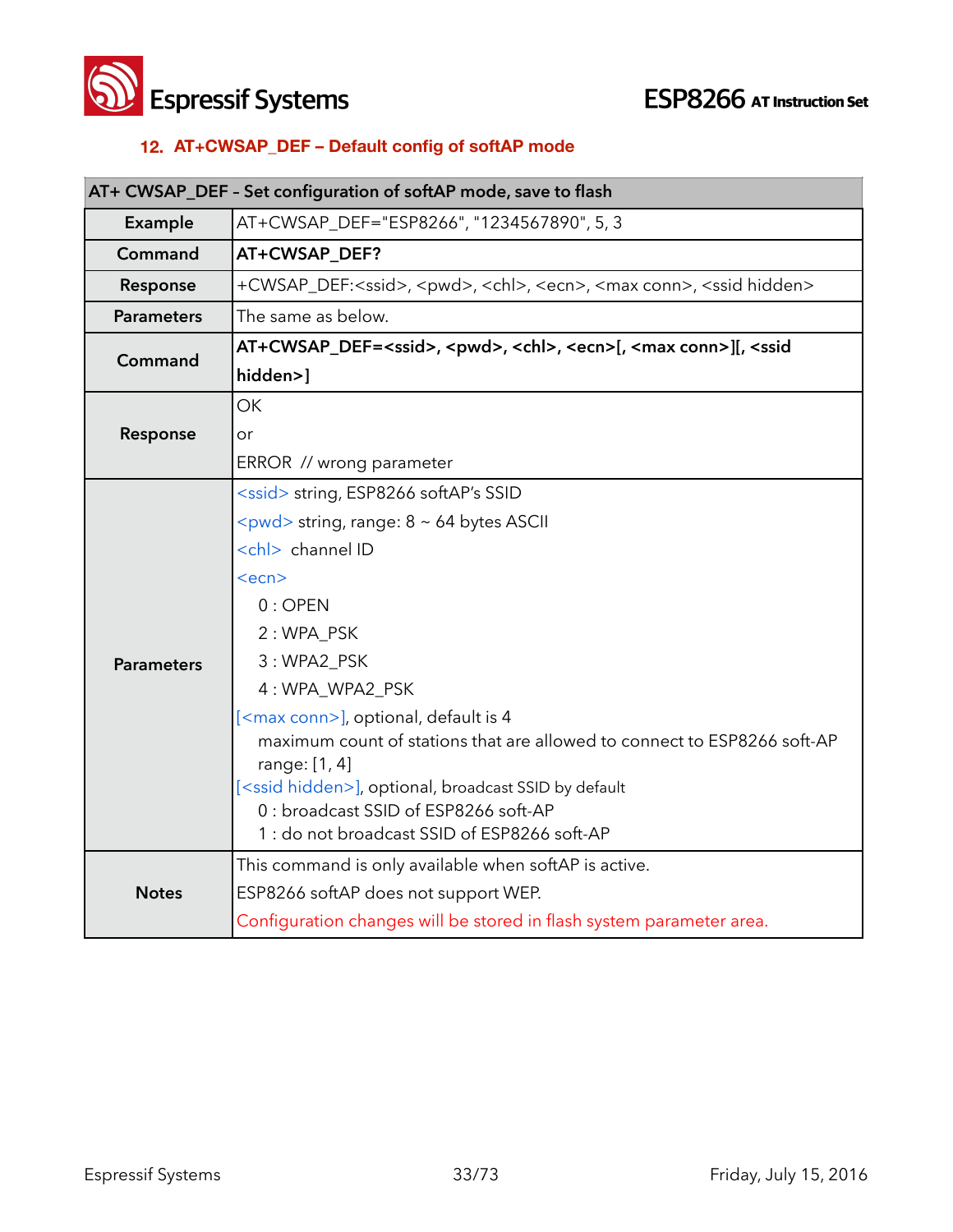

### **13. AT+CWLIF – IP of stations**

This command is used to get the IP of stations that are connected to ESP8266 softAP.

| AT+ CWLIF- IP of stations which are connected to ESP8266 softAP |                                                                                |
|-----------------------------------------------------------------|--------------------------------------------------------------------------------|
|                                                                 | <ip addr="">, <mac></mac></ip>                                                 |
| Response                                                        |                                                                                |
|                                                                 | OK.                                                                            |
| <b>Parameters</b>                                               | <ip addr=""> IP address of stations which are connected to ESP8266 softAP</ip> |
|                                                                 | <mac> MAC address of stations which are connected to ESP8266 softAP</mac>      |
| <b>Notes</b>                                                    | This command cannot get static IP, it is only available if DHCP is enabled.    |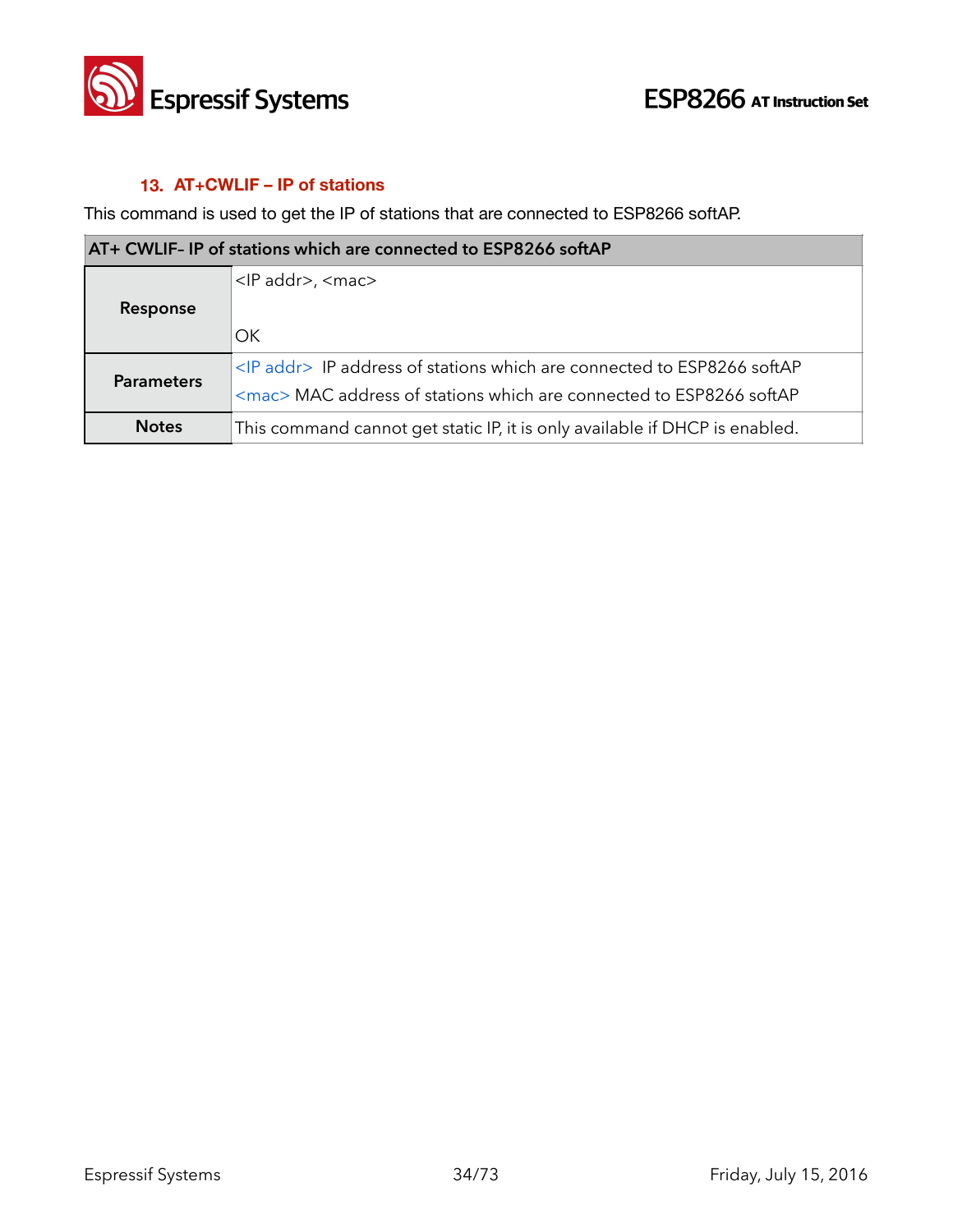

### **14. AT+CWDHCP – Enable/Disable DHCP**

| AT+ CWDHCP - Enable/Disable DHCP                                  |                                                                                         |
|-------------------------------------------------------------------|-----------------------------------------------------------------------------------------|
| [@deprecated]. Please use AT+CWDHCP_CUR or AT+CWDHCP_DEF instead. |                                                                                         |
| Command                                                           | AT+CWDHCP?                                                                              |
| Response                                                          | DHCP disabled or enabled now?                                                           |
|                                                                   | Bit0: 0 - soft-AP DHCP disabled                                                         |
| <b>Parameters</b>                                                 | 1 - soft-AP DHCP enabled                                                                |
|                                                                   | bit1: 0 - station DHCP disabled                                                         |
|                                                                   | 1 - station DHCP enabled                                                                |
| Command                                                           | AT+CWDHCP= <mode>, <en></en></mode>                                                     |
| Response                                                          | <b>OK</b>                                                                               |
|                                                                   | <mode></mode>                                                                           |
|                                                                   | 0 : set ESP8266 soft-AP                                                                 |
|                                                                   | 1 : set ESP8266 station                                                                 |
| <b>Parameters</b>                                                 | 2 : set both softAP and station                                                         |
|                                                                   | <en></en>                                                                               |
|                                                                   | 0 : Disable DHCP                                                                        |
|                                                                   | 1 : Enable DHCP                                                                         |
|                                                                   | Configuration changes will be stored in flash user parameter area.<br>٠                 |
|                                                                   | This configuration interacts with static IP related AT commands (AT+CIPSTA<br>$\bullet$ |
| <b>Notes</b>                                                      | related and AT+CIPAP related):                                                          |
|                                                                   | If DHCP is enabled, static IP will be disabled;<br>▶                                    |
|                                                                   | If static IP is enabled, DHCP will be disabled;<br>▶                                    |
|                                                                   | This will depend on the last configuration.<br>▶                                        |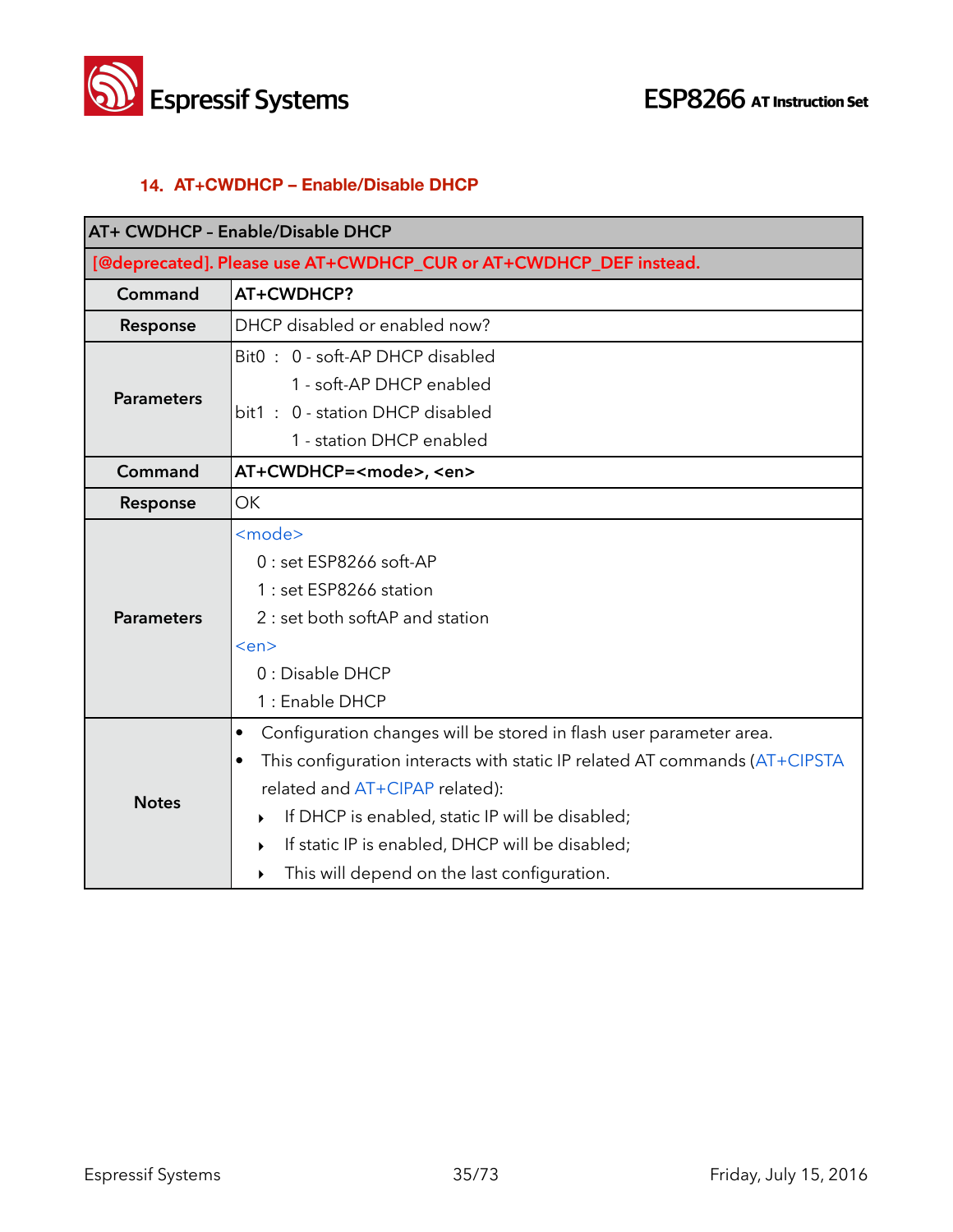

# **15. AT+CWDHCP\_CUR – Enable/Disable DHCP**

| AT+ CWDHCP_CUR - Enable/Disable DHCP, won't save to flash |                                                                                         |
|-----------------------------------------------------------|-----------------------------------------------------------------------------------------|
| Command                                                   | AT+CWDHCP_CUR?                                                                          |
| Response                                                  | DHCP disabled or enabled now?                                                           |
|                                                           | Bit0: 0 - soft-AP DHCP disabled                                                         |
| <b>Parameters</b>                                         | 1 - soft-AP DHCP enabled                                                                |
|                                                           | bit1: 0 - station DHCP disabled                                                         |
|                                                           | 1 - station DHCP enabled                                                                |
| Command                                                   | AT+CWDHCP_CUR= <mode>, <en></en></mode>                                                 |
| Response                                                  | <b>OK</b>                                                                               |
|                                                           | <mode></mode>                                                                           |
|                                                           | $0:$ set ESP8266 soft-AP                                                                |
|                                                           | 1 : set ESP8266 station                                                                 |
| <b>Parameters</b>                                         | 2 : set both softAP and station                                                         |
|                                                           | <en></en>                                                                               |
|                                                           | 0 : Disable DHCP                                                                        |
|                                                           | 1 : Enable DHCP                                                                         |
|                                                           | This configuration will NOT be stored in flash user parameter area.<br>٠                |
|                                                           | This configuration interacts with static IP related AT commands (AT+CIPSTA<br>$\bullet$ |
| <b>Notes</b>                                              | related and AT+CIPAP related):                                                          |
|                                                           | If DHCP is enabled, static IP will be disabled;<br>▶                                    |
|                                                           | If static IP is enabled, DHCP will be disabled;<br>▶                                    |
|                                                           | This will depend on the last configuration.<br>▶                                        |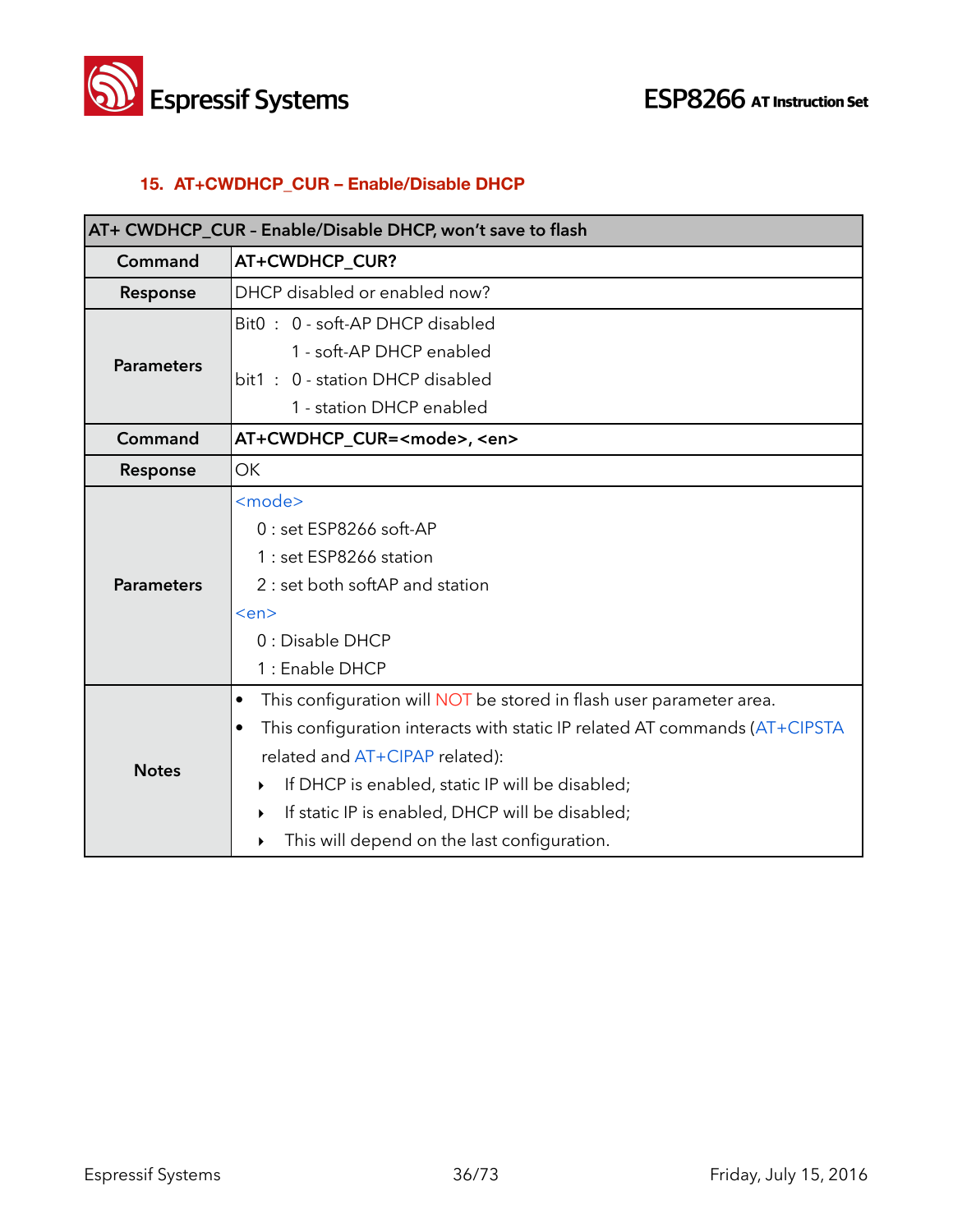



# **16. AT+CWDHCP\_DEF – Enable/Disable DHCP and save to flash**

| AT+ CWDHCP_DEF - Enable/Disable DHCP and save to flash |                                                                                                                                                                                                                                                                                                                                                                                              |
|--------------------------------------------------------|----------------------------------------------------------------------------------------------------------------------------------------------------------------------------------------------------------------------------------------------------------------------------------------------------------------------------------------------------------------------------------------------|
| Command                                                | AT+CWDHCP_DEF?                                                                                                                                                                                                                                                                                                                                                                               |
| Response                                               | DHCP disabled or enabled currently?                                                                                                                                                                                                                                                                                                                                                          |
|                                                        | Bit0: 0 - soft-AP DHCP disabled                                                                                                                                                                                                                                                                                                                                                              |
| <b>Parameters</b>                                      | 1 - soft-AP DHCP enabled                                                                                                                                                                                                                                                                                                                                                                     |
|                                                        | bit1: 0 - station DHCP disabled                                                                                                                                                                                                                                                                                                                                                              |
|                                                        | 1 - station DHCP enabled                                                                                                                                                                                                                                                                                                                                                                     |
| Command                                                | AT+CWDHCP_DEF= <mode>, <en></en></mode>                                                                                                                                                                                                                                                                                                                                                      |
| Response                                               | <b>OK</b>                                                                                                                                                                                                                                                                                                                                                                                    |
| <b>Parameters</b>                                      | <mode><br/><math>0:</math> set ESP8266 soft-AP<br/>1 : set ESP8266 station<br/>2 : set both softAP and station</mode>                                                                                                                                                                                                                                                                        |
|                                                        | <en><br/>0 : Disable DHCP<br/>1 : Enable DHCP</en>                                                                                                                                                                                                                                                                                                                                           |
| <b>Notes</b>                                           | Configuration changes will be stored in flash user parameter area.<br>۰<br>This configuration interacts with static IP related AT commands (AT+CIPSTA<br>$\bullet$<br>related and AT+CIPAP related):<br>If DHCP is enabled, static IP will be disabled;<br>▶<br>If static IP is enabled, DHCP will be disabled;<br>$\blacktriangleright$<br>This will depend on the last configuration.<br>▶ |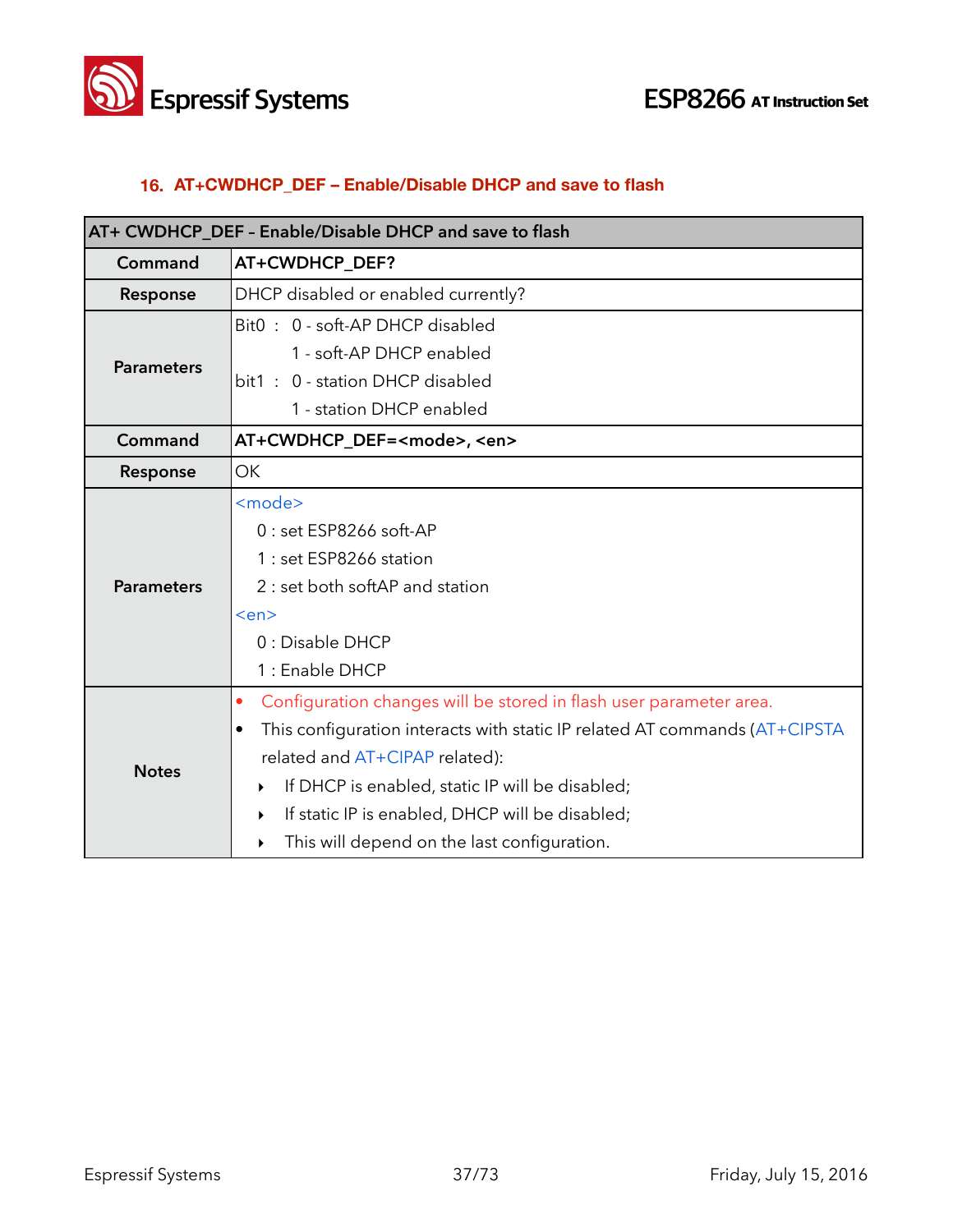

### **17. AT+CWDHCPS\_CUR – Set the IP address allocated by ESP8266 soft-AP DHCP, does not save to flash**

This AT command is enabled when ESP8266 runs as soft-AP, and when DHCP server is running normally. The IP address should be on the same network segment with the IP address of ESP8266 soft-AP. Configuration changes will not be stored in flash.

| AT+CWDHCPS_CUR - Set the IP address allocated by ESP8266 soft-AP DHCP, not to be stored |                                                                                                                                                                                                                                                                                                                                                                                                                                                                    |
|-----------------------------------------------------------------------------------------|--------------------------------------------------------------------------------------------------------------------------------------------------------------------------------------------------------------------------------------------------------------------------------------------------------------------------------------------------------------------------------------------------------------------------------------------------------------------|
| in flash                                                                                |                                                                                                                                                                                                                                                                                                                                                                                                                                                                    |
|                                                                                         | AT+CWDHCPS_CUR=1, 3, "192.168.4.10", "192.168.4.15"                                                                                                                                                                                                                                                                                                                                                                                                                |
| Example                                                                                 | or                                                                                                                                                                                                                                                                                                                                                                                                                                                                 |
|                                                                                         | AT+CWDHCPS_CUR=0 // Disable the settings and use the default IP range.                                                                                                                                                                                                                                                                                                                                                                                             |
| Command                                                                                 | AT+CWDHCPS_CUR?                                                                                                                                                                                                                                                                                                                                                                                                                                                    |
| Response                                                                                | +CWDHCPS_CUR= <lease time="">, <start ip="">, <end ip=""></end></start></lease>                                                                                                                                                                                                                                                                                                                                                                                    |
| <b>Parameters</b>                                                                       | <enable><br/>0 : Disable the settings and use the default IP range.<br/>1: Enable setting the IP range, parameters below have to be set.<br/><math>\le</math>lease time&gt; the unit of lease time is minute, range [1, 2880]<br/><start ip=""><br/>start IP of the IP range that can be obtained from ESP8266 soft-AP DHCP<br/>server<br/><end ip=""><br/>end IP of the IP range that can be obtained from ESP8266 soft-AP DHCP<br/>server</end></start></enable> |
| Command                                                                                 | AT+CWDHCPS_CUR= <enable>, <lease time="">, <start ip="">, <end ip=""></end></start></lease></enable>                                                                                                                                                                                                                                                                                                                                                               |
| Response                                                                                | <b>OK</b>                                                                                                                                                                                                                                                                                                                                                                                                                                                          |
| <b>Parameters</b>                                                                       | The same as above.                                                                                                                                                                                                                                                                                                                                                                                                                                                 |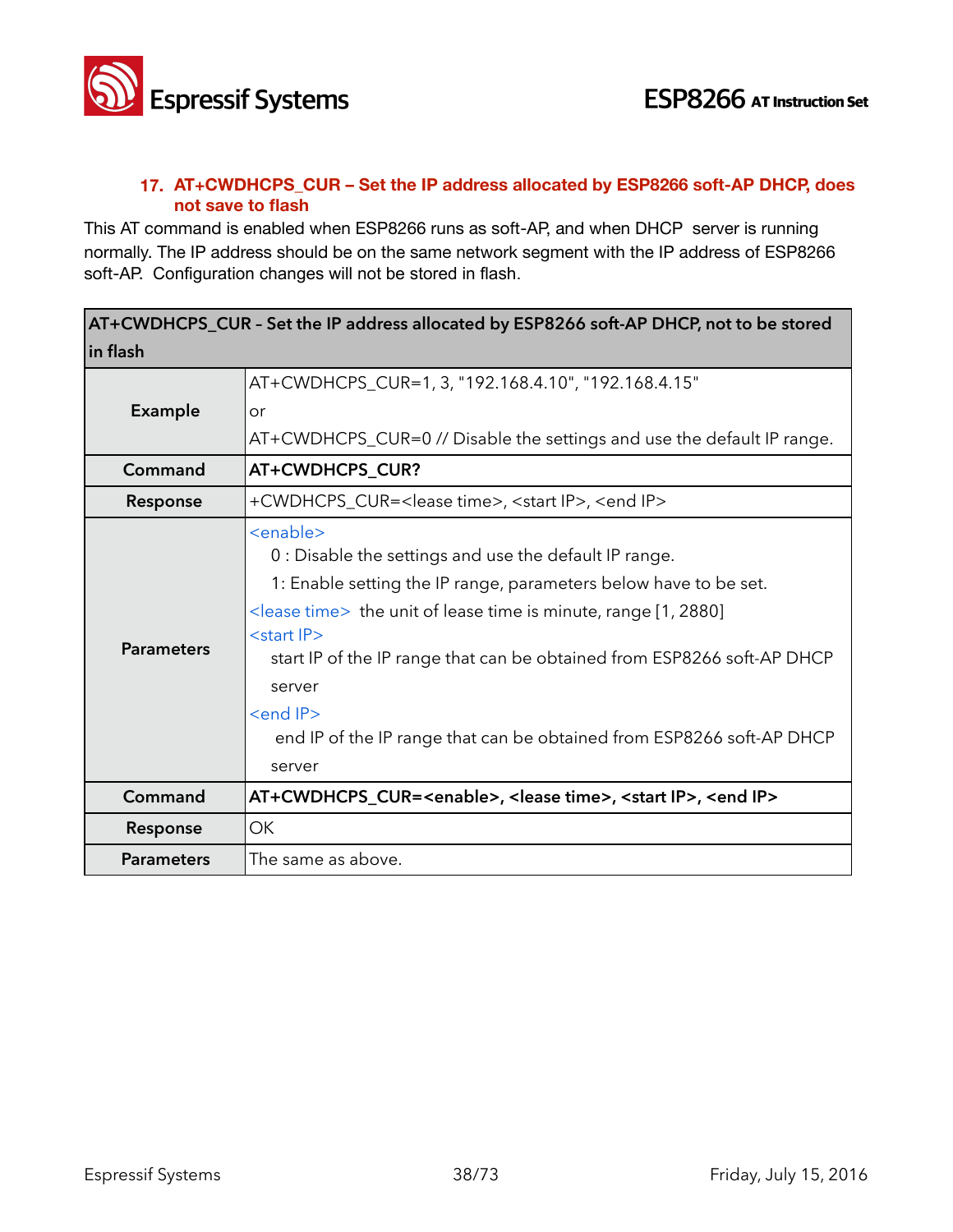

### **18. AT+CWDHCPS\_DEF – Set the IP address allocated by ESP8266 soft-AP DHCP, save to flash**

This AT command is enabled when ESP8266 runs as soft-AP, and when DHCP server is running normally. The IP address should be on the same network segment with the IP address of ESP8266 soft-AP. This configuration will be stored in flash user parameter area.

|                   | AT+CWDHCPS_DEF - Set the IP address allocated by ESP8266 soft-AP DHCP, can be stored in                                                                                                                                                                                                                                                                                                                                                                            |
|-------------------|--------------------------------------------------------------------------------------------------------------------------------------------------------------------------------------------------------------------------------------------------------------------------------------------------------------------------------------------------------------------------------------------------------------------------------------------------------------------|
| flash             |                                                                                                                                                                                                                                                                                                                                                                                                                                                                    |
|                   | AT+CWDHCPS_DEF=1, 3, "192.168.4.10", "192.168.4.15"                                                                                                                                                                                                                                                                                                                                                                                                                |
| Example           | or                                                                                                                                                                                                                                                                                                                                                                                                                                                                 |
|                   | AT+CWDHCPS_DEF=0 // Disable the settings and use the default IP range.                                                                                                                                                                                                                                                                                                                                                                                             |
| Command           | AT+CWDHCPS_DEF?                                                                                                                                                                                                                                                                                                                                                                                                                                                    |
| Response          | +CWDHCPS_DEF= <lease time="">, <start ip="">, <end ip=""></end></start></lease>                                                                                                                                                                                                                                                                                                                                                                                    |
| <b>Parameters</b> | <enable><br/>0 : Disable the settings and use the default IP range.<br/>1: Enable setting the IP range, parameters below have to be set.<br/><math>\le</math>lease time&gt; the unit of lease time is minute, range [1, 2880]<br/><start ip=""><br/>start IP of the IP range that can be obtained from ESP8266 soft-AP DHCP<br/>server<br/><end ip=""><br/>end IP of the IP range that can be obtained from ESP8266 soft-AP DHCP<br/>server</end></start></enable> |
| Command           | AT+CWDHCPS_DEF= <enable>, <lease time="">, <start ip="">, <end ip=""></end></start></lease></enable>                                                                                                                                                                                                                                                                                                                                                               |
| Response          | OK                                                                                                                                                                                                                                                                                                                                                                                                                                                                 |

# **19. AT+CWAUTOCONN – Auto connect to AP or not**

ESP8266 station will connect to AP automatically on power-up by default.

| AT+CWAUTOCONN - Connect to AP automatically or not |                                                                      |
|----------------------------------------------------|----------------------------------------------------------------------|
| Example                                            | AT+CWAUTOCONN=1                                                      |
| Command                                            | AT+CWAUTOCONN= <enable></enable>                                     |
| Response                                           | OK                                                                   |
|                                                    | <enable></enable>                                                    |
| <b>Parameters</b>                                  | 0 : do NOT auto-connect to AP on power-up                            |
|                                                    | 1 : connect to AP automatically on power-up                          |
| <b>Notes</b>                                       | Configuration changes will be stored in flash system parameter area. |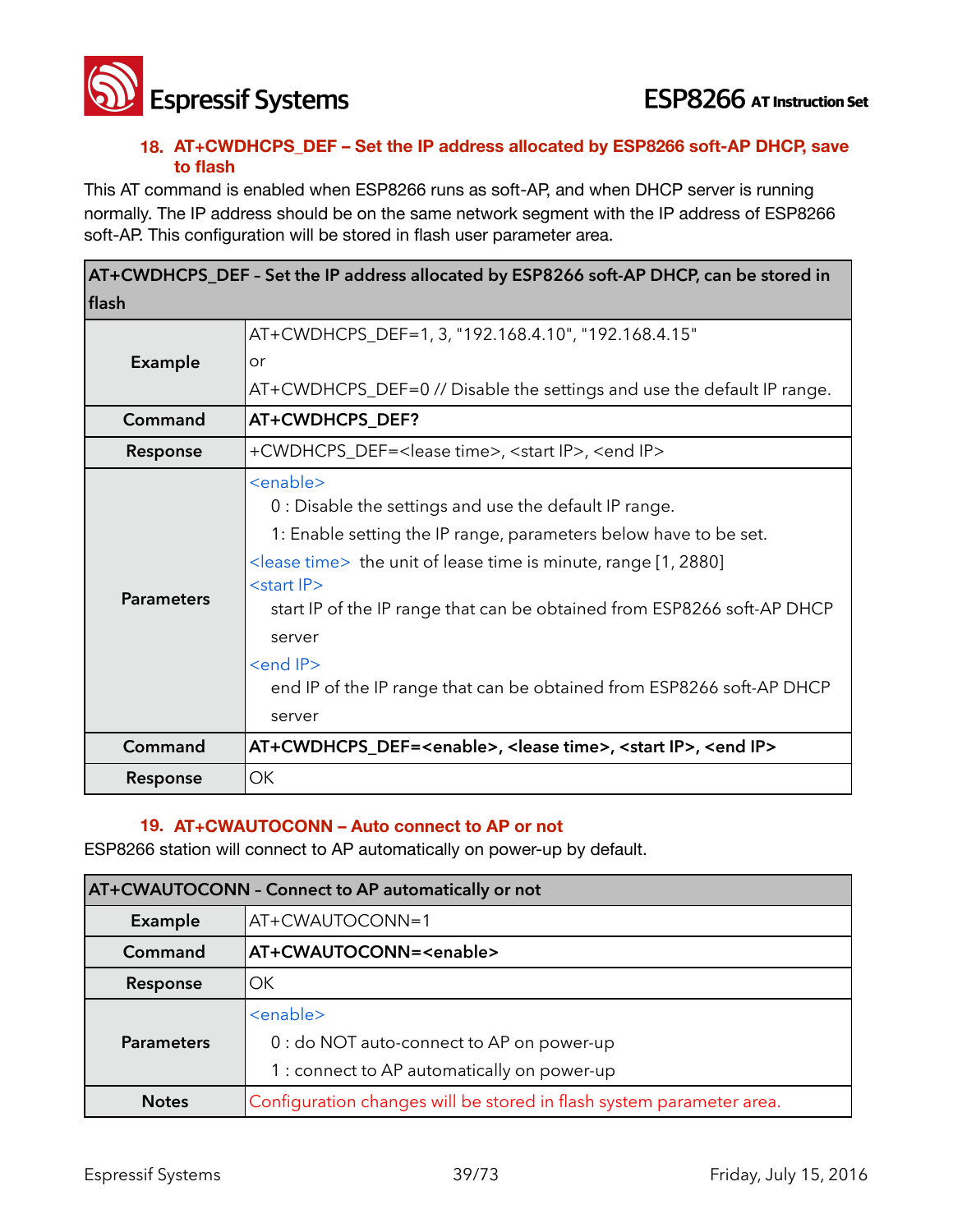

### **20. AT+CIPSTAMAC – Set MAC address of station**

MAC addresses of ESP8266 soft-AP and station are different, please do NOT set them to be the same. Note that the bit 0 of the first byte of ESP8266 MAC address cannot be 1, for example, MAC address can be "18:fe:35:98:d3:7b", but cannot be "15:fe:35:98:d3:7b".

| AT+ CIPSTAMAC - Set MAC address of ESP8266 station               |                                                                    |
|------------------------------------------------------------------|--------------------------------------------------------------------|
| [@deprecated]. Use AT+CIPSTAMAC_CUR or AT+CIPSTAMAC_DEF instead. |                                                                    |
| Example                                                          | AT+CIPSTAMAC="18:fe:35:98:d3:7b"                                   |
| Command                                                          | AT+CIPSTAMAC?                                                      |
|                                                                  | +CIPSTAMAC: <mac></mac>                                            |
| Response                                                         |                                                                    |
|                                                                  | ОK                                                                 |
| <b>Parameters</b>                                                | <mac> string, MAC address of ESP8266 station</mac>                 |
| Command                                                          | AT+CIPSTAMAC= <mac></mac>                                          |
| Response                                                         | OK.                                                                |
| <b>Parameters</b>                                                | <mac> string, MAC address of ESP8266 station</mac>                 |
| <b>Notes</b>                                                     | Configuration changes will be stored in flash user parameter area. |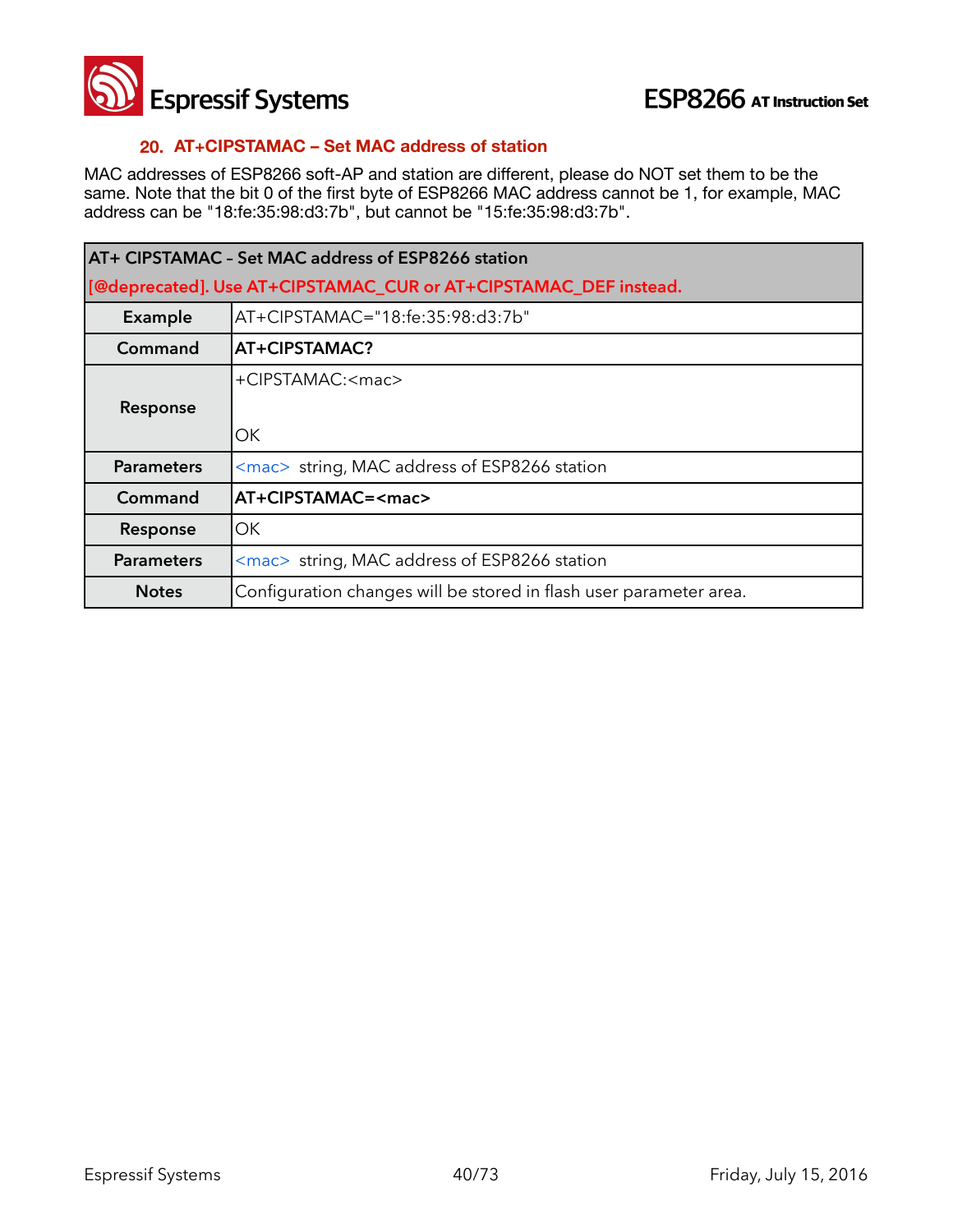

### **21. AT+CIPSTAMAC\_CUR – Set MAC address of station**

MAC addresses of ESP8266 soft-AP and station are different, please do NOT set them to be the same. Note that the bit 0 of the first byte of ESP8266 MAC address cannot be 1, for example, MAC address can be "18:fe:35:98:d3:7b", but cannot be "15:fe:35:98:d3:7b".

| AT+ CIPSTAMAC CUR - Set MAC address of ESP8266 station, do not save to flash |                                                                |
|------------------------------------------------------------------------------|----------------------------------------------------------------|
| Example                                                                      | AT+CIPSTAMAC_CUR="18:fe:35:98:d3:7b"                           |
| Command                                                                      | AT+CIPSTAMAC_CUR?                                              |
|                                                                              | +CIPSTAMAC_CUR: <mac></mac>                                    |
| Response                                                                     |                                                                |
|                                                                              | <b>OK</b>                                                      |
| <b>Parameters</b>                                                            | $\langle$ mac $\rangle$ string, MAC address of ESP8266 station |
| Command                                                                      | AT+CIPSTAMAC_CUR= <mac></mac>                                  |
| Response                                                                     | OK                                                             |
| <b>Parameters</b>                                                            | <mac> string, MAC address of ESP8266 station</mac>             |
| <b>Notes</b>                                                                 | This configuration will <b>NOT</b> be stored in flash.         |

### **22. AT+CIPSTAMAC\_DEF – Set MAC address of station, save as default**

MAC addresses of ESP8266 soft-AP and station are different, please do NOT set them to be the same. Note that the bit 0 of the first byte of ESP8266 MAC address cannot be 1, for example, MAC address can be "18:fe:35:98:d3:7b", but cannot be "15:fe:35:98:d3:7b".

| AT+ CIPSTAMAC DEF - Set MAC address of ESP8266 station, save to flash |                                                                    |
|-----------------------------------------------------------------------|--------------------------------------------------------------------|
| <b>Example</b>                                                        | AT+CIPSTAMAC_DEF="18:fe:35:98:d3:7b"                               |
| Command                                                               | AT+CIPSTAMAC DEF?                                                  |
|                                                                       | +CIPSTAMAC_DEF: <mac></mac>                                        |
| Response                                                              |                                                                    |
|                                                                       | OK.                                                                |
| <b>Parameters</b>                                                     | <mac> string, MAC address of ESP8266 station</mac>                 |
| Command                                                               | AT+CIPSTAMAC DEF= <mac></mac>                                      |
| Response                                                              | OK                                                                 |
| <b>Parameters</b>                                                     | <mac> string, MAC address of ESP8266 station</mac>                 |
| <b>Notes</b>                                                          | Configuration changes will be stored in flash user parameter area. |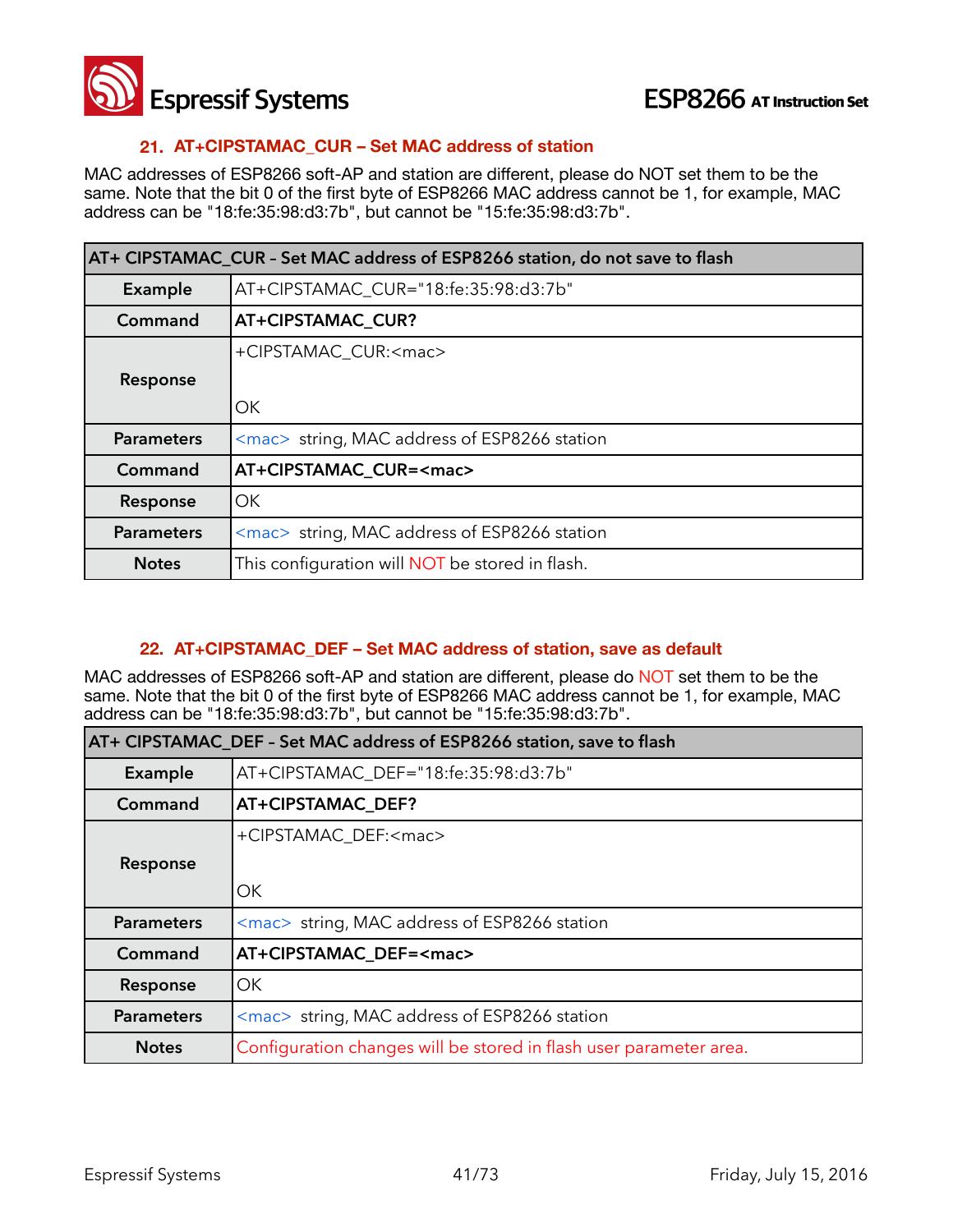

### **23. AT+CIPAPMAC – Set MAC address of softAP**

MAC addresses of ESP8266 soft-AP and station are different, please do NOT set them to be the same. Note that the bit 0 of the first byte of ESP8266 MAC address cannot be 1, for example, MAC address can be "1a:fe:36:97:d5:7b", but cannot be "15:fe:36:97:d5:7b".

| AT+ CIPAPMAC - Set MAC address of ESP8266 softAP               |                                                                    |
|----------------------------------------------------------------|--------------------------------------------------------------------|
| [@deprecated]. Use AT+CIPAPMAC_CUR or AT+CIPAPMAC_DEF instead. |                                                                    |
| Example                                                        | $AT+CIPAPMAC="1a:fe:36:97:d5:7b"$                                  |
| Command                                                        | AT+CIPAPMAC?                                                       |
|                                                                | $+C$ IPAPMAC: $<$ mac>                                             |
| Response                                                       |                                                                    |
|                                                                | ОΚ                                                                 |
| <b>Parameters</b>                                              | <mac> string, MAC address of ESP8266 softAP</mac>                  |
| Command                                                        | AT+CIPAPMAC= <mac></mac>                                           |
| Response                                                       | ОK                                                                 |
| <b>Parameters</b>                                              | <mac> string, MAC address of ESP8266 softAP</mac>                  |
| <b>Notes</b>                                                   | Configuration changes will be stored in flash user parameter area. |

### **24. AT+CIPAPMAC\_CUR – Set MAC address of softAP**

MAC addresses of ESP8266 soft-AP and station are different, please do NOT set them to be the same. Note that the bit 0 of the first byte of ESP8266 MAC address cannot be 1, for example, MAC address can be "1a:fe:36:97:d5:7b", but cannot be "15:fe:36:97:d5:7b".

| AT+CIPAPMAC CUR - Set MAC addr of ESP8266 softAP, won't save to flash |                                                        |
|-----------------------------------------------------------------------|--------------------------------------------------------|
| Example                                                               | AT+CIPAPMAC CUR="1a:fe:36:97:d5:7b"                    |
| Command                                                               | AT+CIPAPMAC CUR?                                       |
|                                                                       | +CIPAPMAC CUR: <mac></mac>                             |
| Response                                                              |                                                        |
|                                                                       | OK                                                     |
| <b>Parameters</b>                                                     | <mac> string, MAC address of ESP8266 soft-AP</mac>     |
| Command                                                               | AT+CIPAPMAC_CUR= <mac></mac>                           |
| Response                                                              | OK.                                                    |
| <b>Parameters</b>                                                     | <mac> string, MAC address of ESP8266 soft-AP</mac>     |
| <b>Notes</b>                                                          | This configuration will <b>NOT</b> be stored in flash. |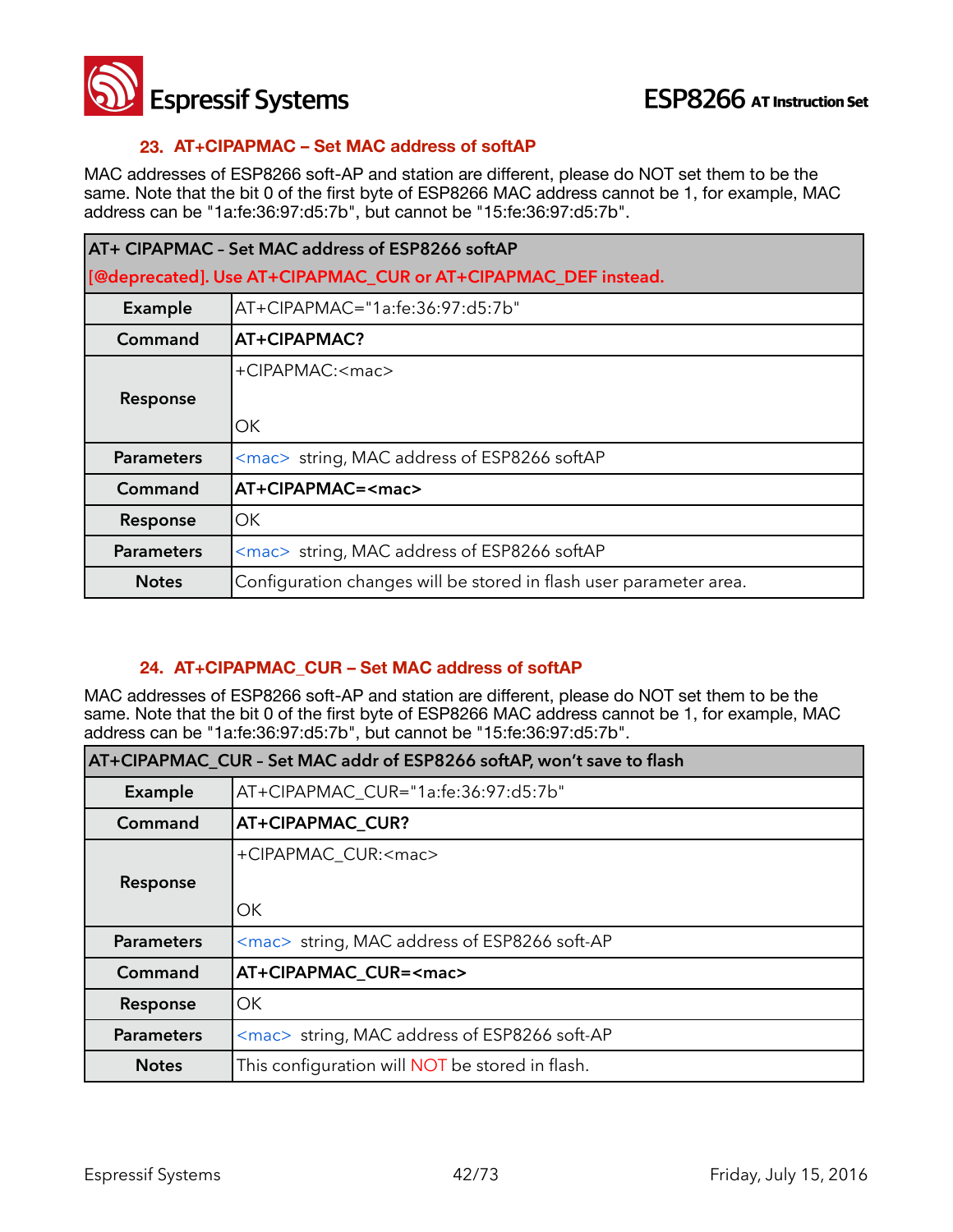

#### **25. AT+CIPAPMAC\_DEF – Set MAC address of softAP and save as default**

MAC addresses of ESP8266 soft-AP and station are different, please do NOT set them to be the same. Note that the bit 0 of the first byte of ESP8266 MAC address cannot be 1, for example, MAC address can be "1a:fe:36:97:d5:7b", but cannot be "15:fe:36:97:d5:7b".

| AT+ CIPAPMAC_DEF - Set MAC address of ESP8266 softAP, save to flash |                                                                    |
|---------------------------------------------------------------------|--------------------------------------------------------------------|
| Example                                                             | AT+CIPAPMAC DEF="1a:fe:36:97:d5:7b"                                |
| Command                                                             | AT+CIPAPMAC DEF?                                                   |
|                                                                     | +CIPAPMAC_DEF: <mac></mac>                                         |
| Response                                                            |                                                                    |
|                                                                     | OK.                                                                |
| <b>Parameters</b>                                                   | <mac> string, MAC address of ESP8266 soft-AP</mac>                 |
| Command                                                             | AT+CIPAPMAC_DEF= <mac></mac>                                       |
| Response                                                            | <b>OK</b>                                                          |
| <b>Parameters</b>                                                   | <mac> string, MAC address of ESP8266 soft-AP</mac>                 |
| <b>Notes</b>                                                        | Configuration changes will be stored in flash user parameter area. |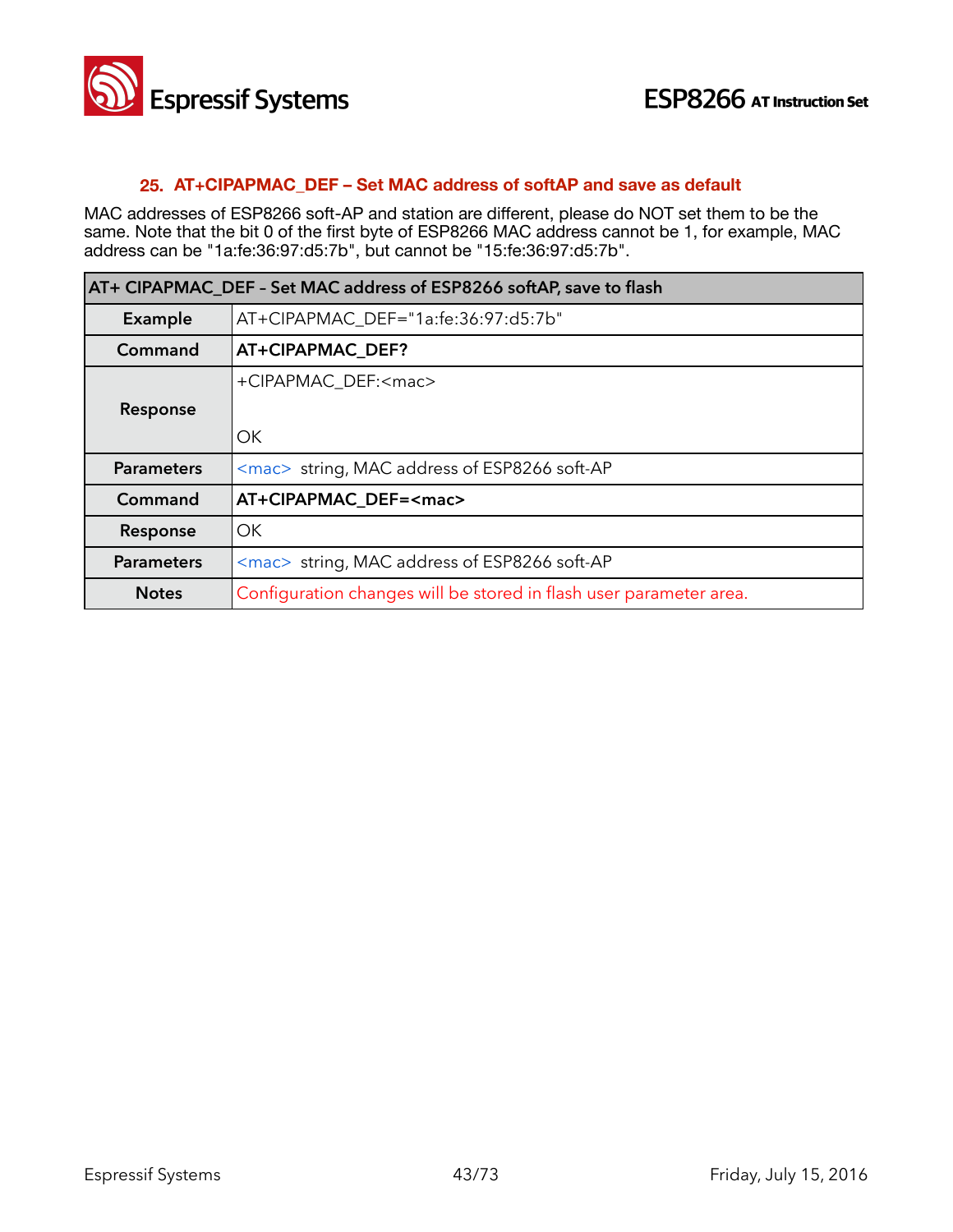

### **26. AT+CIPSTA – Set IP address of station**

Only after ESP8266 station is connected to an AP, station IP can be obtained and inquired. Configuration changes will be stored in flash user parameter area.

| AT+ CIPSTA - Set IP address of ESP8266 station                    |                                                                  |
|-------------------------------------------------------------------|------------------------------------------------------------------|
| [@deprecated]. Please use AT+CIPSTA_CUR or AT+CIPSTA_DEF instead. |                                                                  |
| <b>Example</b>                                                    | AT+CIPSTA="192.168.6.100", "192.168.6.1", "255.255.255.0"        |
| Command                                                           | AT+CIPSTA?                                                       |
|                                                                   | +CIPSTA: <ip></ip>                                               |
| Response                                                          |                                                                  |
|                                                                   | OK                                                               |
| <b>Parameters</b>                                                 | $\langle P \rangle$ string, IP address of ESP8266 station        |
| Command                                                           | AT+CIPSTA= <ip>[, <gateway>, <netmask>]</netmask></gateway></ip> |
| Response                                                          | OK                                                               |
|                                                                   | <ip> string, IP address of ESP8266 station</ip>                  |
| <b>Parameters</b>                                                 | [ <gateway>] gateway</gateway>                                   |
|                                                                   | [ <netmask>] netmask</netmask>                                   |
|                                                                   | This configuration interacts with AT+CWDHCP related AT commands: |
| <b>Notes</b>                                                      | If static IP is enabled, DHCP will be disabled;<br>٠             |
|                                                                   | If DHCP is enabled, static IP will be disabled;<br>٠             |
|                                                                   | This will depend on the last configuration.                      |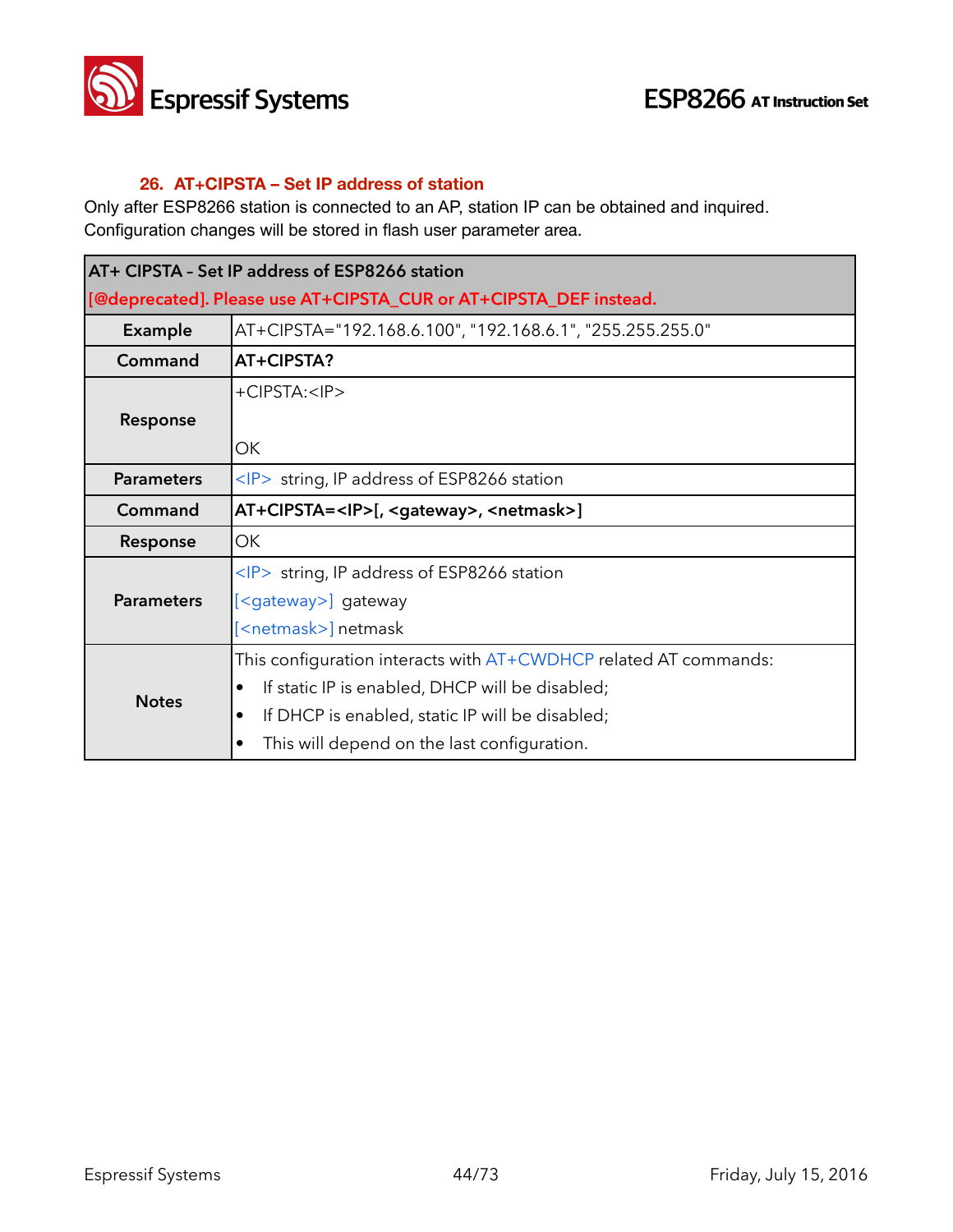

# **27. AT+CIPSTA\_CUR – Set IP address of station**

Only after ESP8266 station is connected to an AP, station IP can be obtained and inquired. This configuration will NOT be stored in flash.

| AT+CIPSTA_CUR - Set IP address of ESP8266 station, do not save to flash |                                                                       |
|-------------------------------------------------------------------------|-----------------------------------------------------------------------|
| <b>Example</b>                                                          | AT+CIPSTA_CUR="192.168.6.100", "192.168.6.1", "255.255.255.0"         |
| Command                                                                 | AT+CIPSTA_CUR?                                                        |
|                                                                         | +CIPSTA CUR: <ip></ip>                                                |
| Response                                                                |                                                                       |
|                                                                         | ОΚ                                                                    |
| <b>Parameters</b>                                                       | $\langle P \rangle$ string, IP address of ESP8266 station             |
| Command                                                                 | AT+CIPSTA_CUR= <ip>[, <gateway>, <netmask>]</netmask></gateway></ip>  |
| Response                                                                | OK                                                                    |
|                                                                         | <ip> string, IP address of ESP8266 station</ip>                       |
| <b>Parameters</b>                                                       | [ <gateway>] gateway</gateway>                                        |
|                                                                         | [ <netmask>] netmask</netmask>                                        |
|                                                                         | This configuration interacts with DHCP related AT commands (AT+CWDHCP |
|                                                                         | related):                                                             |
| <b>Notes</b>                                                            | If static IP is enabled, DHCP will be disabled;                       |
|                                                                         | If DHCP is enabled, static IP will be disabled;                       |
|                                                                         | This will depend on the last configuration.<br>٠                      |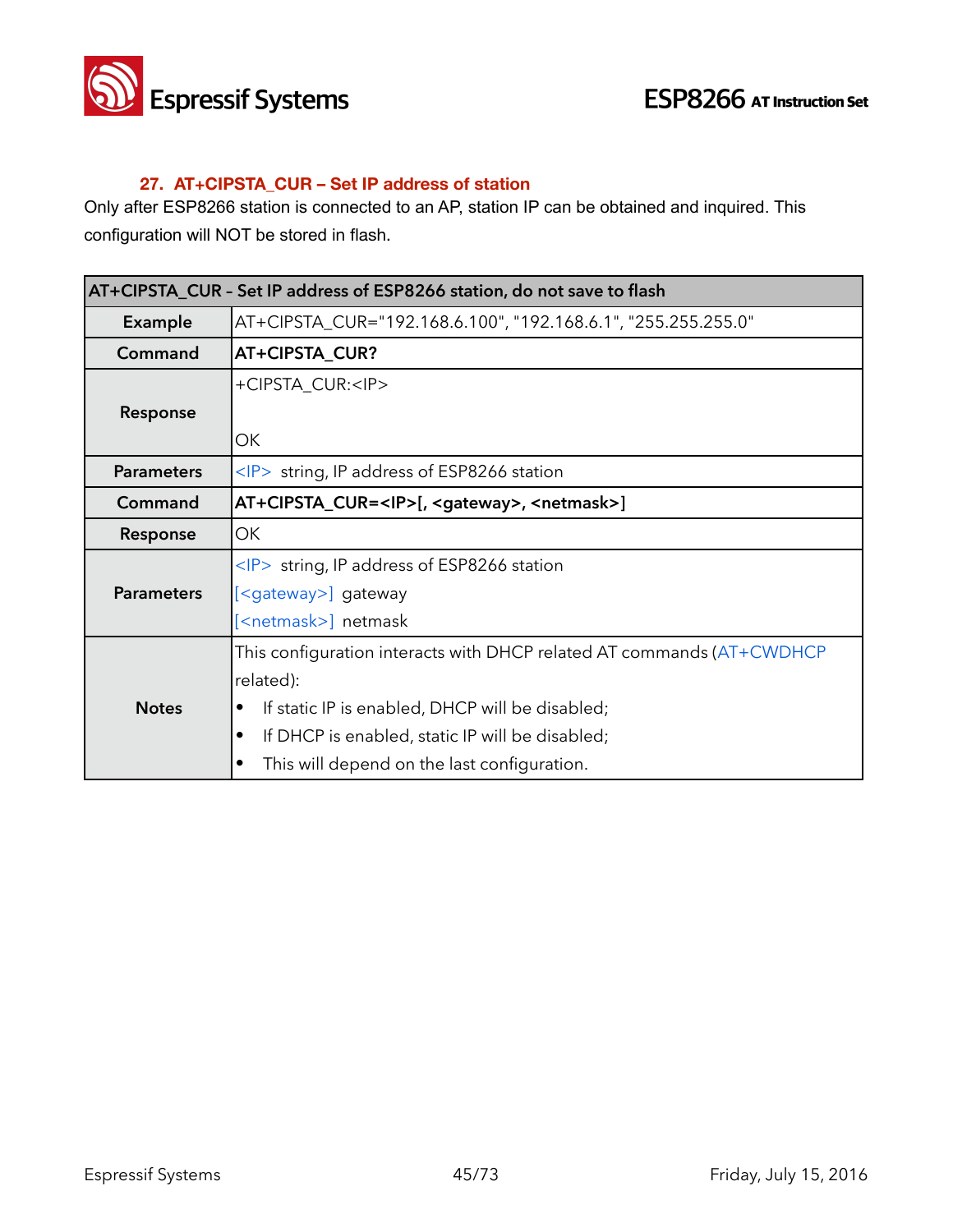

# **28. AT+CIPSTA\_DEF – Set IP address of station and save as default**

| AT+CIPSTA_DEF - Set IP address of ESP8266 station, save to flash |                                                                       |
|------------------------------------------------------------------|-----------------------------------------------------------------------|
| Example                                                          | AT+CIPSTA_DEF="192.168.6.100", "192.168.6.1", "255.255.255.0"         |
| Command                                                          | AT+CIPSTA_DEF?                                                        |
|                                                                  | +CIPSTA: <ip></ip>                                                    |
| Response                                                         |                                                                       |
|                                                                  | ОK                                                                    |
| <b>Parameters</b>                                                | $\langle P \rangle$ string, IP address of ESP8266 station             |
| Command                                                          | AT+CIPSTA_DEF= <ip>[, <gateway>, <netmask>]</netmask></gateway></ip>  |
| Response                                                         | OK                                                                    |
|                                                                  | $\langle P \rangle$ string, IP address of ESP8266 station             |
| <b>Parameters</b>                                                | [ <gateway>] gateway</gateway>                                        |
|                                                                  | [ <netmask>] netmask</netmask>                                        |
| <b>Notes</b>                                                     | Configuration changes will be stored in flash user parameter area.    |
|                                                                  | This configuration interacts with DHCP related AT commands (AT+CWDHCP |
|                                                                  | related):                                                             |
|                                                                  | If static IP is enabled, DHCP will be disabled;                       |
|                                                                  | If DHCP is enabled, static IP will be disabled;                       |
|                                                                  | This will depend on the last configuration.                           |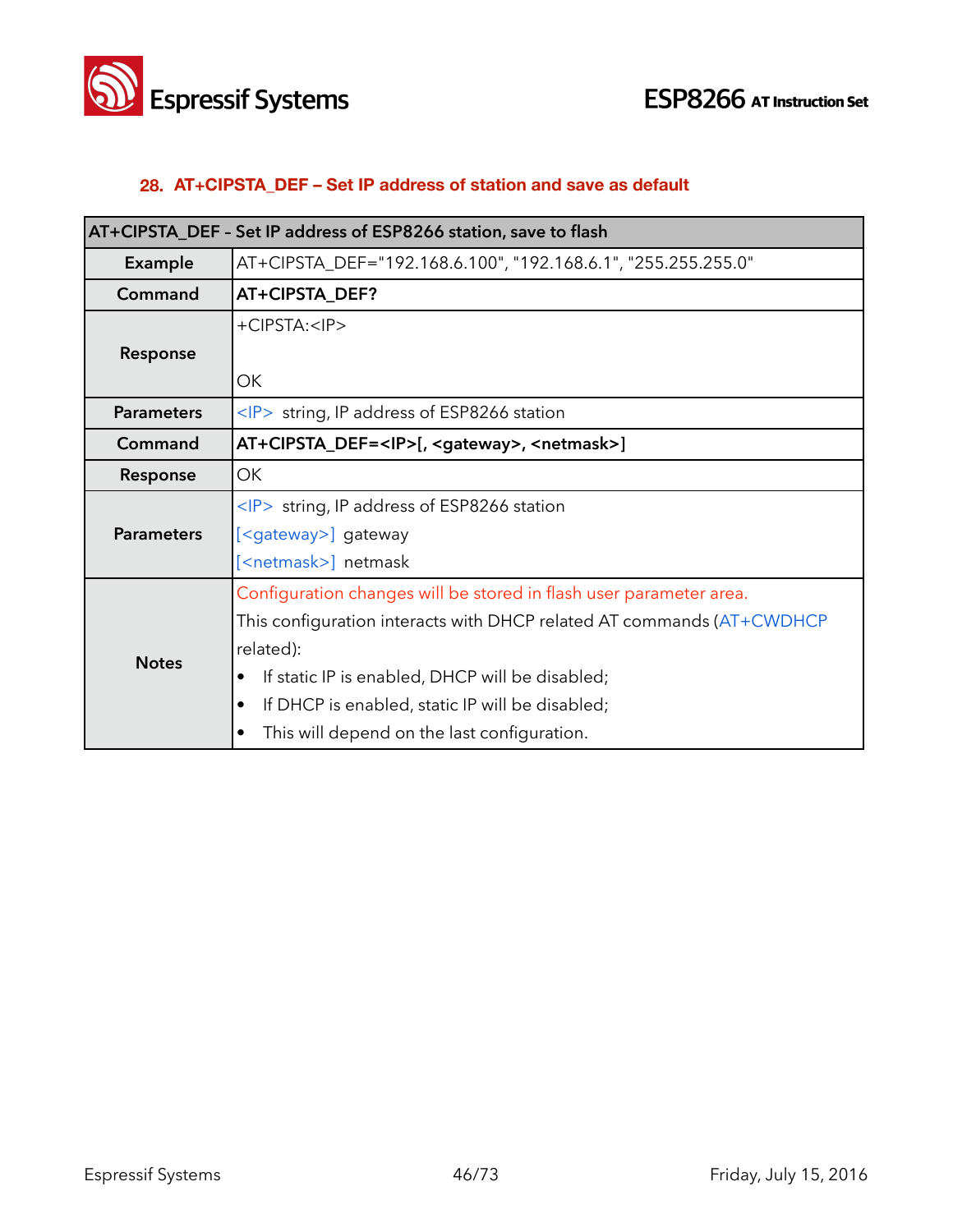

### **29. AT+ CIPAP – Set IP address of softAP**

ESP8266 only supports class C IP addresses. This configuration will be stored in flash user parameter area.

|                   | AT+ CIPAP - Set IP address of ESP8266 softAP                          |
|-------------------|-----------------------------------------------------------------------|
|                   | [@deprecated]. Please use AT+CIPAP_CUR or AT+CIPAP_DEF instead.       |
| <b>Example</b>    | AT+CIPAP="192.168.5.1", "192.168.5.1", "255.255.255.0"                |
| Command           | AT+CIPAP?                                                             |
|                   | $+CIPAP: $                                                            |
| Response          |                                                                       |
|                   | OK                                                                    |
| <b>Parameters</b> | $\langle P \rangle$ string, IP address of ESP8266 softAP              |
| Command           | AT+CIPAP= <ip>[, <gateway>, <netmask>]</netmask></gateway></ip>       |
| Response          | OK                                                                    |
|                   | $\langle P \rangle$ string, IP address of ESP8266 softAP              |
| <b>Parameters</b> | [ <gateway>] gateway</gateway>                                        |
|                   | [ <netmask>] netmask</netmask>                                        |
|                   | This configuration interacts with DHCP related AT commands (AT+CWDHCP |
|                   | related):                                                             |
| <b>Notes</b>      | If static IP is enabled, DHCP will be disabled;                       |
|                   | If DHCP is enabled, static IP will be disabled;                       |
|                   | This will depend on the last configuration.                           |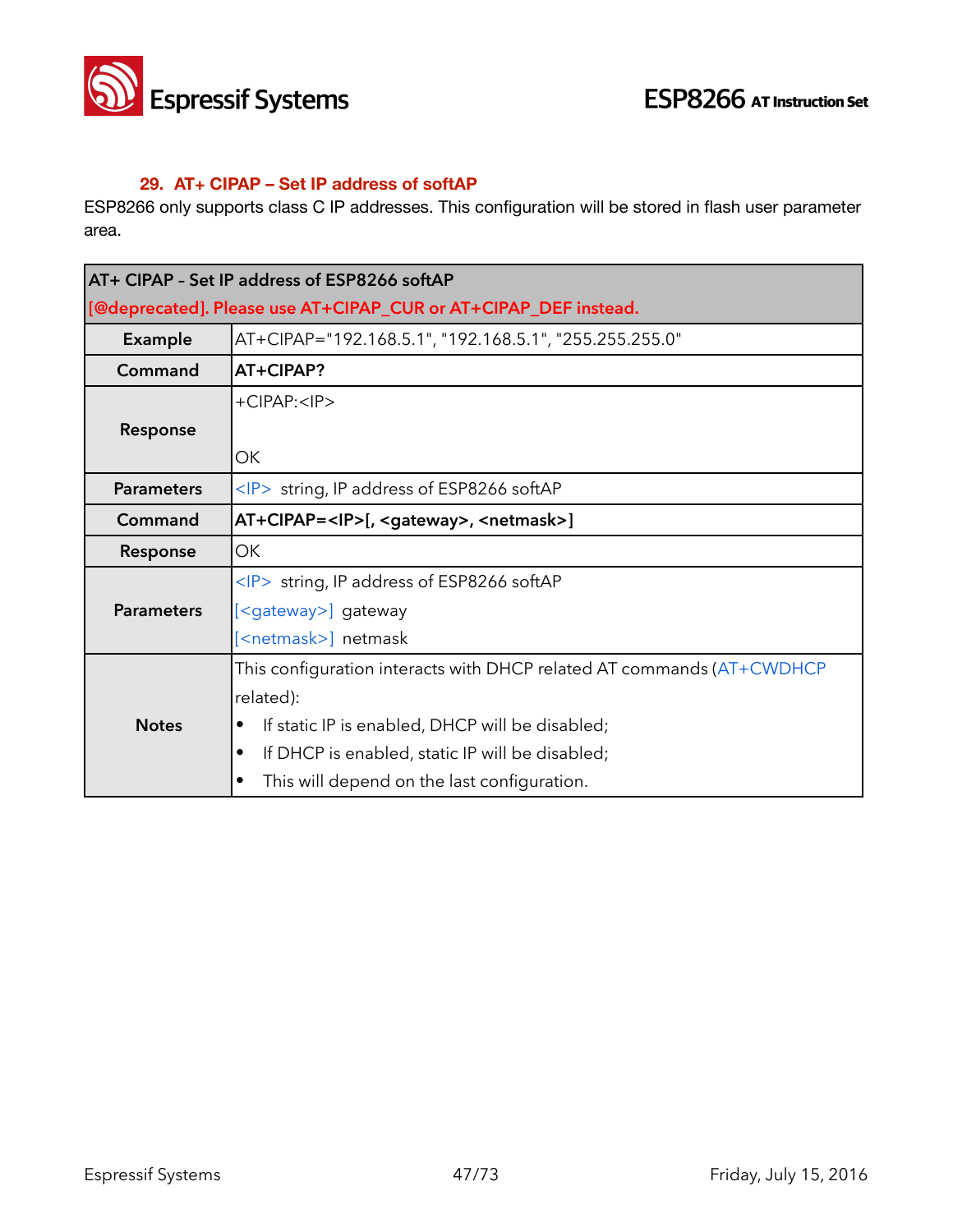

# **30. AT+CIPAP\_CUR – Set IP address of softAP**

ESP8266 only support class C IP address. This configuration will NOT store in flash.

| AT+CIPAP_CUR - Set IP address of ESP8266 softAP, won't save to flash |                                                                       |
|----------------------------------------------------------------------|-----------------------------------------------------------------------|
| <b>Example</b>                                                       | AT+CIPAP_CUR="192.168.5.1", "192.168.5.1", "255.255.255.0"            |
| Command                                                              | AT+CIPAP_CUR?                                                         |
|                                                                      | +CIPAP_CUR: <ip></ip>                                                 |
| Response                                                             |                                                                       |
|                                                                      | ОК                                                                    |
| <b>Parameters</b>                                                    | $\langle P \rangle$ string, IP address of ESP8266 softAP              |
| Command                                                              | AT+CIPAP_CUR= <ip>[, <gateway>, <netmask>]</netmask></gateway></ip>   |
| Response                                                             | OK                                                                    |
|                                                                      | $\langle P \rangle$ string, IP address of ESP8266 softAP              |
| <b>Parameters</b>                                                    | [ <gateway>] gateway</gateway>                                        |
|                                                                      | [ <netmask>] netmask</netmask>                                        |
|                                                                      | This configuration interacts with DHCP related AT commands (AT+CWDHCP |
|                                                                      | related):                                                             |
| <b>Notes</b>                                                         | If enable static IP, DHCP will be disabled;                           |
|                                                                      | If enable DHCP, static IP will be disabled;                           |
|                                                                      | This will depend on the last configuration.                           |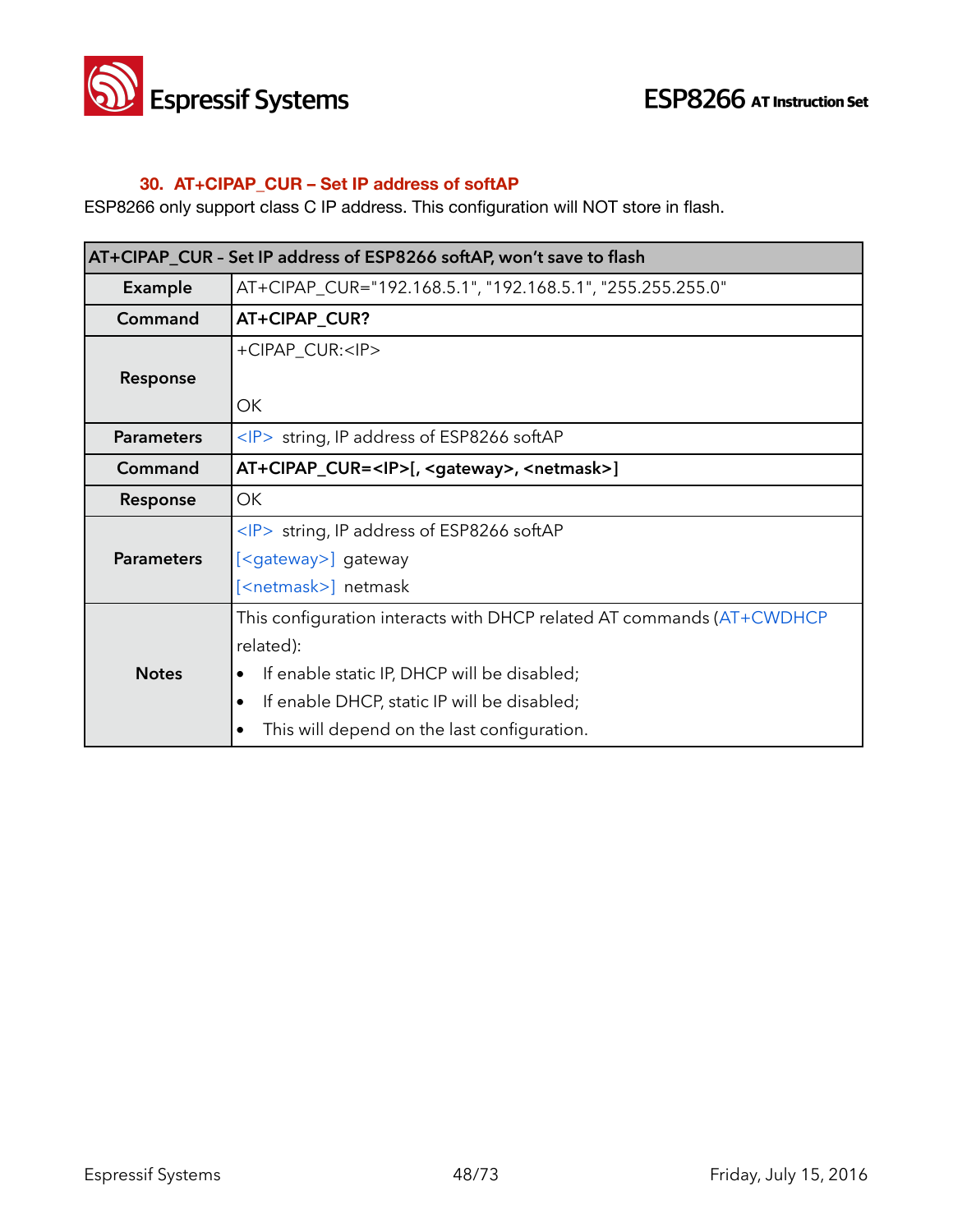

# **31. AT+CIPAP\_DEF – Set IP address of softAP, save as default**

ESP8266 only supports class C IP addresses.

| AT+ CIPAP_DEF - Set IP address of ESP8266 softAP, save to flash |                                                                       |
|-----------------------------------------------------------------|-----------------------------------------------------------------------|
| <b>Example</b>                                                  | AT+CIPAP_DEF="192.168.5.1", "192.168.5.1", "255.255.255.0"            |
| Command                                                         | AT+CIPAP_DEF?                                                         |
|                                                                 | +CIPAP_DEF: <ip></ip>                                                 |
| Response                                                        |                                                                       |
|                                                                 | OK                                                                    |
| <b>Parameters</b>                                               | $\langle P \rangle$ string, IP address of ESP8266 softAP              |
| Command                                                         | AT+CIPAP_DEF= <ip>[, <gateway>, <netmask>]</netmask></gateway></ip>   |
| Response                                                        | <b>OK</b>                                                             |
|                                                                 | $\langle P \rangle$ string, IP address of ESP8266 softAP              |
| <b>Parameters</b>                                               | [ <gateway>] gateway</gateway>                                        |
|                                                                 | [ <netmask>] netmask</netmask>                                        |
| <b>Notes</b>                                                    | Configuration changes will be stored in flash user parameter area.    |
|                                                                 | This configuration interacts with DHCP related AT commands (AT+CWDHCP |
|                                                                 | related):                                                             |
|                                                                 | If static IP is enabled, DHCP will be disabled;                       |
|                                                                 | If DHCP is enabled, static IP will be disabled;                       |
|                                                                 | This will depend on the last configuration.                           |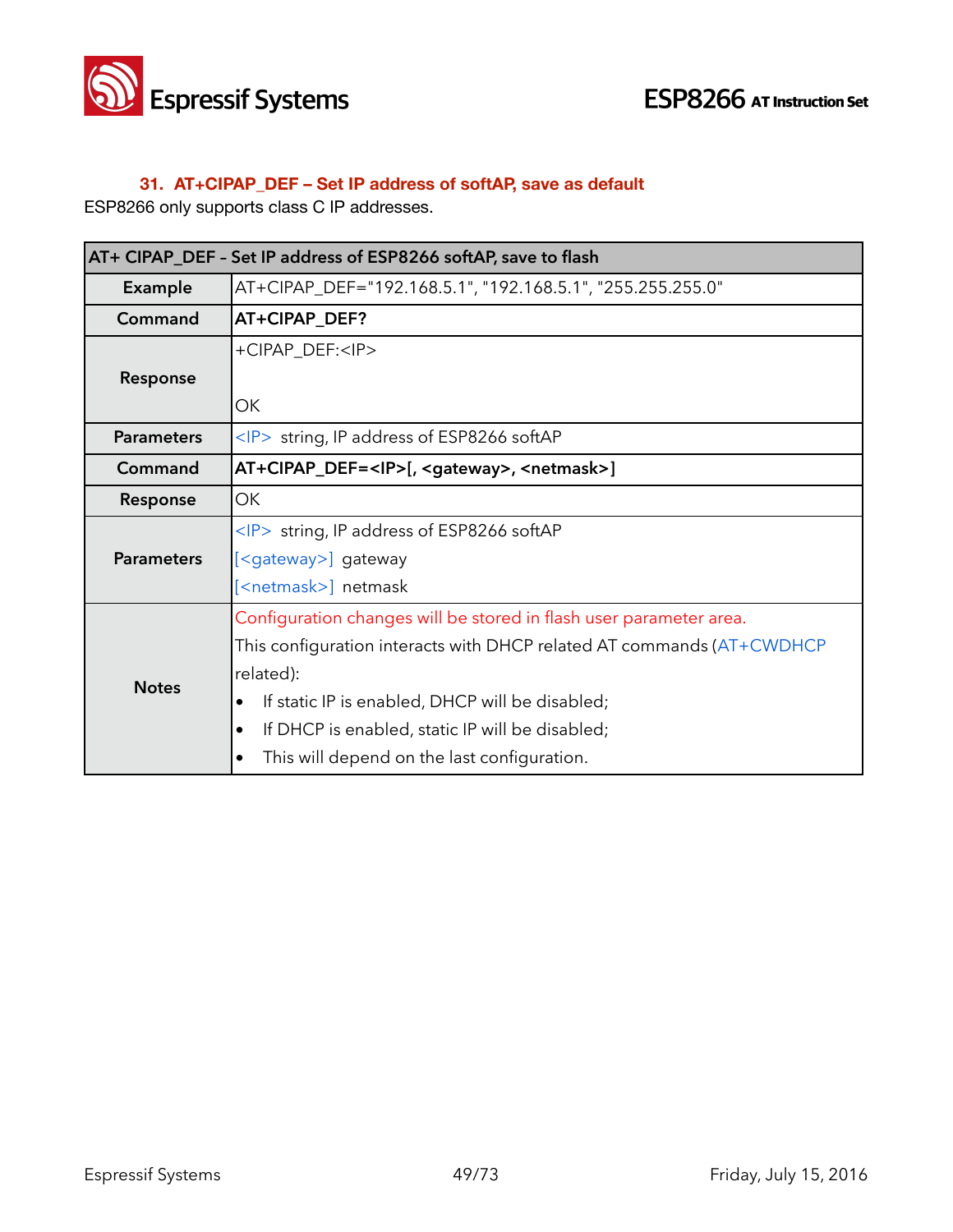

# **32. AT+CWSTARTSMART – Start SmartConfig**

SmartConfig is only available in station mode. SmartConfig can get protocol type (AirKiss or ESP-TOUCH) automatically by command "AT+CWSTARTSMART". Alternatively, users may command "AT +CWSTARTSMART=<type>" to set a specific protocol type.

| AT+CWSTARTSMART - Start SmartConfig |                                                                            |
|-------------------------------------|----------------------------------------------------------------------------|
| Example                             | $AT+CWMODE=1$                                                              |
|                                     | AT+CWSTARTSMART                                                            |
| Command                             | AT+CWSTARTSMART                                                            |
| Response                            | OK                                                                         |
| <b>Parameters</b>                   | none                                                                       |
| <b>Notes</b>                        | The type of SmartConfig will be ESP-Touch + AirKiss, if the command is "AT |
|                                     | +CWSTARTSMART"                                                             |
| Command                             | AT+CWSTARTSMART= <type></type>                                             |
| Response                            | OK                                                                         |
|                                     | <type></type>                                                              |
| <b>Parameters</b>                   | 1: ESP-Touch                                                               |
|                                     | 2 : AirKiss                                                                |
|                                     | 3 : ESP-Touch + AirKiss                                                    |
|                                     | Message "Smart get WiFi info" means Smart Config acquired AP<br>$\bullet$  |
|                                     | information successfully, then ESP8266 will try to connect to target AP.   |
| <b>Notes</b>                        | "Smartconfig connected WiFi" is printed if connection is successful.       |
|                                     | ESP8266 cannot do anything during SmartConfig. Please wait for the<br>٠    |
|                                     | message "Smartconfig connected WiFi" and then use command "AT              |
|                                     | +CWSTOPSMART" to stop SmartConfig.                                         |

# **33. AT+CWSTOPSMART – stop SmartConfig**

| AT+CWSTOPSMART - stop SmartConfig |                                                                           |
|-----------------------------------|---------------------------------------------------------------------------|
| Command                           | <b>AT+CWSTOPSMART</b>                                                     |
| Response                          | OK.                                                                       |
| <b>Notes</b>                      | Irrespective of whether SmartConfig succeeded or not, before any other AT |
|                                   | commands please always call "AT+CWSTOPSMART" to release the internal      |
|                                   | memory taken up by SmartConfig.                                           |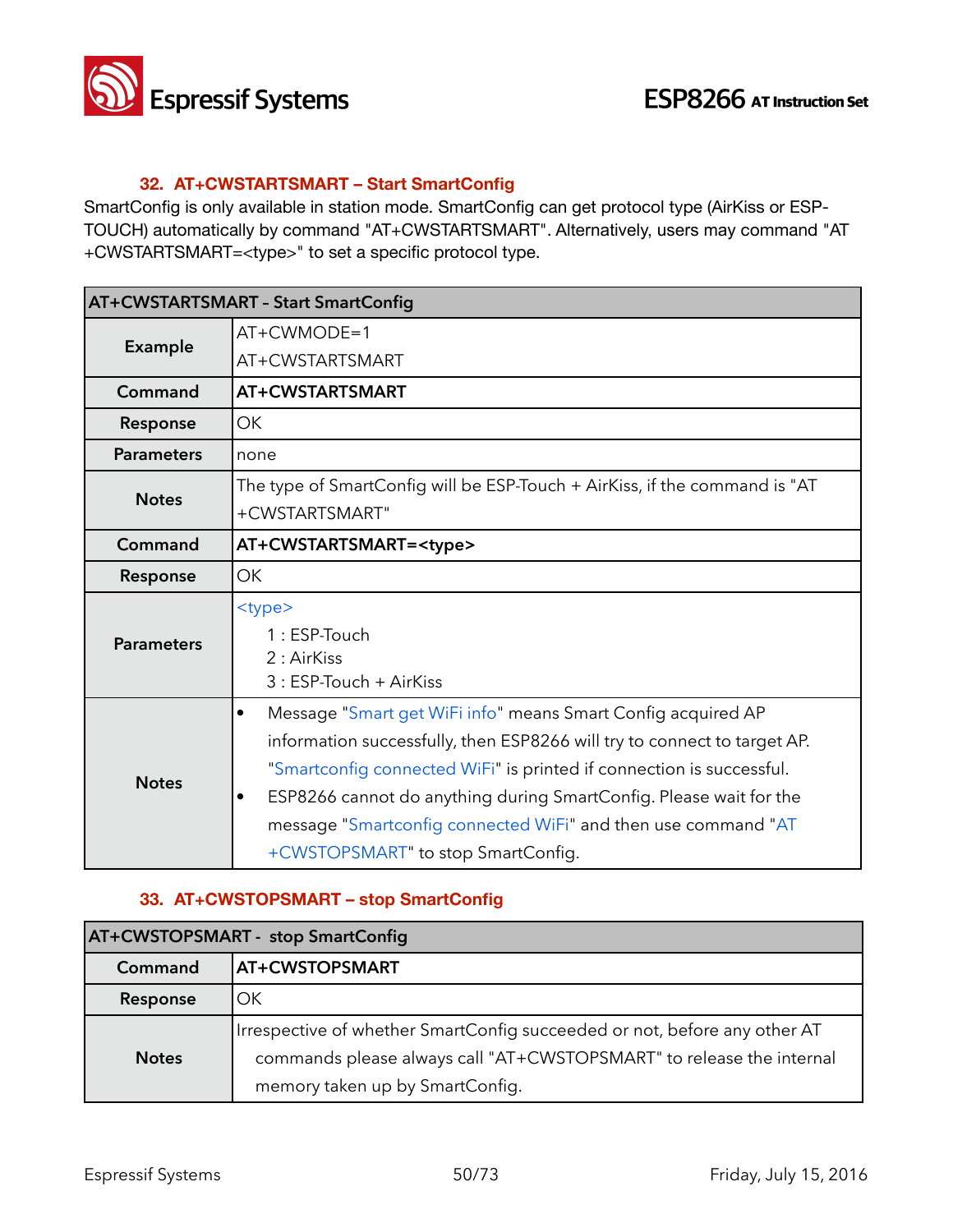

### **34. AT+CWSTARTDISCOVER – Start the mode that ESP8266 can be found by WeChat**

The parameter of this command needs to be obtained from Espressif Cloud. After connecting to an AP and obtaining an IP address, ESP8266 can be found by WeChat which is on the same LAN. WeChat : http://iot.weixin.qq.com

| <b>AT+CWSTARTDISCOVER</b>                                                     |                                                                                                                                                                                                                                                                                                                                                                                  |
|-------------------------------------------------------------------------------|----------------------------------------------------------------------------------------------------------------------------------------------------------------------------------------------------------------------------------------------------------------------------------------------------------------------------------------------------------------------------------|
| - Start the mode that ESP8266 can be found by WeChat which is on the same LAN |                                                                                                                                                                                                                                                                                                                                                                                  |
| Example                                                                       | AT+CWSTARTDISCOVER="gh_9e2cff3dfa51", "122475", 10                                                                                                                                                                                                                                                                                                                               |
| Command                                                                       | AT+CWSTARTDISCOVER= <wechat number="">, <dev_type>, <time></time></dev_type></wechat>                                                                                                                                                                                                                                                                                            |
| Response                                                                      | OK.                                                                                                                                                                                                                                                                                                                                                                              |
| <b>Parameters</b>                                                             | <wechat number=""> got from WeChat<br/>got from WeChat<br/><dev_type><br/><time> time intervals after which ESP8266 sends packet, range: 0 ~ 24x3600,<br/>unit: second.<br/>0 : ESP8266 will not send packet, waiting for WeChat's detection.<br/>Otherwise, it is the time interval that ESP8266 sends packet, so the WeChat<br/>may find it easily.</time></dev_type></wechat> |
| <b>Notes</b>                                                                  | ESP8266 station needs to connect to an AP and obtain an IP address first. This<br>command should be used after that so WeChat can find this ESP8266 device.                                                                                                                                                                                                                      |

### **35. AT+CWSTOPDISCOVER – Stop the mode that ESP8266 can be found by WeChat**

| <b>AT+CWSTOPDISCOVER</b>                                                     |                          |
|------------------------------------------------------------------------------|--------------------------|
| - Stop the mode that ESP8266 can be found by WeChat which is on the same LAN |                          |
| Command                                                                      | <b>AT+CWSTOPDISCOVER</b> |
| Response                                                                     | ΟK                       |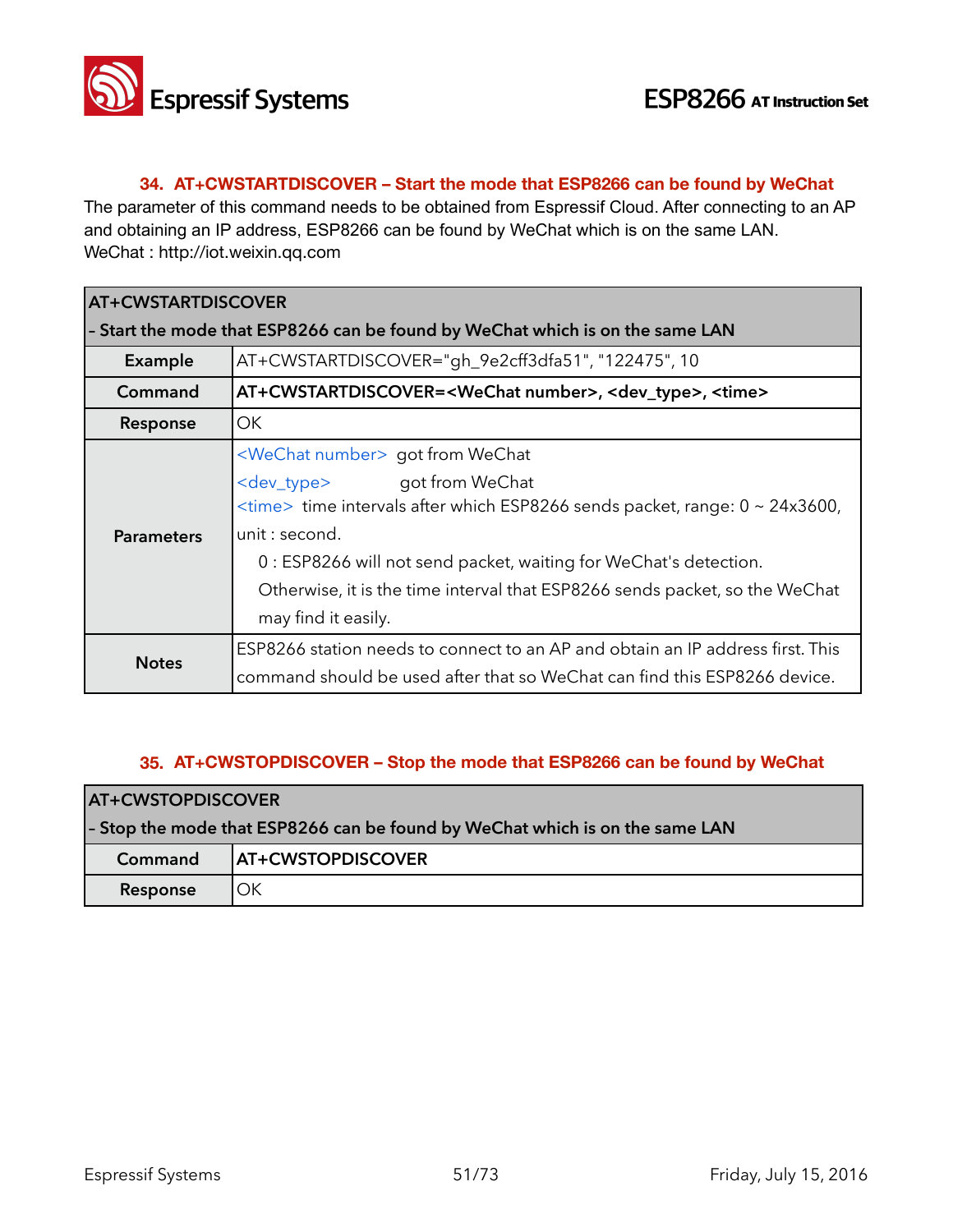

### **36. AT+WPS – Set WPS function**

Noe that WPS function can only be used when ESP8266 station is enabled. WPS function does not support WEP encryption.

| AT+WPS - Set WPS function |                           |
|---------------------------|---------------------------|
| Example                   | AT+CWMODE=1               |
|                           | $AT+WPS=1$                |
| Command                   | AT+WPS= <enable></enable> |
| Response                  | lОK                       |
| Parameter                 | <enable></enable>         |
|                           | 1 : start WPS function    |
|                           | 0 : stop WPS function     |

### **37. AT+MDNS – Set MDNS function**

ESP8266 softAP mode cannot support MDNS. Please do not use special characters (for example, "." character), or use a protocol name (for example, "http"), when defining "host\_name" and "server\_name" for MDNS.

| <b>AT+MDNS - Set MDNS function</b> |                                                                                                                                                                                                                         |
|------------------------------------|-------------------------------------------------------------------------------------------------------------------------------------------------------------------------------------------------------------------------|
| <b>Example</b>                     | AT+MDNS=1, "espressif", "iot", 8080                                                                                                                                                                                     |
| Command                            | AT+MDNS= <enable>, <hostname>, <server_name>, <server_port></server_port></server_name></hostname></enable>                                                                                                             |
| Response                           | <b>OK</b>                                                                                                                                                                                                               |
| Parameter                          | <enable><br/>1 : enable MDNS function<br/>0 : disable MDNS function<br/><hostname> MDNS host name<br/><server_name> MDNS server name<br/><server_port> MDNS server port</server_port></server_name></hostname></enable> |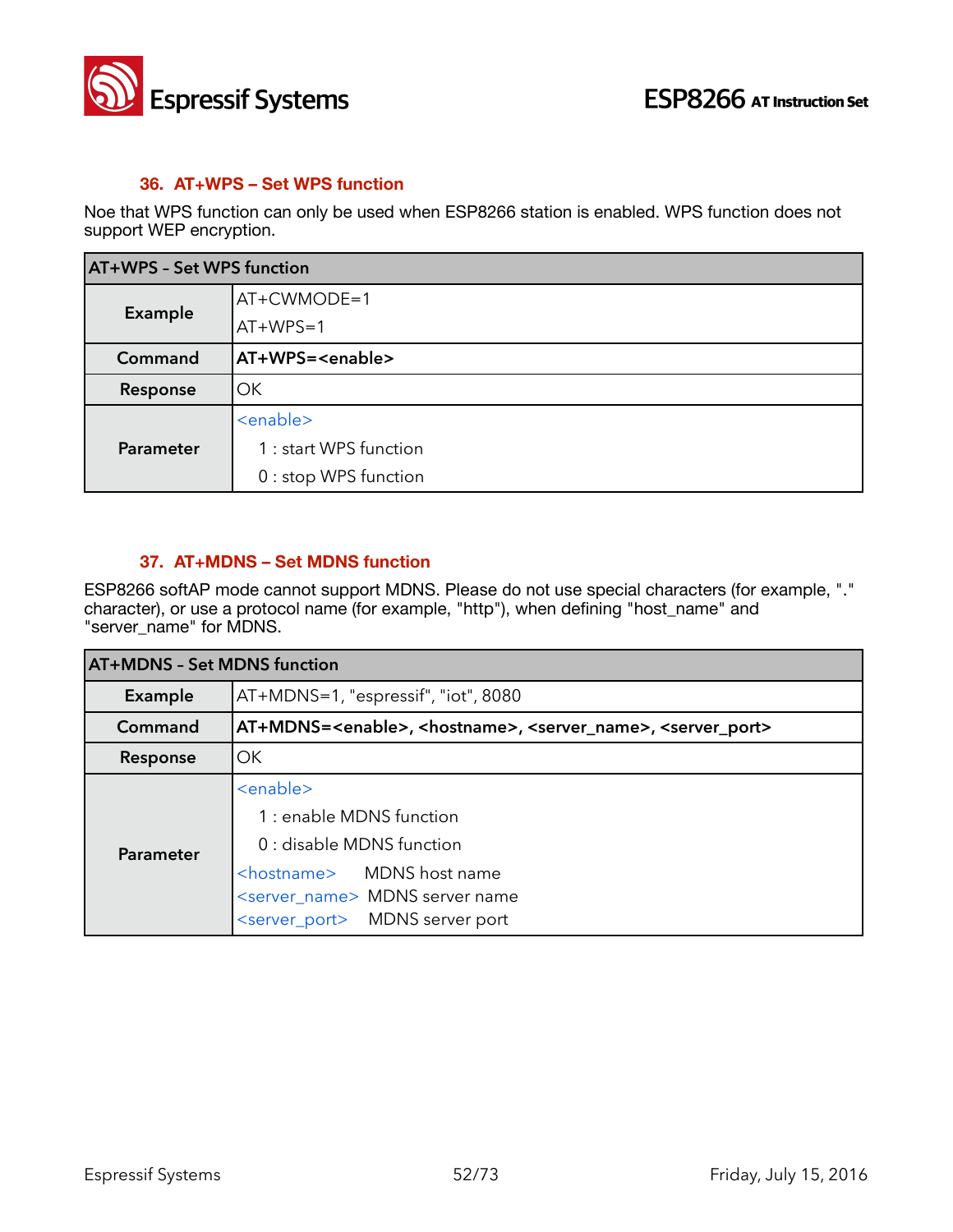

# **5. TCP/IP Related AT Commands**

# **5.1. Overview**

| <b>TCP/IP</b>    |                                                                   |  |
|------------------|-------------------------------------------------------------------|--|
| Command          | Description                                                       |  |
| AT+ CIPSTATUS    | Get connection status                                             |  |
| AT+ CIPDOMAIN    | <b>DNS</b> function                                               |  |
| AT+CIPSTART      | Establish TCP connection, UDP transmission or SSL connection      |  |
| AT+CIPSSLSIZE    | Set the size of SSL buffer                                        |  |
| AT+CIPSEND       | Send data                                                         |  |
| AT+CIPSENDEX     | Send data, if <length> or "\0" is met, data will be sent</length> |  |
| AT+CIPSENDBUF    | Write data into TCP-send-buffer                                   |  |
| AT+CIPBUFRESET   | Reset segment ID count                                            |  |
| AT+CIPBUFSTATUS  | Check status of TCP-send-buffer                                   |  |
| AT+CIPCHECKSEQ   | Check if a specific segment is sent or not                        |  |
| AT+CIPCLOSE      | Close TCP/UDP/SSL connection                                      |  |
| AT+CIFSR         | Get local IP address                                              |  |
| AT+CIPMUX        | Set multiple connections mode                                     |  |
| AT+CIPSERVER     | Configure as server                                               |  |
| AT+CIPMODE       | Set transmission mode                                             |  |
| AT+SAVETRANSLINK | Save transparent transmission link to flash                       |  |
| AT+CIPSTO        | Set timeout when ESP8266 runs as TCP server                       |  |
| AT+CIUPDATE      | Upgrade firmware through network                                  |  |
| AT+PING          | <b>Function PING</b>                                              |  |
| AT+CIPDINFO      | Show remote IP and remote port with "+IPD"                        |  |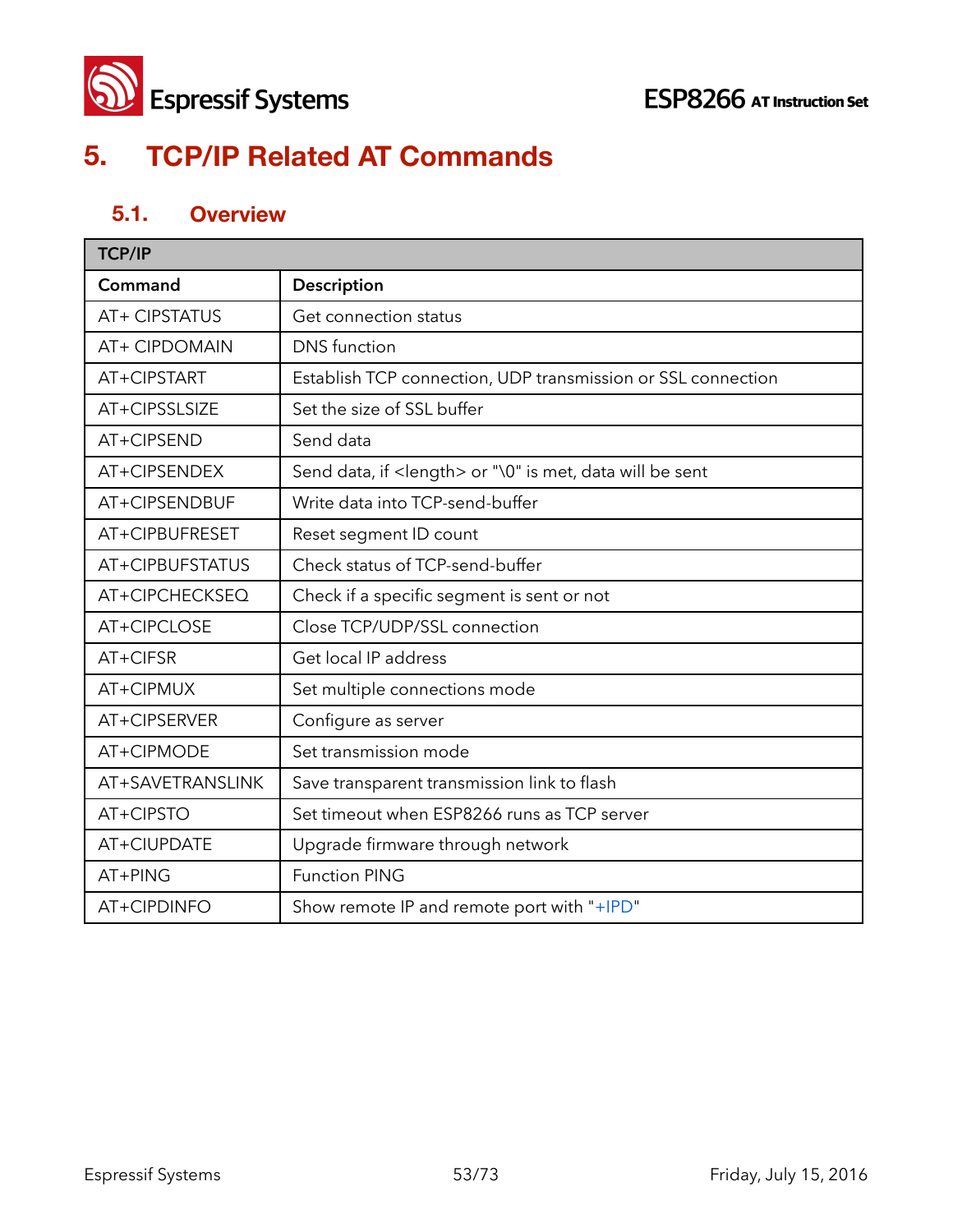

# **5.2. TCP/IP**

# **1. AT+CIPSTATUS – Check network connection status**

| AT+CIPSTATUS - Check network connection status |                                                                                                                                                                                                                                                                                                                                                                                                                                                                                                                                                                                                                                                                              |
|------------------------------------------------|------------------------------------------------------------------------------------------------------------------------------------------------------------------------------------------------------------------------------------------------------------------------------------------------------------------------------------------------------------------------------------------------------------------------------------------------------------------------------------------------------------------------------------------------------------------------------------------------------------------------------------------------------------------------------|
| Command                                        | AT+CIPSTATUS                                                                                                                                                                                                                                                                                                                                                                                                                                                                                                                                                                                                                                                                 |
| Response                                       | STATUS: <stat><br/>+CIPSTATUS:<link id=""/>, <type>, <remote_ip>, <remote_port>, <local_port>,<br/><tetype></tetype></local_port></remote_port></remote_ip></type></stat>                                                                                                                                                                                                                                                                                                                                                                                                                                                                                                    |
| <b>Parameters</b>                              | <stat> status of ESP8266 station interface<br/>2 : ESP8266 station connected to an AP and has obtained IP<br/>3 : ESP8266 station created a TCP or UDP transmission<br/>4 : the TCP or UDP transmission of ESP8266 station disconnected<br/>5 : ESP8266 station did NOT connect to an AP<br/><math>\frac{1}{\sinh}</math> ID of the connection (0~4), for multi-connect<br/><type> string, "TCP" or "UDP"<br/><remote_ip> string, remote IP address<br/><remote_port> remote port number<br/><local_port> ESP8266 local port number<br/><tetype><br/>0 : ESP8266 runs as client<br/>1 : ESP8266 runs as server</tetype></local_port></remote_port></remote_ip></type></stat> |

### **2. AT+CIPDOMAIN – DNS function**

ESP8266 needs to connect to a router to access to the internet first, then it is able to call the DNS function.

| <b>AT+CIPDOMAIN - DNS function</b> |                                                      |                     |
|------------------------------------|------------------------------------------------------|---------------------|
|                                    | $AT+CWMODE=1$                                        | // Set station mode |
| Example                            | AT+CWJAP="SSID","password" // access to the internet |                     |
|                                    | AT+CIPDOMAIN="iot.espressif.cn" // DNS function      |                     |
| Command                            | AT+CIPDOMAIN= <domain name=""></domain>              |                     |
| Response                           | +CIPDOMAIN: <ip address=""></ip>                     |                     |
| <b>Parameters</b>                  | <domain name=""> the domain name</domain>            |                     |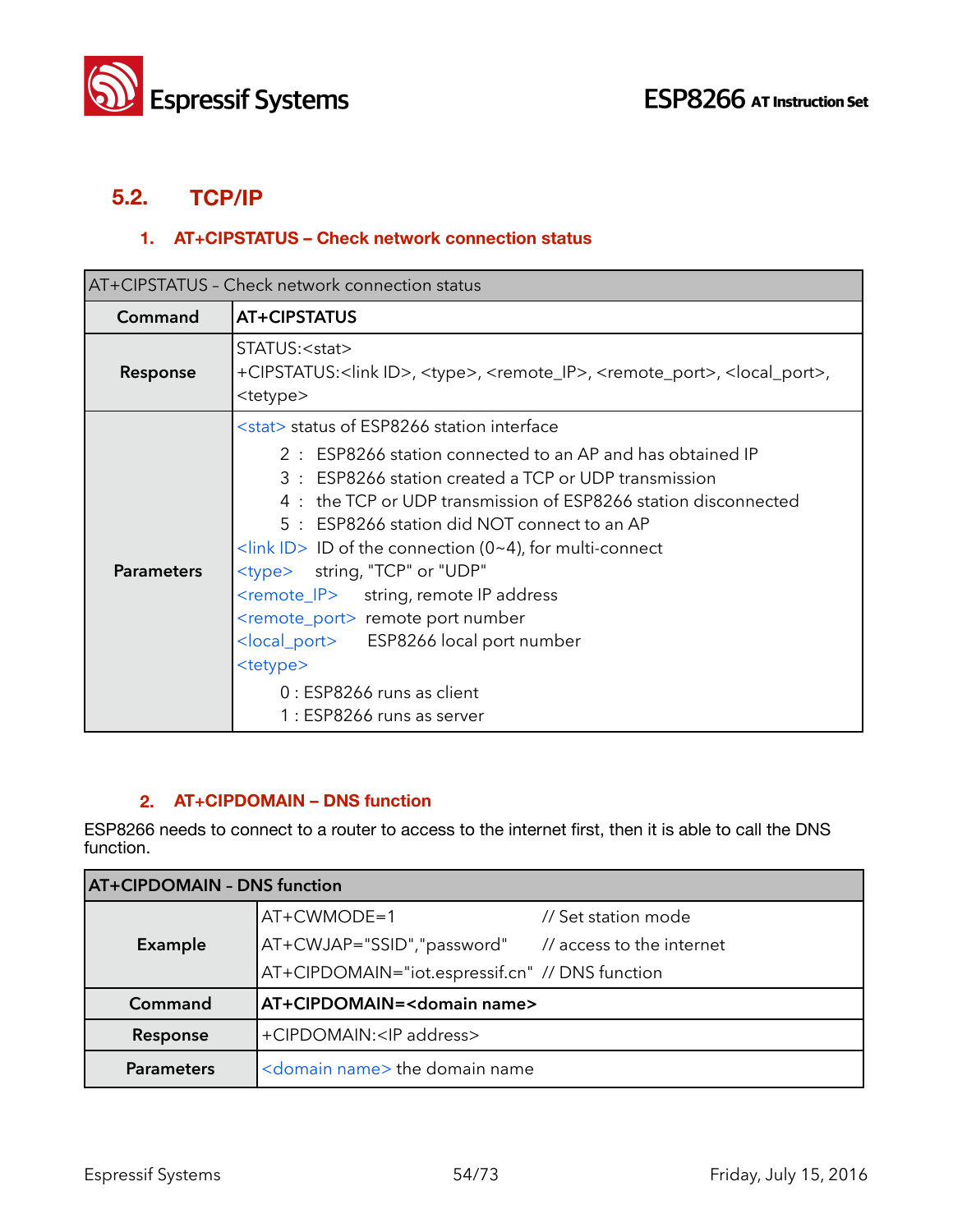

### **3. AT+CIPSTART – Establish TCP connection, UDP transmission or SSL connection**

Refer to documentation "4B-ESP8266\_\_AT Command Examples" for more on how to use this command.

| <b>AT+CIPSTART - Function 1: Establish TCP connection</b> |                                                                                                   |
|-----------------------------------------------------------|---------------------------------------------------------------------------------------------------|
|                                                           | AT+CIPSTART="TCP", "iot.espressif.cn", 8000                                                       |
| Example                                                   | AT+CIPSTART="TCP", "192.168.101.110", 1000                                                        |
| Single connection                                         | AT+CIPSTART=                                                                                      |
| $(AT+CIPMUX=0)$                                           | <type>, <remote ip="">, <remote port="">[, <tcp alive="" keep="">]</tcp></remote></remote></type> |
| <b>Multiple connection</b>                                | AT+CIPSTART= <link id=""/> ,                                                                      |
| $(AT+CIPMUX=1)$                                           | <type>, <remote ip="">, <remote port="">[, <tcp alive="" keep="">]</tcp></remote></remote></type> |
|                                                           | OK or ERROR                                                                                       |
| Response                                                  | If TCP is already connected, returns                                                              |
|                                                           | <b>ALREADY CONNECT</b>                                                                            |
|                                                           | $\frac{1}{2}$ <link id=""/> ID of network connection (0~4), used for multi-connection             |
|                                                           | <type> string, "TCP" or "UDP"</type>                                                              |
|                                                           | <remote ip=""> string, remote IP address</remote>                                                 |
| <b>Parameters</b>                                         | <remote port=""> string, remote port number</remote>                                              |
|                                                           | [ <tcp alive="" keep="">] optional, detection time interval when TCP is kept alive,</tcp>         |
|                                                           | this function is closed by default.                                                               |
|                                                           | 0 : disable TCP keep-alive                                                                        |
|                                                           | 1 ~ 7200 : detection time interval, unit: second                                                  |

| <b>AT+CIPSTART - Function 2: Register UDP port</b> |                                                                                                                              |
|----------------------------------------------------|------------------------------------------------------------------------------------------------------------------------------|
| Example                                            | AT+CIPSTART="UDP", "192.168.101.110", 1000, 1002, 2                                                                          |
| Single connection                                  | AT+CIPSTART= <type>, <remote ip="">, <remote port="">[, <udp local="" port="">,</udp></remote></remote></type>               |
| $(AT+CIPMUX=0)$                                    | <udp mode="">]</udp>                                                                                                         |
| Multiple connection                                | AT+CIPSTART= <link id=""/> , <type>, <remote ip="">, <remote port="">[, <udp local<="" th=""></udp></remote></remote></type> |
| $(AT+CIPMUX=1)$                                    | port>, <udp mode="">]</udp>                                                                                                  |
|                                                    | OK or ERROR                                                                                                                  |
| Response                                           | If connection already exists, returns                                                                                        |
|                                                    | ALREADY CONNECT                                                                                                              |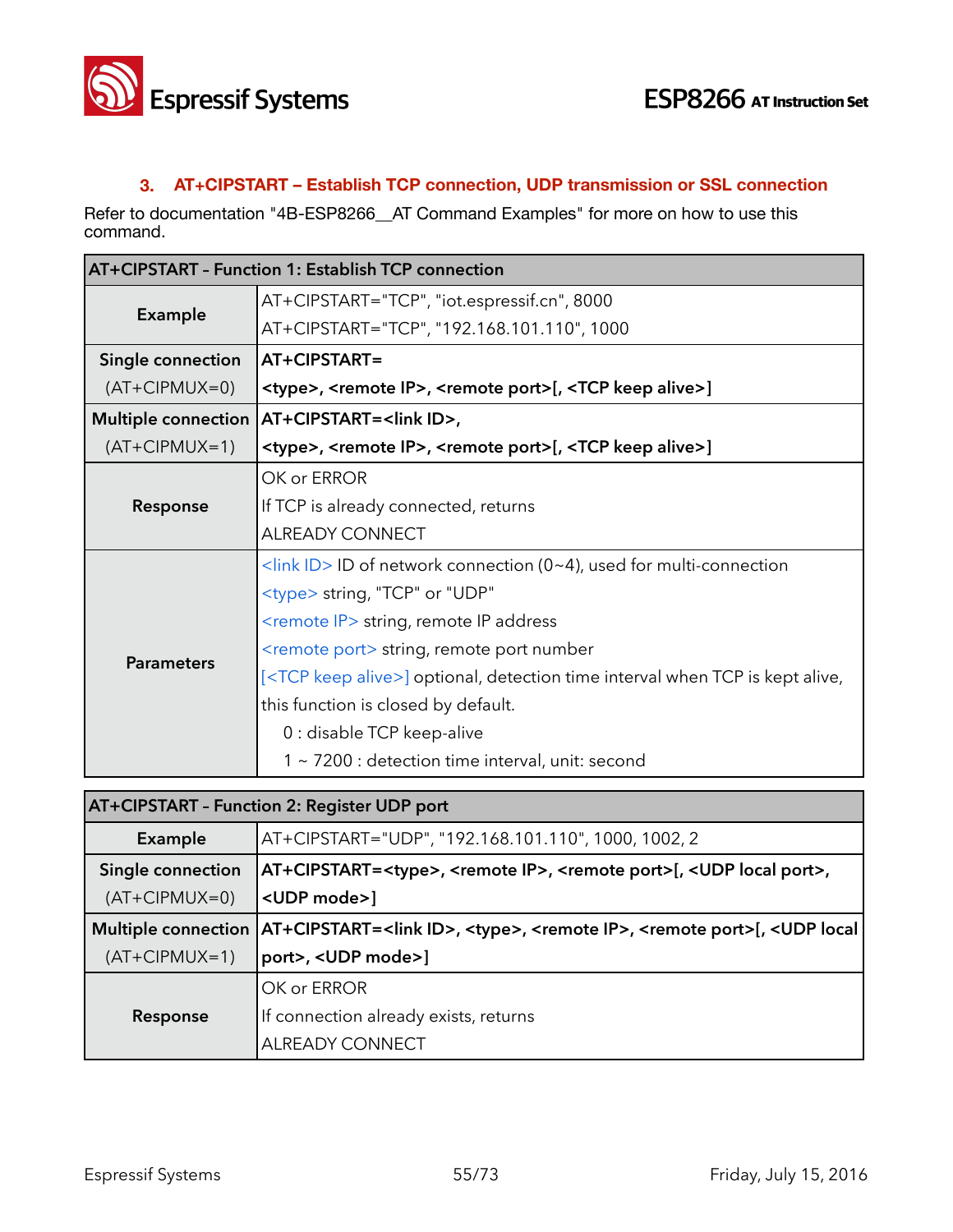| Superessif Systems |
|--------------------|
|                    |

г

|                            | <link id=""/> ID of network connection (0~4), used for multi-connection                           |
|----------------------------|---------------------------------------------------------------------------------------------------|
|                            | <type> string, "TCP" or "UDP"</type>                                                              |
|                            | <remote ip=""> string, remote IP</remote>                                                         |
|                            | <remote port=""> string, remote port</remote>                                                     |
|                            | [ <udp local="" port="">] optional, UDP port of ESP8266</udp>                                     |
| <b>Parameters</b>          | [ <udp mode="">] optional. In UDP transparent transmission, it has to be 0.</udp>                 |
|                            | 0 : destination peer entity of UDP will not change, default option.                               |
|                            |                                                                                                   |
|                            | 1 : destination peer entity of UDP can change once.                                               |
|                            | 2 : destination peer entity of UDP is allowed to change.                                          |
|                            |                                                                                                   |
|                            | Note: [ <udp mode="">] can only be used when [<udp local="" port="">] is set.</udp></udp>         |
|                            | AT+CIPSTART - Function 3: Establish SSL connection                                                |
|                            | AT+CIPSSLSIZE=4096                                                                                |
| Example                    | AT+CIPSTART="SSL", "iot.espressif.cn", 8443                                                       |
| Single connection          | AT+CIPSTART=                                                                                      |
|                            |                                                                                                   |
| $(AT+CIPMUX=0)$            | <type>, <remote ip="">, <remote port="">[, <tcp alive="" keep="">]</tcp></remote></remote></type> |
| <b>Multiple connection</b> | AT+CIPSTART= <link id=""/> ,                                                                      |
| $(AT+CIPMUX=1)$            | <type>, <remote ip="">, <remote port="">[, <tcp alive="" keep="">]</tcp></remote></remote></type> |
|                            | OK or ERROR                                                                                       |
| Response                   | If TCP is already connected, returns                                                              |
|                            | <b>ALREADY CONNECT</b>                                                                            |
|                            | <link id=""/> ID of network connection (0~4), used for multi-connection                           |
|                            | <type> string, "SSL"</type>                                                                       |
|                            | <remote ip=""> string, remote IP address</remote>                                                 |
|                            | <remote port=""> string, remote port number</remote>                                              |
| <b>Parameters</b>          | [ <tcp alive="" keep="">] optional, detection time interval when TCP is kept alive,</tcp>         |
|                            | this function is closed by default.                                                               |
|                            | 0 : disable TCP keep-alive                                                                        |
|                            |                                                                                                   |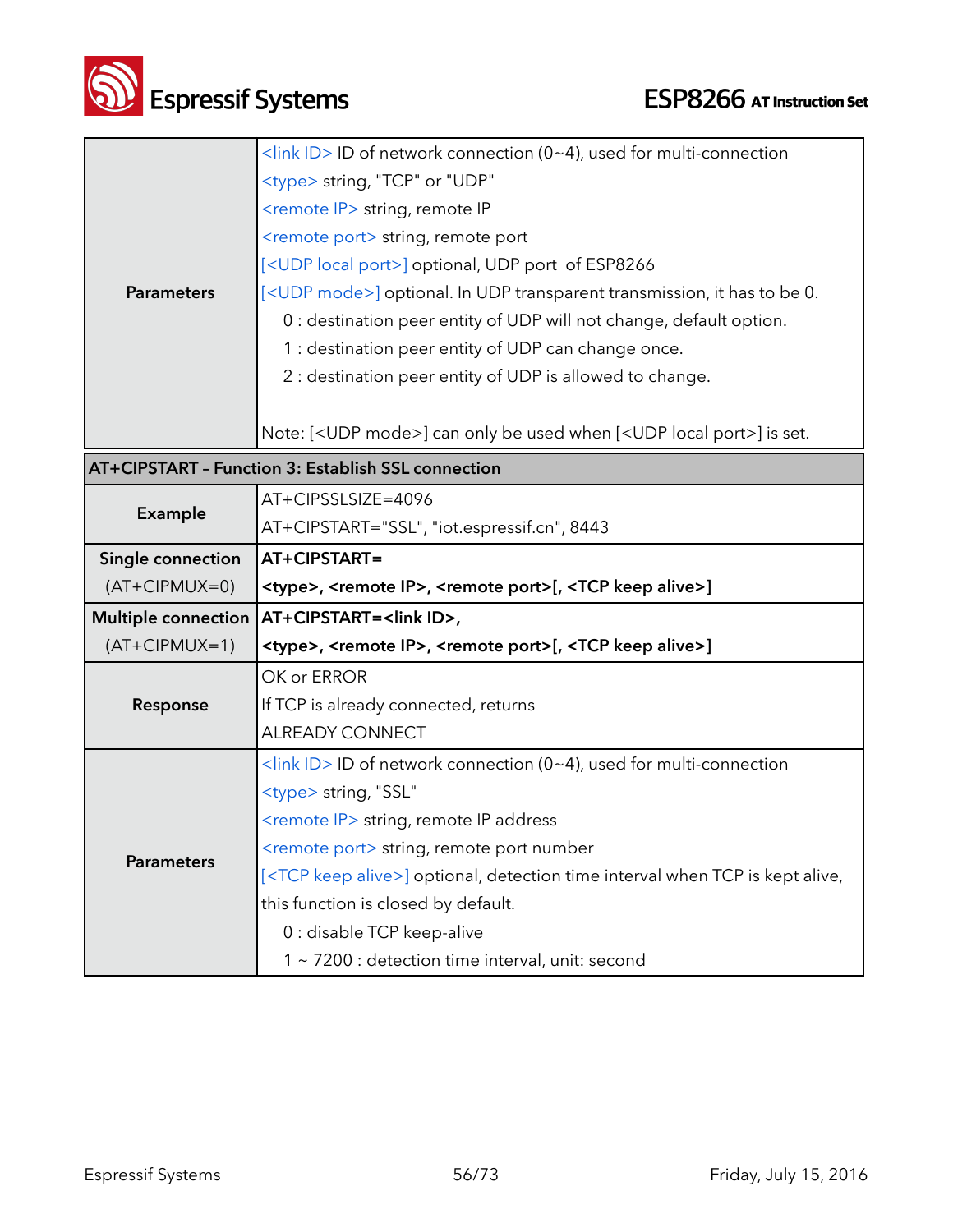

|             | 1. ESP8266 can only set one SSL connection at most.                         |
|-------------|-----------------------------------------------------------------------------|
|             | 2. SSL connection does not support UART-WiFi passthrough mode               |
| <b>Note</b> | (transparent transmission).                                                 |
|             | 3. SSL connection needs a lot of memory, otherwise, it may cause system     |
|             | reboot. Users can try command "AT+CIPSSLSIZE= <size>" to enlarge the</size> |
|             | buffer size.                                                                |

# **4. AT+CIPSSLSIZE – Set the size of SSL buffer**

| AT+CIPSSLSIZE - Set the size of SSL buffer |                                                           |  |
|--------------------------------------------|-----------------------------------------------------------|--|
| Command                                    | AT+CIPSSLSIZE= <size></size>                              |  |
| Response                                   | ОΚ                                                        |  |
| <b>Parameters</b>                          | <size> the size of SSL buffer, range: [2048, 4096]</size> |  |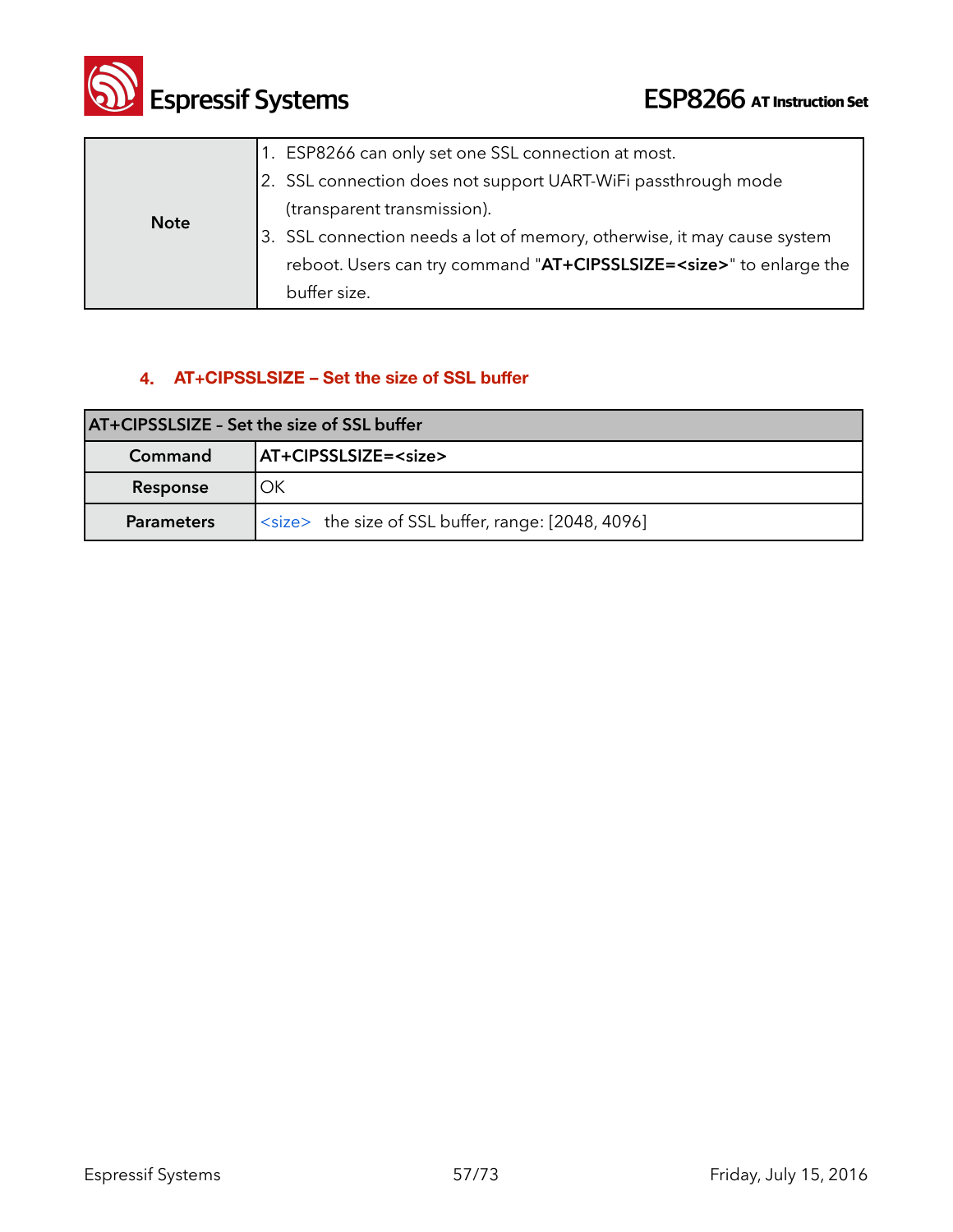

## **5. AT+CIPSEND – Send data**

Please refer to documentation "4B-ESP8266\_AT Command Examples" for more examples.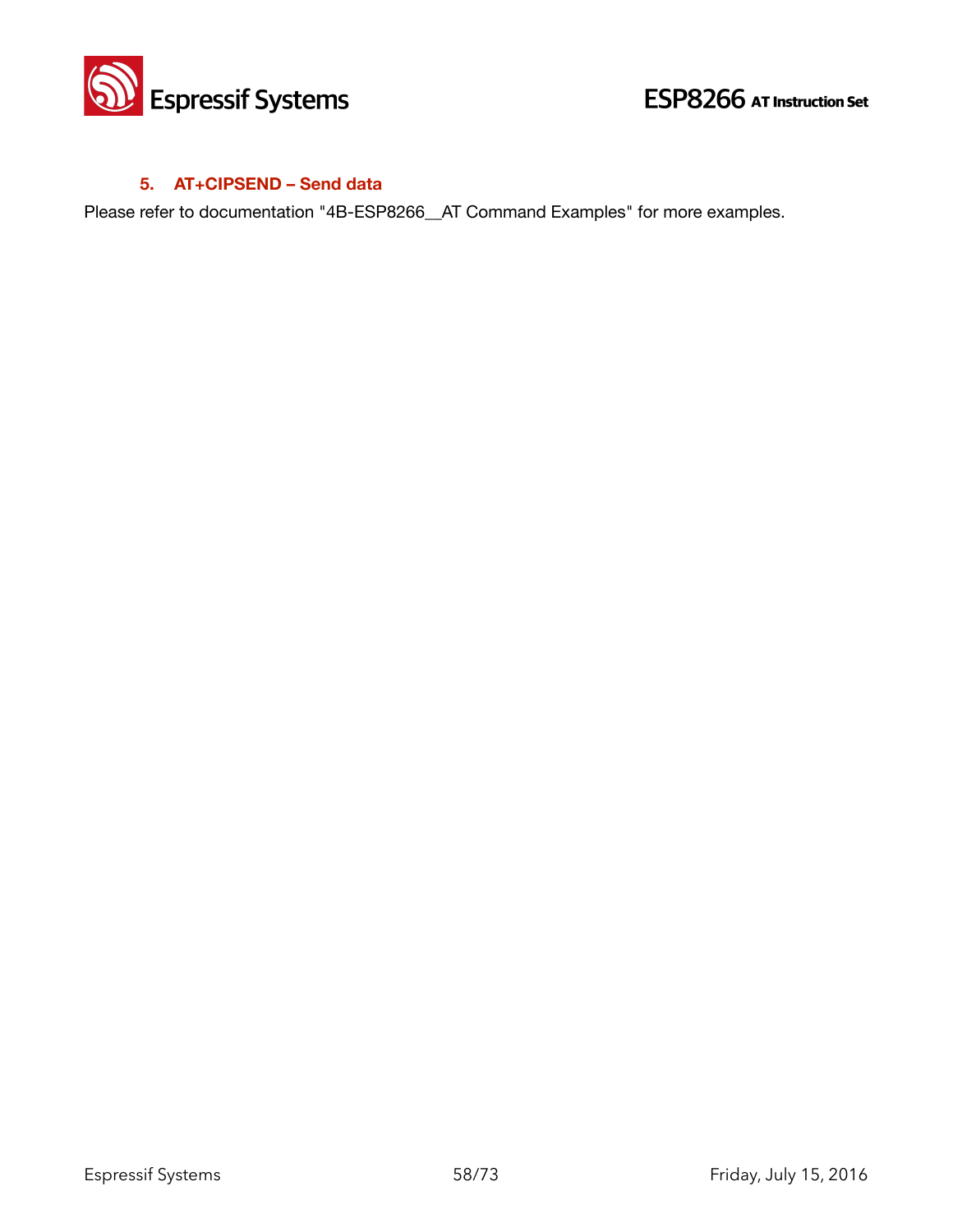

| AT+CIPSEND - Send data     |                                                                                                        |
|----------------------------|--------------------------------------------------------------------------------------------------------|
| Single connection          | $(+CIPMUX=0)$                                                                                          |
|                            | AT+CIPSEND= <length></length>                                                                          |
| <b>Multiple connection</b> | $(+CIPMUX=1)$                                                                                          |
|                            | AT+CIPSEND= <link id=""/> , <length></length>                                                          |
| <b>UDP Transmission</b>    | AT+CIPSEND=[ <link id=""/> , ] <length>[, <remote ip="">, <remote port="">]</remote></remote></length> |
|                            | Wrap return ">" after set command. Begins receiving serial data, when data                             |
|                            | length is met, starts transmission of data.                                                            |
|                            |                                                                                                        |
| Response                   | If connection cannot be established or gets disconnected during data                                   |
|                            | transfer, returns                                                                                      |
|                            | <b>ERROR</b>                                                                                           |
|                            | If data is transmitted successfully, returns                                                           |
|                            | <b>SEND OK</b>                                                                                         |
|                            | <link id=""/> ID of the connection (0~4), for multi-connect                                            |
|                            | <length> data length, MAX 2048 bytes</length>                                                          |
| <b>Parameters</b>          | [ <remote ip="">] optional, UDP transmission can set remote IP when sending</remote>                   |
|                            | data                                                                                                   |
|                            | [ <remote port="">] optional, UDP transmission can set remote port when</remote>                       |
|                            | sending data                                                                                           |
| Command                    | AT+CIPSEND                                                                                             |
|                            | Wrap return ">" after execute command. Enters transparent transmission,                                |
|                            | 20ms interval between each packet, maximum 2048 bytes per packet. When                                 |
|                            | single packet containing "+++" is received, it returns to normal command                               |
|                            | mode. Please wait at least 1 second before sending next AT command.                                    |
| Response                   |                                                                                                        |
|                            | This command can only be used in transparent transmission mode which                                   |
|                            | requires single connection.                                                                            |
|                            | For UDP transparent transmission, <udp mode=""> has to be 0 in command</udp>                           |
|                            | "AT+CIPSTART"                                                                                          |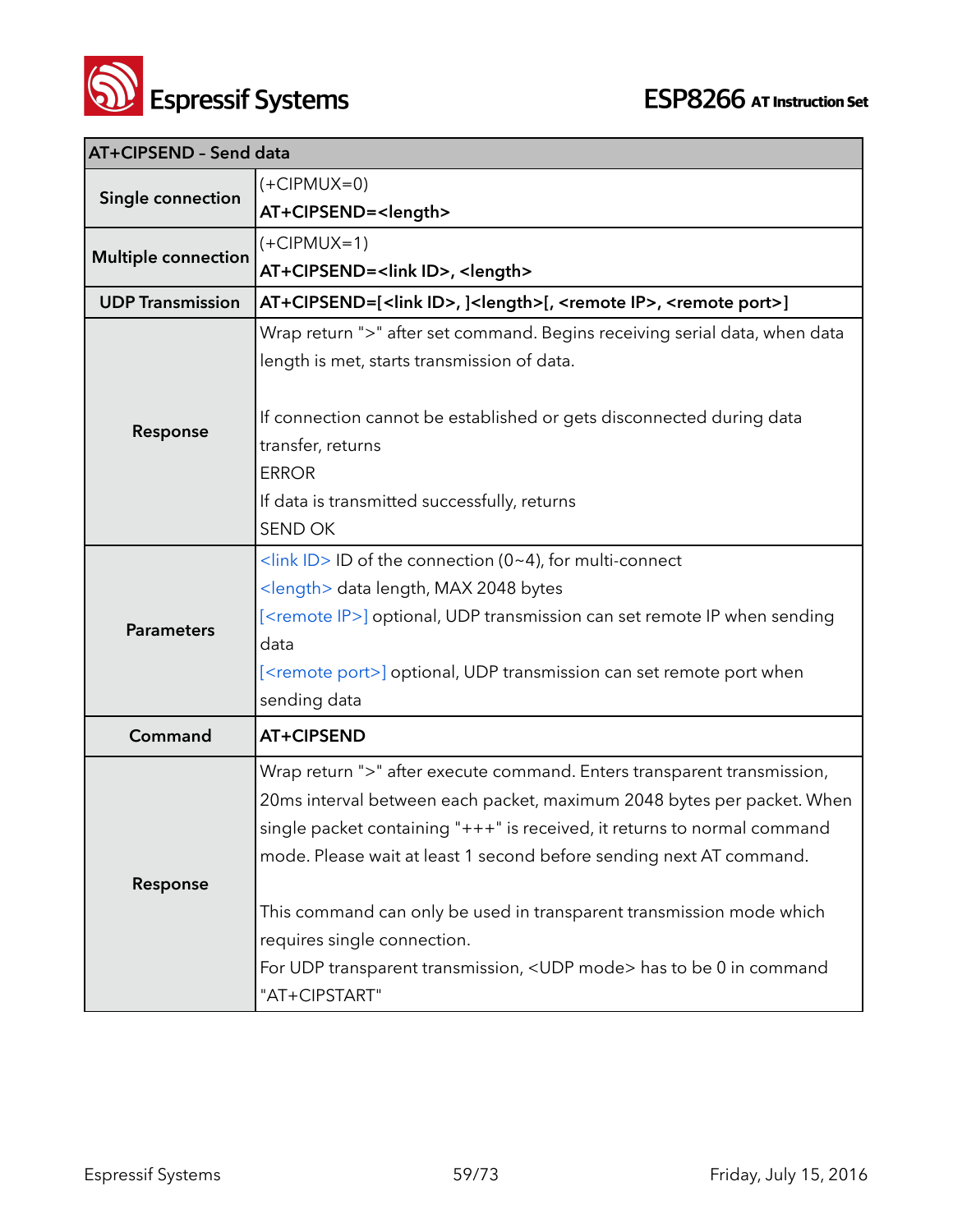

### **6. AT+CIPSENDEX – Send data**

| AT+CIPSENDEX - Send data   |                                                                                                          |
|----------------------------|----------------------------------------------------------------------------------------------------------|
| Single connection          | $(+CIPMUX=0)$                                                                                            |
|                            | AT+CIPSENDEX= <length></length>                                                                          |
| <b>Multiple connection</b> | $(+CIPMUX=1)$                                                                                            |
|                            | AT+CIPSENDEX= <link id=""/> , <length></length>                                                          |
| <b>UDP Transmission</b>    | AT+CIPSENDEX=[ <link id=""/> , ] <length>[, <remote ip="">, <remote port="">]</remote></remote></length> |
|                            | Wrap return ">" after set command. Begins receiving serial data, when data                               |
|                            | length or "\0" is met, starts transmission of data.                                                      |
|                            | Therefore, for sending "\0", please send it as "\\0"                                                     |
|                            |                                                                                                          |
| Response                   | If connection cannot be established or gets disconnected during                                          |
|                            | transmission, returns                                                                                    |
|                            | <b>ERROR</b>                                                                                             |
|                            | If data is transmitted successfully, returns                                                             |
|                            | SEND OK                                                                                                  |
|                            |                                                                                                          |
| <b>Parameters</b>          | $\frac{1}{\sin k}$ ID > ID of the connection (0~4), for multi-connect                                    |
|                            | <length> data length, MAX 2048 bytes</length>                                                            |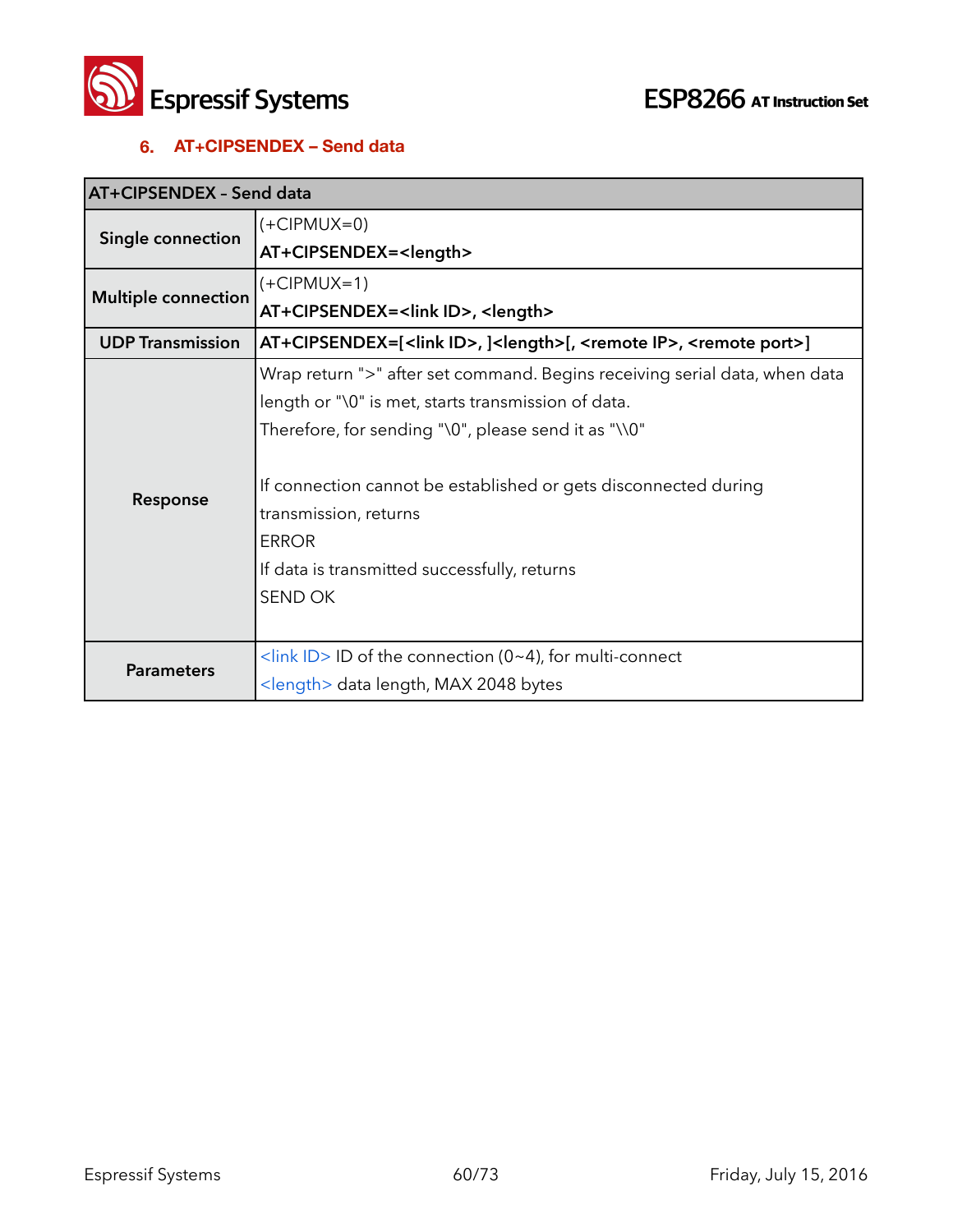

### **7. AT+CIPSENDBUF – Write data into TCP-send-buffer**

This command only writes data into TCP-send-buffer, so it can be called continually, and the user need not wait for "SEND OK"; if a TCP segment is sent successfully, it will return <segment ID>, SEND OK. Before data <length> is met, input " $+++$ " can switch back from data mode to command mode, and discard the data received before, cancel the "AT+CIPSENDBUF". This command can NOT be used on SSL connections.

|                            | AT+CIPSENDBUF - Write data into TCP-send-buffer                                                        |  |
|----------------------------|--------------------------------------------------------------------------------------------------------|--|
| Single connection          | $(+CIPMUX=0)$                                                                                          |  |
|                            | AT+CIPSENDBUF= <length></length>                                                                       |  |
| <b>Multiple connection</b> | $(+CIPMUX=1)$                                                                                          |  |
|                            | AT+CIPSENDBUF= <link id=""/> , <length></length>                                                       |  |
|                            | <current id="" segment="">, <segment id="" of="" sent="" successfully="" which=""></segment></current> |  |
|                            | OK                                                                                                     |  |
|                            | $\rm{>}$                                                                                               |  |
|                            |                                                                                                        |  |
|                            | Wrap return ">" begins receiving serial data, when data <length> is met,</length>                      |  |
|                            | sends it; data more than <length> will be discarded, and returns "busy"</length>                       |  |
|                            |                                                                                                        |  |
|                            | If connection cannot be established, or if it is not a TCP connection, or if                           |  |
| Response                   | buffer is full, or some other error occurred, returns                                                  |  |
|                            | <b>ERROR</b>                                                                                           |  |
|                            | If data is transmitted successfully,                                                                   |  |
|                            | (1) for single connection, returns                                                                     |  |
|                            | <segment id="">, SEND OK</segment>                                                                     |  |
|                            |                                                                                                        |  |
|                            | (2) for multiple connection, returns                                                                   |  |
|                            | <link id=""/> , <segment id="">, SEND OK</segment>                                                     |  |
|                            | <link id=""/> ID of the connection (0~4), for multi-connect                                            |  |
|                            | <segment id=""> uint32, starts from 1, add 1 every time be called;</segment>                           |  |
| <b>Parameters</b>          | <length> data length, data more than <length> will be discarded, MAX 2048</length></length>            |  |
|                            | bytes                                                                                                  |  |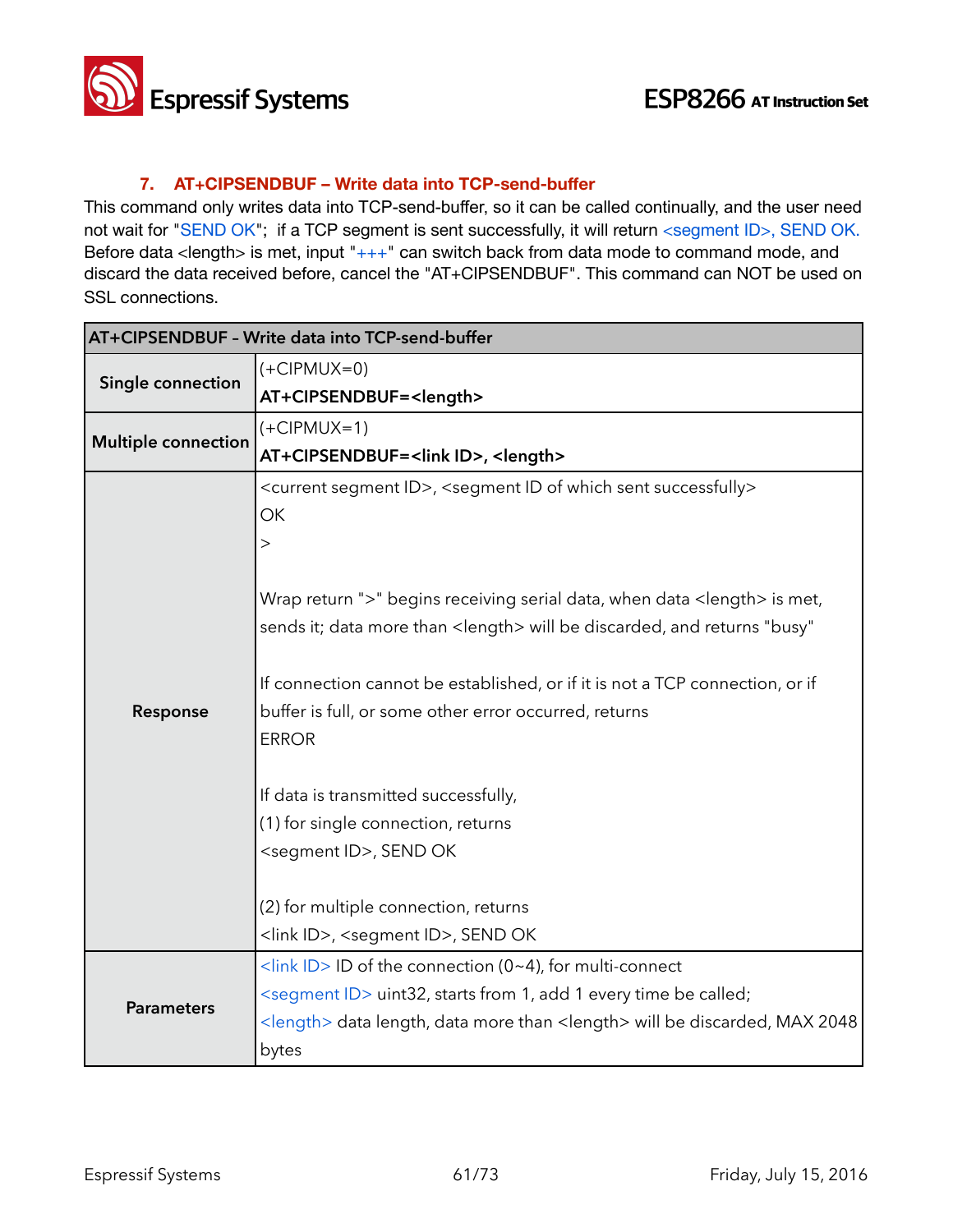



# **8. AT+CIPBUFSTATUS – Check status of TCP-send-buffer**

Please do not use this command on SSL connections.

|                            | AT+CIPBUFSTATUS - Check status of TCP-send-buffer                                                 |
|----------------------------|---------------------------------------------------------------------------------------------------|
|                            | Single connection:                                                                                |
|                            | AT+CIPBUFSTATUS returns 20, 15, 10, 200, 7                                                        |
|                            | 20 : means the latest segment ID is 19, next time AT+CIPSENDBUF is called,                        |
|                            | the segment ID returned will be 20;                                                               |
|                            | 15: means that the TCP segment having ID 15 is the latest segment that was                        |
| Example                    | sent(may not succeed);                                                                            |
|                            | 10: means TCP segment having ID 10 was sent successfully;                                         |
|                            | 200: TCP-send-buffer has 200 bytes available;                                                     |
|                            | 7: available TCP queue number, it is not reliable; when queue number is 0,                        |
|                            | no more TCP data can be sent.                                                                     |
|                            | $(+CIPMUX=0)$                                                                                     |
| Single connection          | <b>AT+CIPBUFSTATUS</b>                                                                            |
|                            | $(+CIPMUX=1)$                                                                                     |
| <b>Multiple connection</b> | AT+CIPBUFSTATUS= <link id=""/>                                                                    |
|                            | <next id="" segment="">, &lt; segment ID of which has sent &gt;, &lt; segment ID of</next>        |
|                            | which sent successfully>, <remain buffer="" size="">, <queue number=""></queue></remain>          |
|                            |                                                                                                   |
| Response                   | OK                                                                                                |
|                            |                                                                                                   |
|                            | If connection is not established, returns                                                         |
|                            | <b>ERROR</b>                                                                                      |
|                            | <link id=""/> ID of the connection (0~4), for multi-connect                                       |
|                            | <next id="" segment=""> next segment ID will be obtained by AT+CIPSENDBUF;</next>                 |
|                            | <segment has="" id="" of="" sent="" which=""> the latest segment that was sent (may not</segment> |
|                            | succeed);                                                                                         |
| <b>Parameters</b>          | <segment id="" of="" sent="" successfully="" which=""> the latest segment that was sent</segment> |
|                            | successfully;                                                                                     |
|                            | <remain buffer="" size=""> TCP-send-buffer remaining buffer size;</remain>                        |
|                            | <queue number=""> available TCP queue number, it's not reliable; when queue</queue>               |
|                            | number is 0, no more TCP data can be sent.                                                        |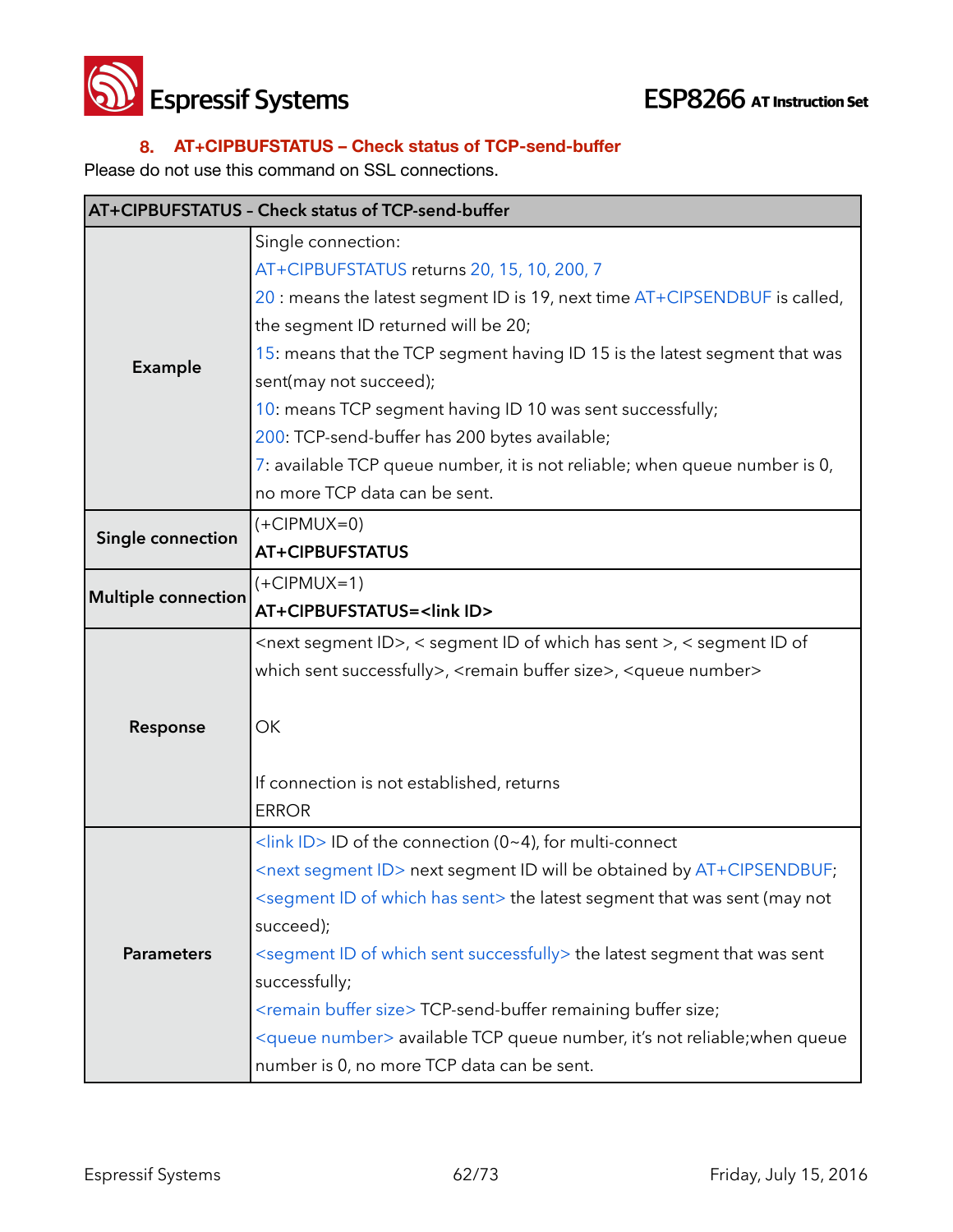



### **9. AT+CIPCHECKSEQ – Check if a specific segment was sent successfully**

| AT+CIPCHECKSEQ - Check if a specific segment was sent successfully |                                                                       |
|--------------------------------------------------------------------|-----------------------------------------------------------------------|
| Single connection                                                  | $(+CIPMUX=0)$                                                         |
|                                                                    | AT+CIPCHECKSEQ= <segment id=""></segment>                             |
|                                                                    | (+CIPMUX=1)                                                           |
| <b>Multiple connection</b>                                         | AT+CIPCHECKSEQ= <link id=""/> , <segment id=""></segment>             |
|                                                                    | [ <link id=""/> , ] <segment id="">, <status></status></segment>      |
| Response                                                           | OK                                                                    |
|                                                                    | If connection is not established, returns                             |
|                                                                    | <b>ERROR</b>                                                          |
| <b>Parameters</b>                                                  | $\frac{1}{\sin k}$ ID > ID of the connection (0~4), for multi-connect |
|                                                                    | <segment id=""> segment ID got by AT+CIPSENDBUF;</segment>            |
|                                                                    | <status> TRUE, sent successfully; FALSE, failed to send</status>      |
| <b>Note</b>                                                        | This command can only be used if $AT+CIPSENDBUF$ is used.<br>1.       |
|                                                                    | Only keeps record of the status of the latest 32 segments at most.    |

### **10. AT+CIPBUFRESET – Reset segment ID count**

| <b>AT+CIPBUFRESET - Reset segment ID count</b> |                                                                                 |
|------------------------------------------------|---------------------------------------------------------------------------------|
| Single connection                              | $(+CIPMUX=0)$                                                                   |
|                                                | AT+CIPBUFRESET                                                                  |
| <b>Multiple connection</b>                     | $(+CIPMUX=1)$                                                                   |
|                                                | AT+CIPBUFRESET= <link id=""/>                                                   |
|                                                | ОK                                                                              |
| Response                                       |                                                                                 |
|                                                | If connection is not established or there is still TCP data waiting to be sent, |
|                                                | returns                                                                         |
|                                                | <b>ERROR</b>                                                                    |
| <b>Parameters</b>                              | $\frac{1}{2}$ <link id=""/> ID of the connection (0~4), for multi-connect       |
| <b>Note</b>                                    | This command can only be used if AT+CIPSENDBUF is used.                         |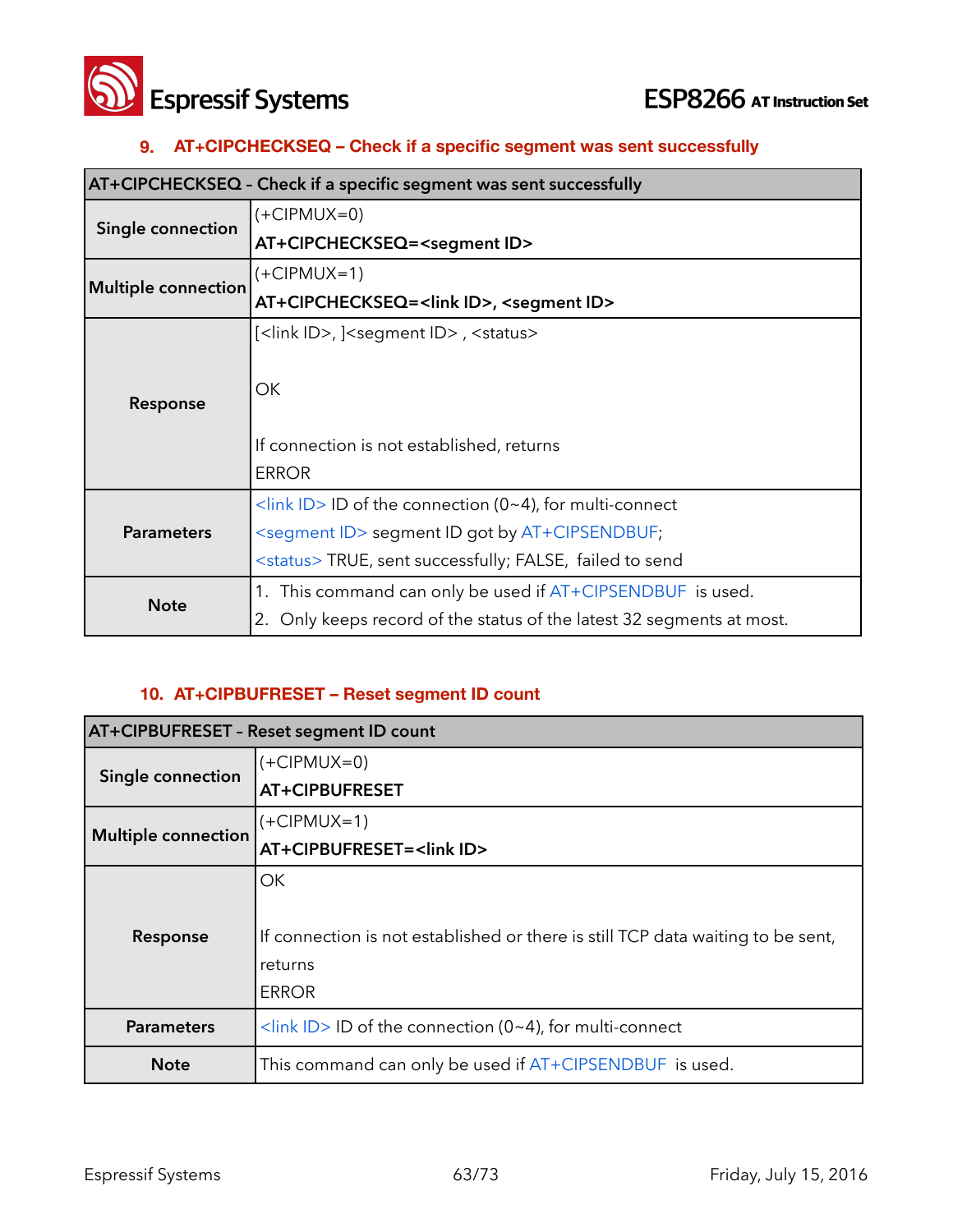



### **11. AT+CIPCLOSE – Close TCP, UDP or SSL connection**

| <b>AT+CIPCLOSE - Close TCP, UDP or SSL connection</b> |                                                                                               |
|-------------------------------------------------------|-----------------------------------------------------------------------------------------------|
|                                                       | Multiple connection   AT+CIPCLOSE= <link id=""/>                                              |
|                                                       | ОК                                                                                            |
|                                                       | or                                                                                            |
| Response                                              | If no such connection, returns                                                                |
|                                                       | <b>ERROR</b>                                                                                  |
| <b>Parameters</b>                                     | $\frac{1}{2}$ <link id=""/> ID number of connection to close, when ID=5, all connections will |
|                                                       | be closed.                                                                                    |
|                                                       | (ID=5 has no effect in server mode)                                                           |
| Single connection                                     | AT+CIPCLOSE                                                                                   |
| Response                                              | OK                                                                                            |
|                                                       | or                                                                                            |
|                                                       | If no such connection is active, returns                                                      |
|                                                       | <b>ERROR</b>                                                                                  |

### **12. AT+CIFSR – Get local IP address**

| AT+CIFSR - Get local IP address |                                                                              |
|---------------------------------|------------------------------------------------------------------------------|
| Command                         | AT+ CIFSR                                                                    |
|                                 | + CIFSR: <ip address=""></ip>                                                |
| Response                        |                                                                              |
|                                 | OK                                                                           |
|                                 | <ip address=""></ip>                                                         |
| <b>Parameters</b>               | IP address of ESP8266 softAP                                                 |
|                                 | IP address of ESP8266 station                                                |
| <b>Note</b>                     | Only after ESP8266 station is connected to an AP, station IP can be obtained |
|                                 | and inquired.                                                                |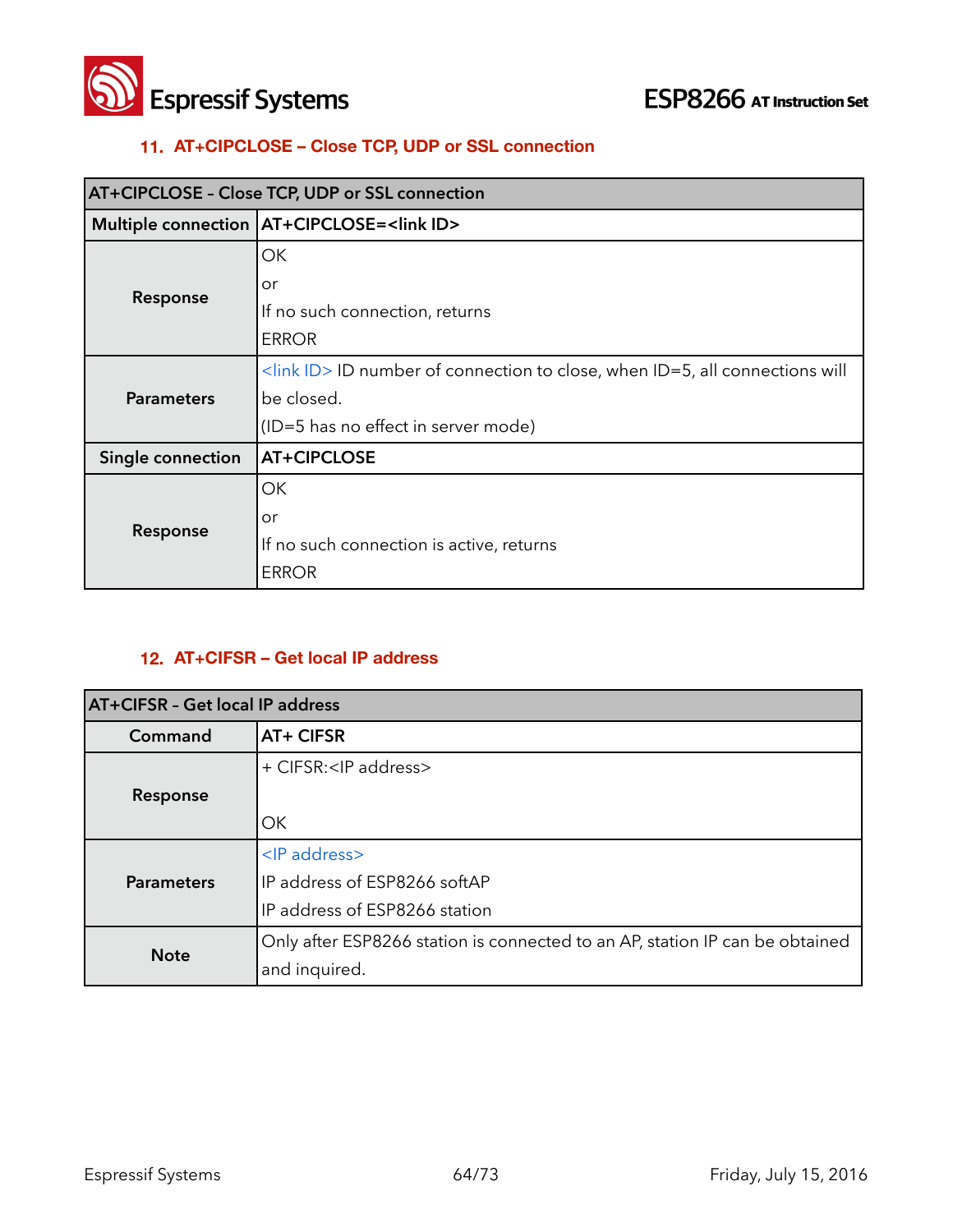



# **13. AT+CIPMUX – Enable multiple connections**

|                   | AT+ CIPMUX - Enable or disable multiple connections                           |
|-------------------|-------------------------------------------------------------------------------|
| Example           | $AT+CIPMUX=1$                                                                 |
| Command           | AT+CIPMUX?                                                                    |
|                   | +CIPMUX: <mode></mode>                                                        |
| Response          |                                                                               |
|                   | OK                                                                            |
|                   | <mode></mode>                                                                 |
| <b>Parameters</b> | 0 : single connection                                                         |
|                   | 1 : multiple connection                                                       |
| Command           | AT+CIPMUX= <mode></mode>                                                      |
|                   | <b>OK</b>                                                                     |
| Response          |                                                                               |
|                   | If already connected, returns                                                 |
|                   | Link is builded                                                               |
| <b>Parameters</b> | The same as above.                                                            |
|                   | 1. "AT+CIPMUX=1" can only be set when transparent transmission disabled       |
|                   | $('AT+CIPMODE=0")$                                                            |
| <b>Notes</b>      | 2. This mode can only be changed after all connections are disconnected.      |
|                   | 3. If TCP server is running, it must be deleted before single connection mode |
|                   | can be activated.                                                             |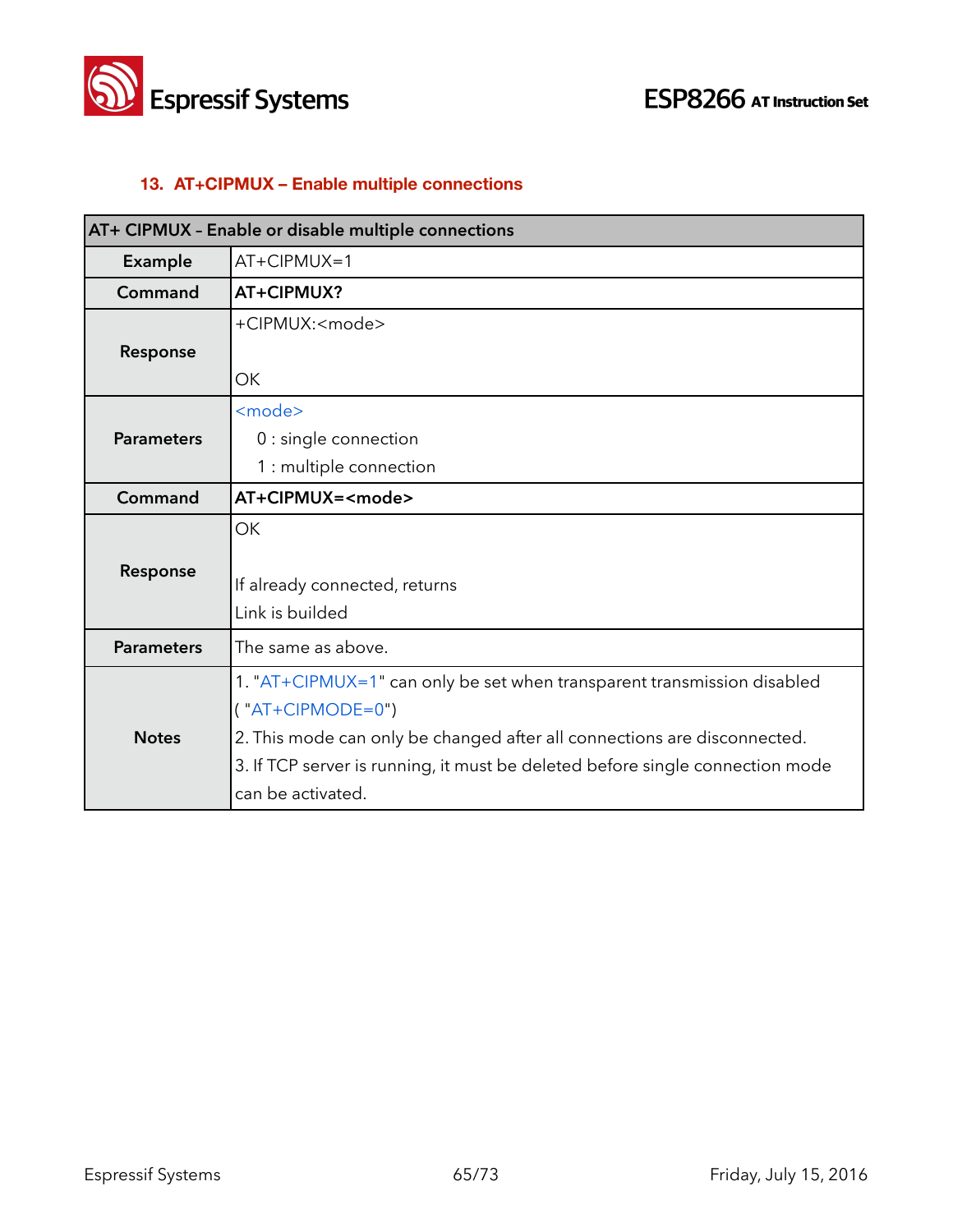

### **14. AT+CIPSERVER – Configure as TCP server**

Server monitor will automatically be created when Server is created. When a client is connected to the server, it will take up one connection and be assigned an ID.

| <b>AT+CIPSERVER - Configure as TCP server</b> |                                              |
|-----------------------------------------------|----------------------------------------------|
| Example                                       | $AT+CIPMUX=1$                                |
|                                               | AT+CIPSERVER=1,1001                          |
| Command                                       | AT+CIPSERVER= <mode>[, <port>]</port></mode> |
| Response                                      | OK                                           |
| <b>Parameters</b>                             | <mode></mode>                                |
|                                               | 0 : Delete server                            |
|                                               | 1 : Create server                            |
|                                               | <port> port number, default is 333</port>    |
| <b>Notes</b>                                  | Server can only be created when AT+CIPMUX=1  |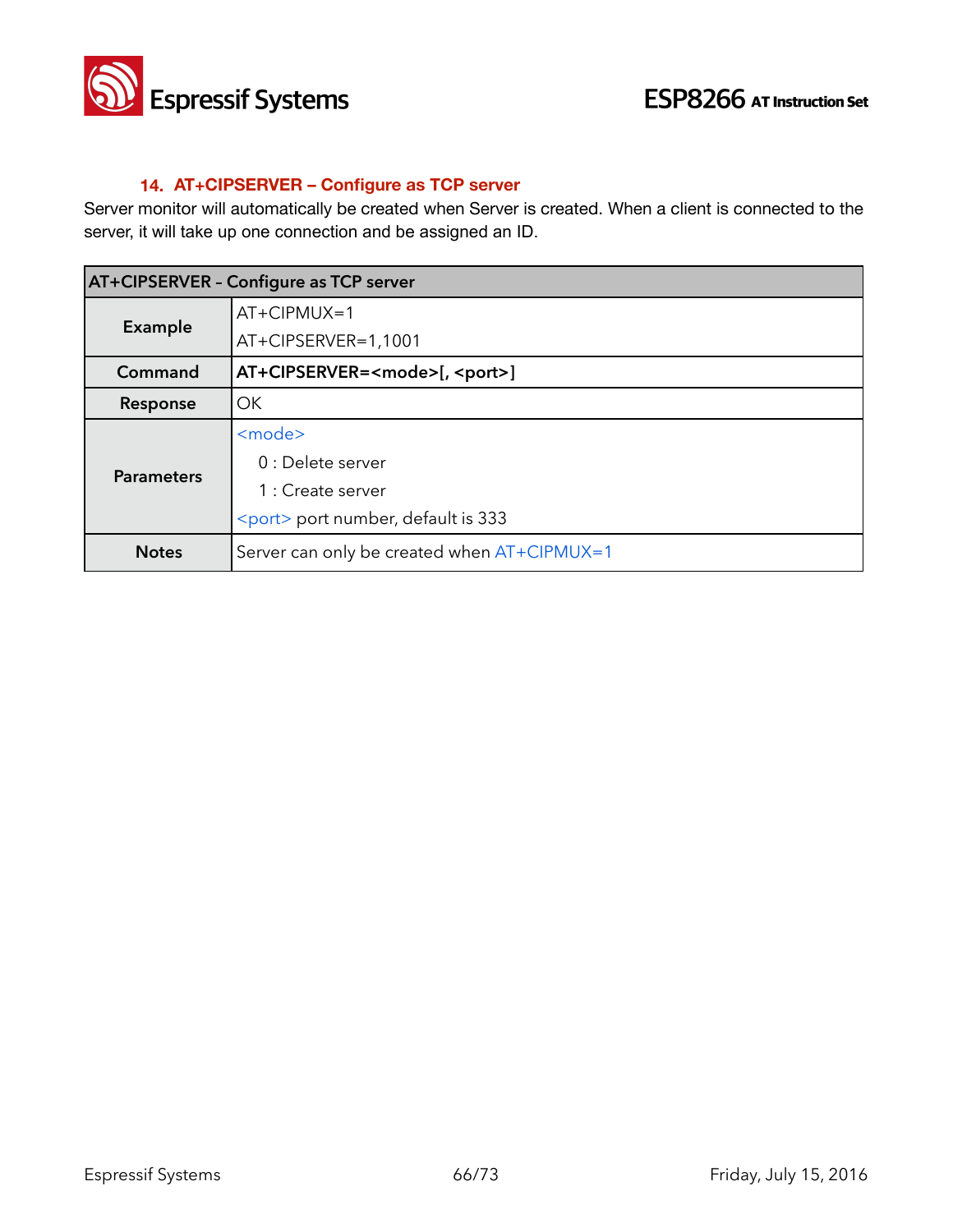### **15. AT+CIPMODE – Set transfer mode**

UART-WiFi passthrough mode (transparent transmission) can only be enabled in TCP single connection mode or UDP of which remote IP and port won't change (parameter <UDP mode> is 0 when using command "AT+CIPSTART" to create a UDP transmission).

During UART-WiFi passthrough transmission, if it is TCP connection and the TCP connection breaks, ESP8266 will keep trying to reconnect until  $\frac{1}{1}$ +++" is input to quit from transmission. After sending the  $"++"$  token, please wait for at least 1 second before sending the next AT command.

If it is a normal TCP transmission and TCP connection breaks, ESP8266 will prompt " [<link ID>, ] CLOSED" , and will not attempt to reconnect. Users can call "AT+CIPSTART" to create a connection again if it is needed.

| AT+ CIPMODE - Set transfer mode |                                                    |
|---------------------------------|----------------------------------------------------|
| <b>Example</b>                  | $AT+CIPMODE=1$                                     |
| Command                         | AT+CIPMODE?                                        |
|                                 | +CIPMODE: <mode></mode>                            |
| Response                        |                                                    |
|                                 | OK                                                 |
| <b>Parameters</b>               | same as below                                      |
| Command                         | AT+CIPMODE= <mode></mode>                          |
|                                 | OK                                                 |
| Response                        | If already connected, returns                      |
|                                 | Link is builded                                    |
|                                 | <mode></mode>                                      |
| <b>Parameters</b>               | 0 : normal mode                                    |
|                                 | 1 : UART-WiFi passthrough mode                     |
| <b>Notes</b>                    | Configuration changes will NOT be stored in flash. |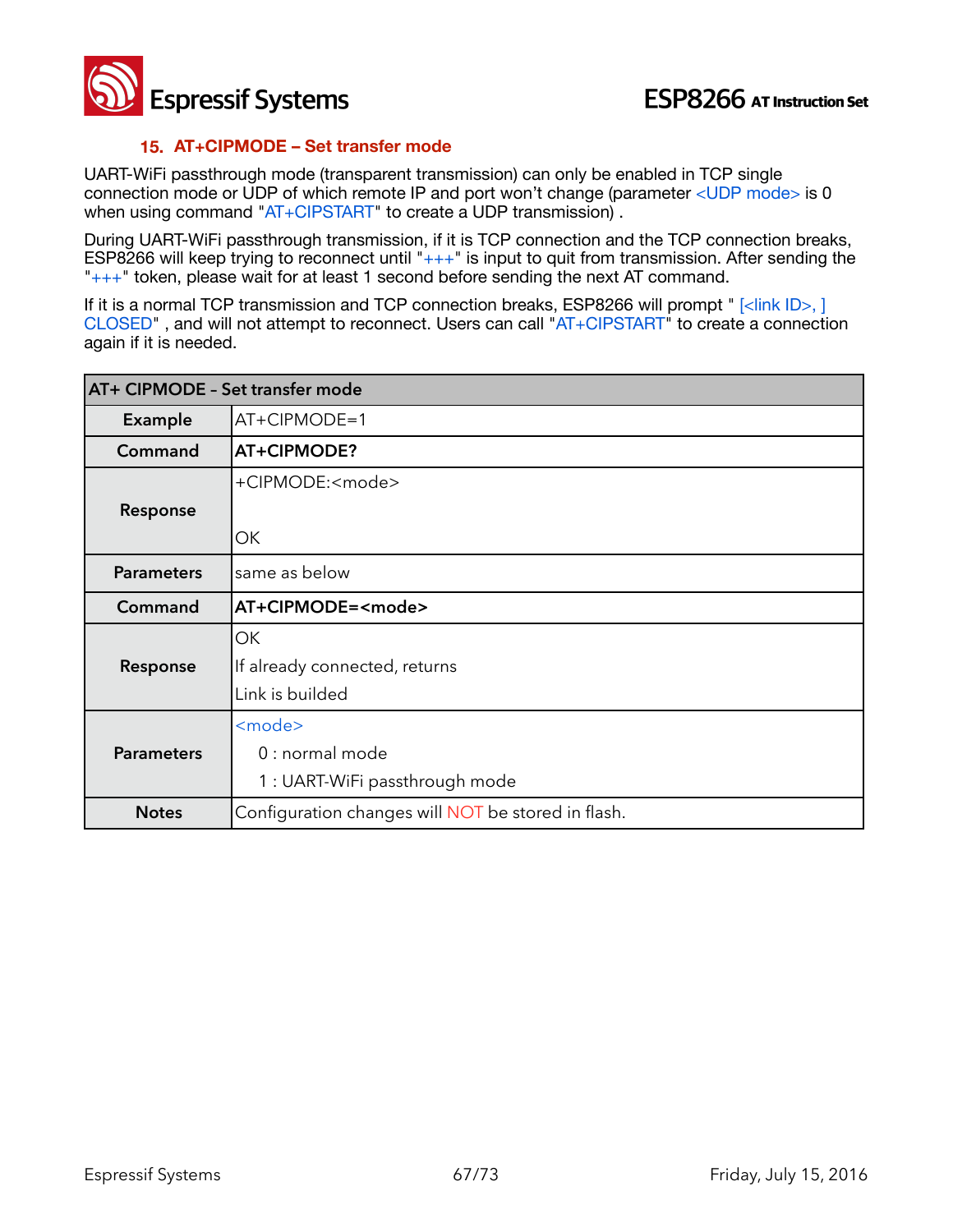



# **16. AT+SAVETRANSLINK – Save transparent transmission link to flash**

| AT+SAVETRANSLINK - Save transparent transmission link to flash |                                                                                                                                                                                                                                                                                                                                                                                                                                                                                                                                                                                                       |
|----------------------------------------------------------------|-------------------------------------------------------------------------------------------------------------------------------------------------------------------------------------------------------------------------------------------------------------------------------------------------------------------------------------------------------------------------------------------------------------------------------------------------------------------------------------------------------------------------------------------------------------------------------------------------------|
| Example                                                        | AT+SAVETRANSLINK=1, "192.168.6.110", 1002, "TCP"                                                                                                                                                                                                                                                                                                                                                                                                                                                                                                                                                      |
| Command                                                        | For TCP connection:<br>AT+SAVETRANSLINK = <mode>, <remote domain="" ip="" name="" or="">, <remote< th=""></remote<></remote></mode>                                                                                                                                                                                                                                                                                                                                                                                                                                                                   |
|                                                                | port>[, <type>][, <tcp alive="" keep="">]</tcp></type>                                                                                                                                                                                                                                                                                                                                                                                                                                                                                                                                                |
|                                                                | For UDP transmission:<br>AT+SAVETRANSLINK = <mode>, <remote ip="">, <remote port="">[, <type>][,</type></remote></remote></mode>                                                                                                                                                                                                                                                                                                                                                                                                                                                                      |
|                                                                | <udp local="" port="">]</udp>                                                                                                                                                                                                                                                                                                                                                                                                                                                                                                                                                                         |
| Response                                                       | OK                                                                                                                                                                                                                                                                                                                                                                                                                                                                                                                                                                                                    |
| <b>Parameters</b>                                              | <mode><br/>0 : normal mode, will NOT enter UART-WiFi passthrough mode on power-up<br/>1 : save UART-WiFi passthrough mode<br/><remote ip=""> remote IP or domain name<br/><remote port=""> remote port<br/>[<type>] optional, TCP or UDP, default to be "TCP"<br/>[<tcp alive="" keep="">] optional, TCP keep alive, default to be disabled<br/>0: disable TCP keep alive<br/>1 ~ 7200: keep-alive detect time interval, unit: second<br/>[<udp local="" port="">] optional, local port if UDP transparent transmission is to be<br/>started on power-up.</udp></tcp></type></remote></remote></mode> |
| <b>Notes</b>                                                   | This command will save the UART-WiFi passthrough mode and its link into<br>$\bullet$<br>Flash user parameter area, ESP8266 will enter UART-WiFi passthrough mode<br>on any subsequent power cycles.<br>As long as the IP (or domain name), port conform to the specification, they<br>will be saved to flash                                                                                                                                                                                                                                                                                          |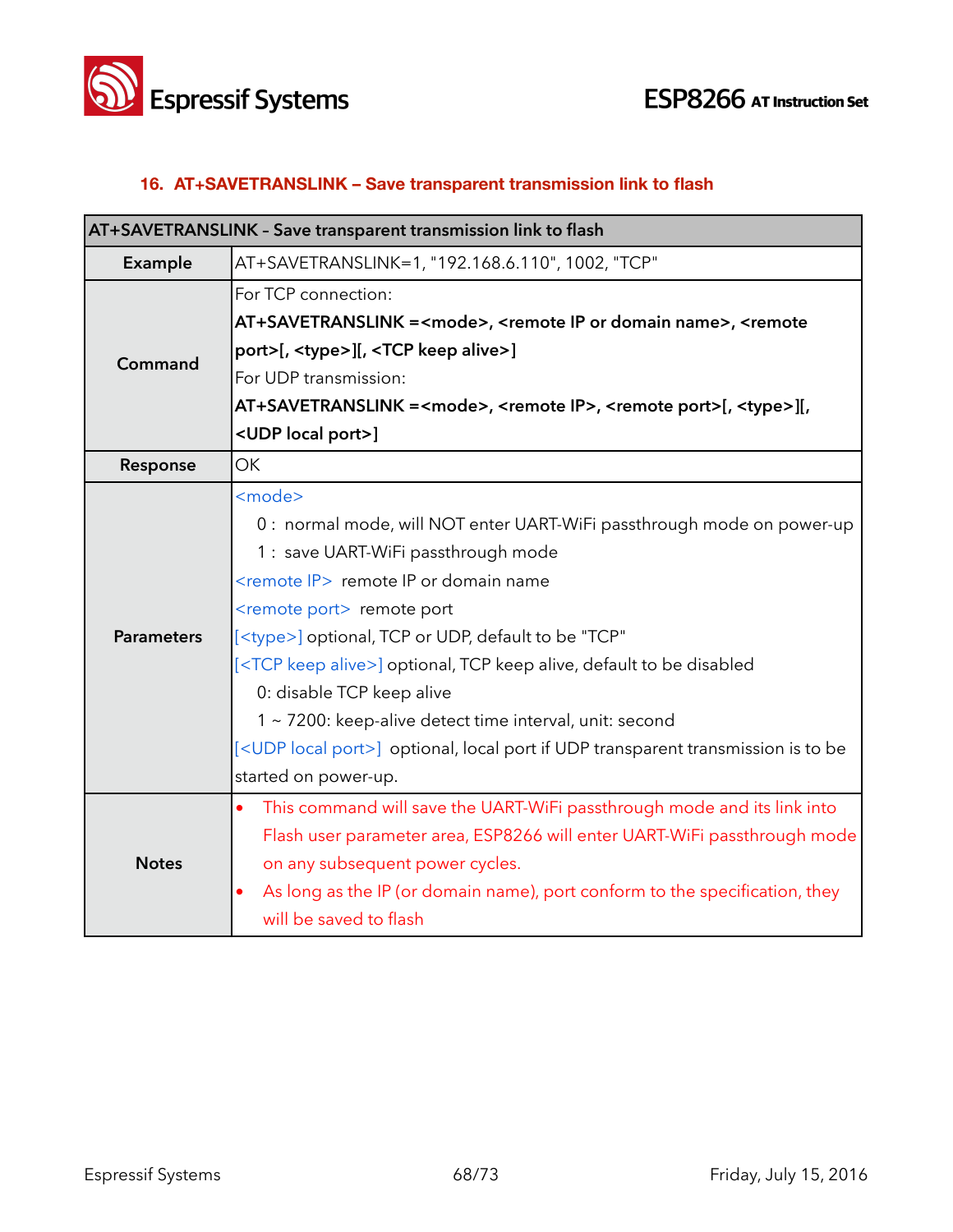



### **17. AT+CIPSTO – Set TCP server timeout**

| AT+ CIPSTO - Set TCP server timeout |                                                                             |
|-------------------------------------|-----------------------------------------------------------------------------|
|                                     | $AT+CIPMUX=1$                                                               |
| <b>Example</b>                      | AT+CIPSERVER=1, 1001                                                        |
|                                     | AT+CIPSTO=10                                                                |
| Command                             | AT+CIPSTO?                                                                  |
|                                     | + CIPSTO: < time>                                                           |
| Response                            |                                                                             |
|                                     | OK                                                                          |
| <b>Parameters</b>                   | The same as below.                                                          |
| Command                             | AT+CIPSTO= <time></time>                                                    |
| Response                            | OK                                                                          |
| <b>Parameters</b>                   | <time> TCP server timeout, range 0~7200 seconds</time>                      |
|                                     | ESP8266 configured as TCP server will disconnect to TCP client that did not |
| <b>Notes</b>                        | communicate with it until timeout.                                          |
|                                     | If AT+CIPSTO=0, the connection will never time out. It is not recommended.  |

# **18. AT+PING – Function Ping**

| <b>AT+PING - Function Ping</b> |                                                      |
|--------------------------------|------------------------------------------------------|
| Example                        | AT+PING="192.168.1.1"                                |
|                                | AT+PING="www.baidu.com"                              |
| Command                        | AT+PING= <ip></ip>                                   |
|                                | + <time></time>                                      |
|                                |                                                      |
| Response                       | ОK                                                   |
|                                | Or                                                   |
|                                | ERROR // wrong parameter, or ping fail               |
| <b>Parameters</b>              | $\langle P \rangle$ : string, host IP or domain name |
|                                | <time> : response time of ping</time>                |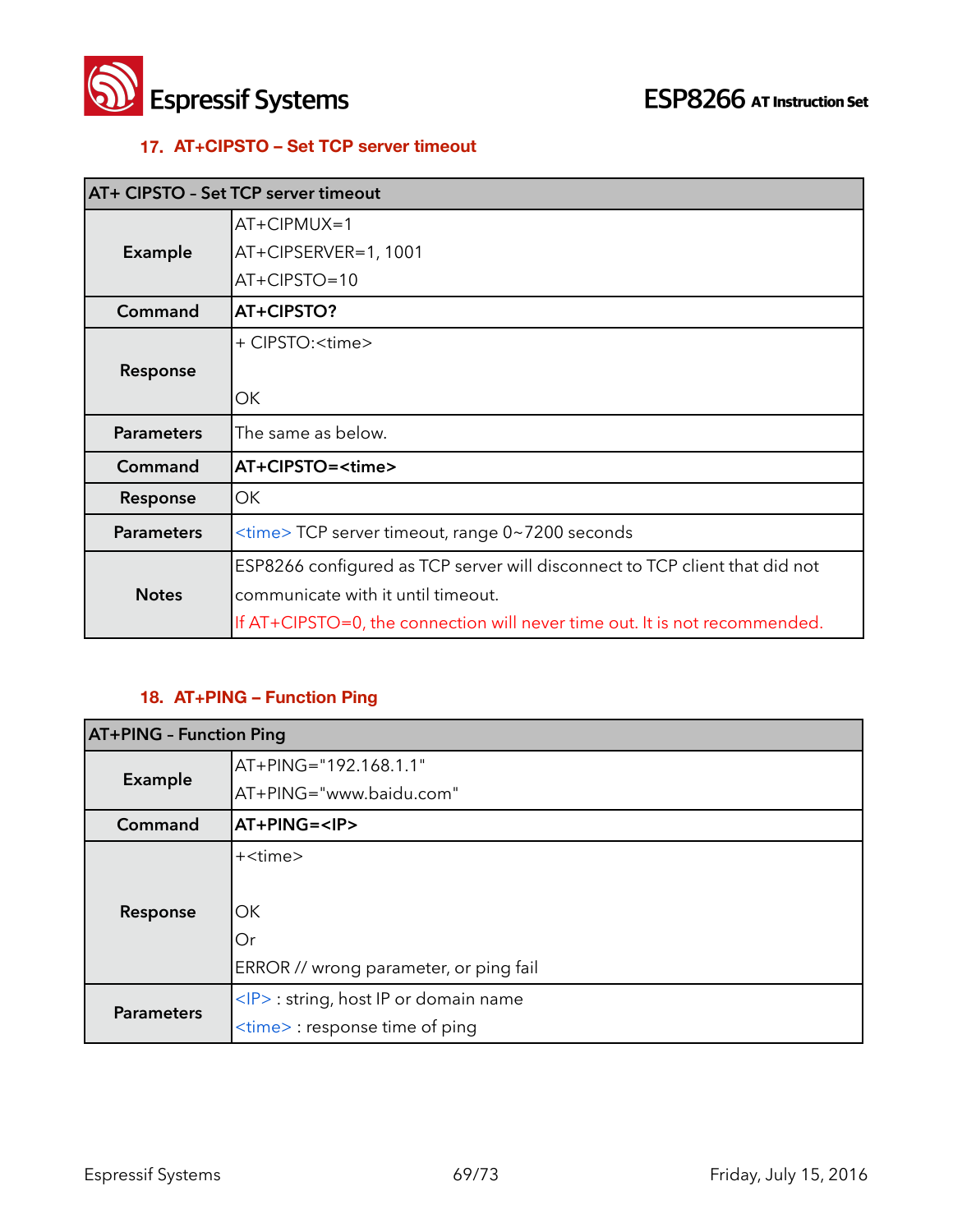

#### **19. AT+CIUPDATE – Update through network**

Firmware upgrade depends on network condition. It will return ERROR if upgrade failed due to unfavorable network conditions. Please wait for some time before retrying.

- If using Espressif AT BIN (\ESP8266\_NONOS\_SDK\bin\at), "AT+CIUPDATE" will download new AT BIN from Espressif Cloud.
- $\cdot$  If using user-compiled AT BIN, users need to make their own " $AT + C IUPDATE$ " to upgrade, Espressif provide a demo in \ESP8266\_NONOS\_SDK\example\at. AT BINs on server have to be named as "user1.bin" and "user2.bin".
- It is suggested that users should call "AT+RESTORE" to restore the factory default settings after upgrading the AT firmware.

| AT+ CIUPDATE - update through network |                         |  |  |
|---------------------------------------|-------------------------|--|--|
| Command                               | <b>AT+CIUPDATE</b>      |  |  |
|                                       | +CIUPDATE: <n></n>      |  |  |
| Response                              |                         |  |  |
|                                       | OK                      |  |  |
|                                       | < n>                    |  |  |
|                                       | 1 : found server        |  |  |
| <b>Parameters</b>                     | 2 : connected to server |  |  |
|                                       | 3 : got edition         |  |  |
|                                       | 4 : starting update     |  |  |

### **20. AT+CIPDINFO – Show remote IP and port with "+IPD"**

| AT+CIPDINFO - Show remote IP and port with "+IPD" (received data from network) |                                                                                                                |  |
|--------------------------------------------------------------------------------|----------------------------------------------------------------------------------------------------------------|--|
| Example                                                                        | AT+CIPDINFO=1                                                                                                  |  |
| Command                                                                        | AT+CIPDINFO= <mode></mode>                                                                                     |  |
| Response                                                                       | OK.                                                                                                            |  |
| <b>Parameters</b>                                                              | <mode><br/>0 : will not show remote IP and port with "+IPD"<br/>1 : show remote IP and port with "+IPD"</mode> |  |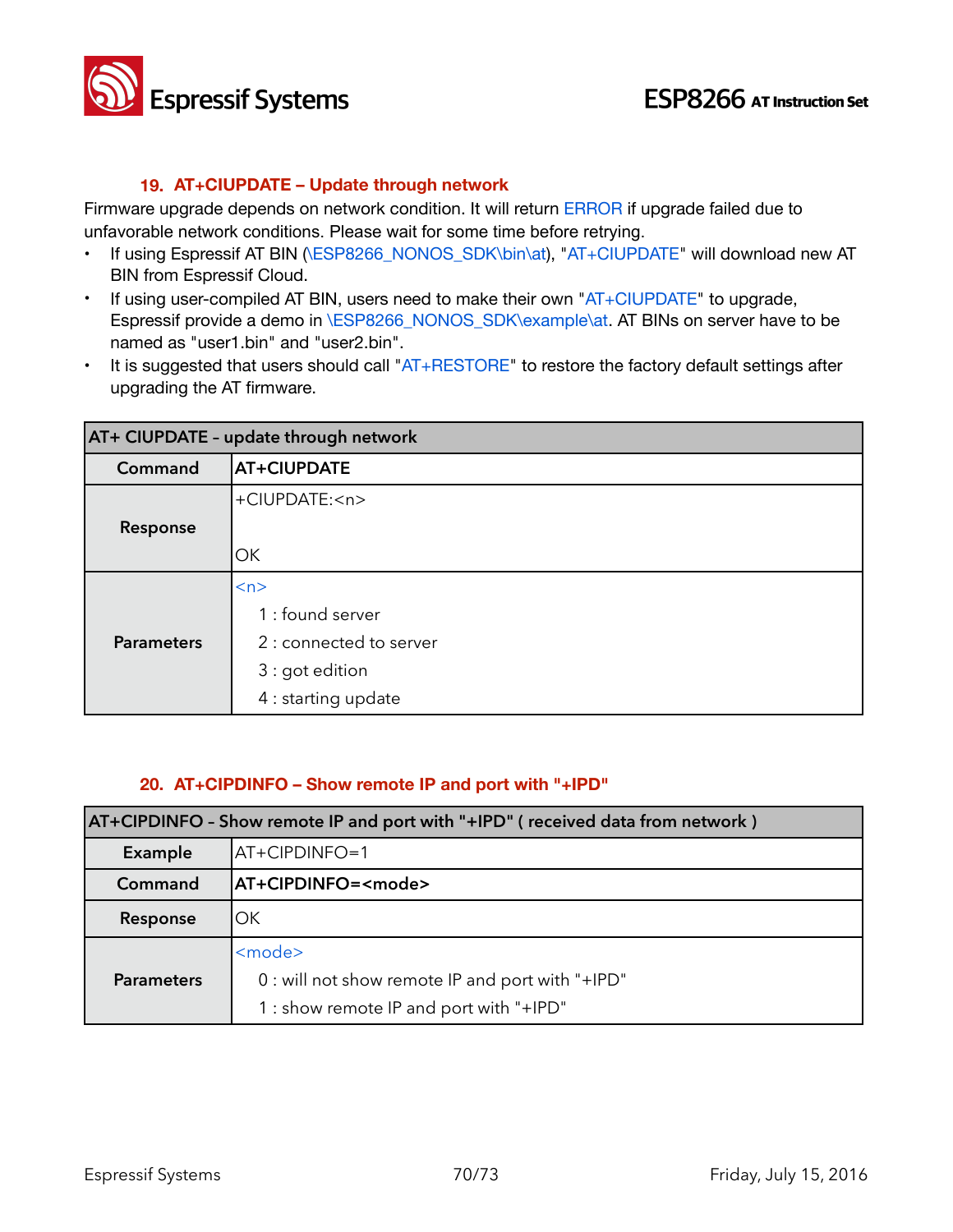

## **21. +IPD – Receive network data**

| +IPD - Receive network data |                                                                                                  |  |  |
|-----------------------------|--------------------------------------------------------------------------------------------------|--|--|
| <b>Single connection</b>    | $(+CIPMUX=0)$                                                                                    |  |  |
|                             | +IPD, <len>[, <remote ip="">, <remote port="">]:<data></data></remote></remote></len>            |  |  |
| Multiple connection         | $(+CIPMUX=1)$                                                                                    |  |  |
|                             | +IPD, <id>, <len>[, <remote ip="">, <remote port="">]:<data></data></remote></remote></len></id> |  |  |
| Parameters                  | <remote ip=""> remote IP, enabled by command "AT+CIPDINFO=1"</remote>                            |  |  |
|                             | $\le$ remote port> remote port, enabled by command "AT+CIPDINFO=1"                               |  |  |
|                             | <id> ID number of connection</id>                                                                |  |  |
|                             | $\langle$ len> data length                                                                       |  |  |
|                             | <data> data received</data>                                                                      |  |  |
| <b>Notes</b>                | When the module receives network data, it will send the data through the                         |  |  |
|                             | serial port using +IPD command.                                                                  |  |  |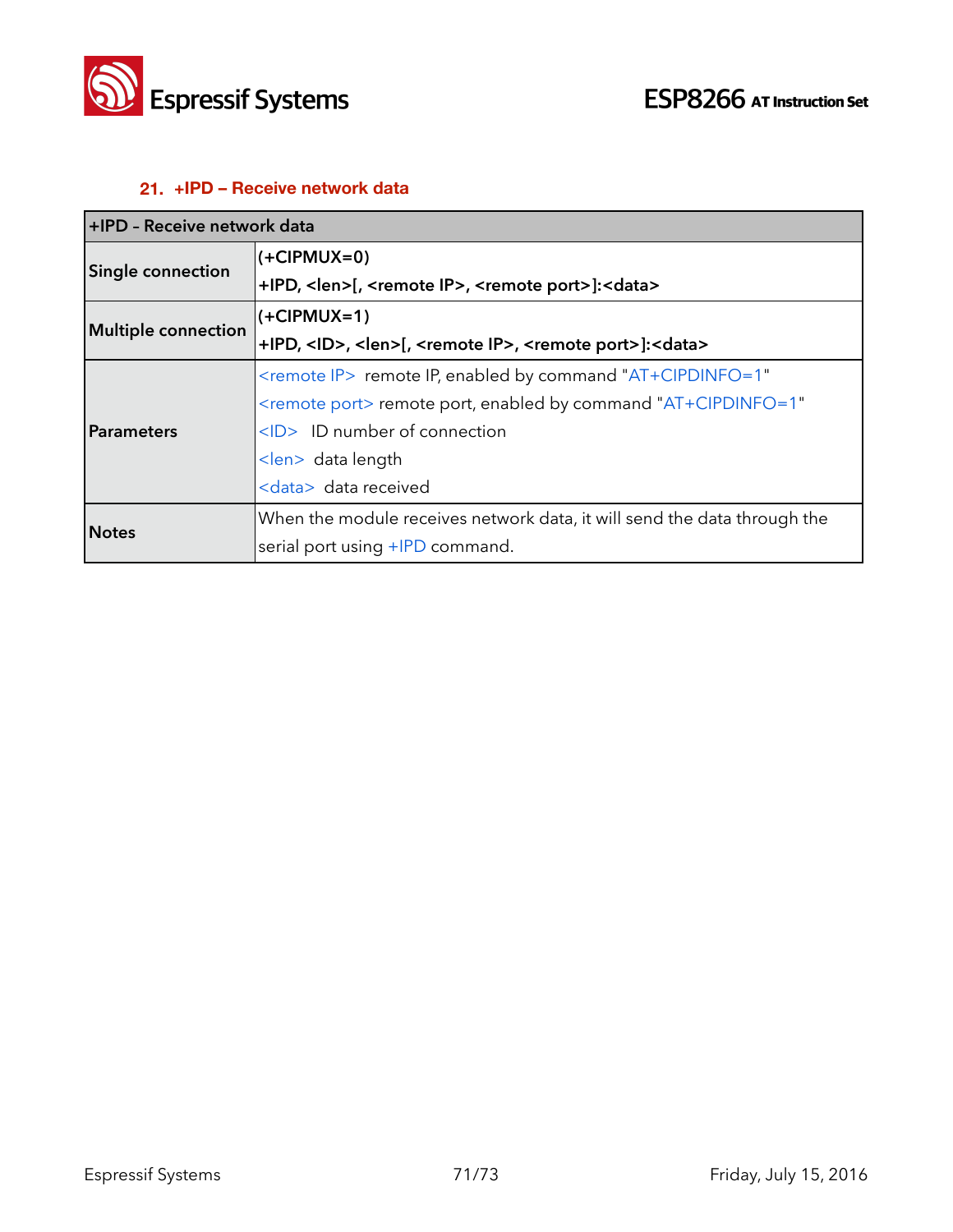

# **6. Appendix**

ESP8266 AT commands below will save configuration parameters into flash:

| <b>AT Command</b>                     | Example                                             |  |  |  |
|---------------------------------------|-----------------------------------------------------|--|--|--|
| Save into flash user parameter area   |                                                     |  |  |  |
| AT+UART_DEF                           | AT+UART_DEF=115200, 8, 1, 0, 3                      |  |  |  |
| AT+CWDHCP DEF                         | AT+CWDHCP_DEF=1, 1                                  |  |  |  |
| AT+CIPSTAMAC_DEF                      | AT+CIPSTAMAC_DEF="18:fe:35:98:d3:7b"                |  |  |  |
| AT+CIPAPMAC_DEF                       | AT+CIPAPMAC_DEF="1a:fe:36:97:d5:7b"                 |  |  |  |
| AT+CIPSTA_DEF                         | AT+CIPSTA_DEF="192.168.6.100"                       |  |  |  |
| AT+CIPAP_DEF                          | AT+CIPAP_DEF="192.168.5.1"                          |  |  |  |
| AT+CWDHCPS_DEF                        | AT+CWDHCPS_DEF=1, 3, "192.168.4.10", "192.168.4.15" |  |  |  |
| AT+SAVETRANSLINK                      | AT+SAVETRANSLINK = 1, "192.168.6.10", 1001          |  |  |  |
| Save into flash system parameter area |                                                     |  |  |  |
| AT+CWMODE_DEF                         | AT+CWMODE_DEF=3                                     |  |  |  |
| AT+CWJAP_DEF                          | AT+CWJAP_DEF="abc", "0123456789"                    |  |  |  |
| AT+CWSAP_DEF                          | AT+CWSAP_DEF="ESP8266", "12345678", 5, 3            |  |  |  |
| AT+CWAUTOCONN                         | AT+CWAUTOCONN=1                                     |  |  |  |

- Only if the configuration changes, the AT firmware will write the new configuration into flash. Therefore, users need not be concerned about wearing out the flash on repeated application of commands that set the same default configurations over and over again.
- To 512KB+512KB Flash Map:

user parameter area is  $0x7C000 \sim 0x80000$ , 16KB;

• To 1024KB+1024KB Flash Map:

user parameter area is  $0xFCO00 \sim 0x100000$ , 16KB;

• System parameter area is always the last 16KB of Flash.